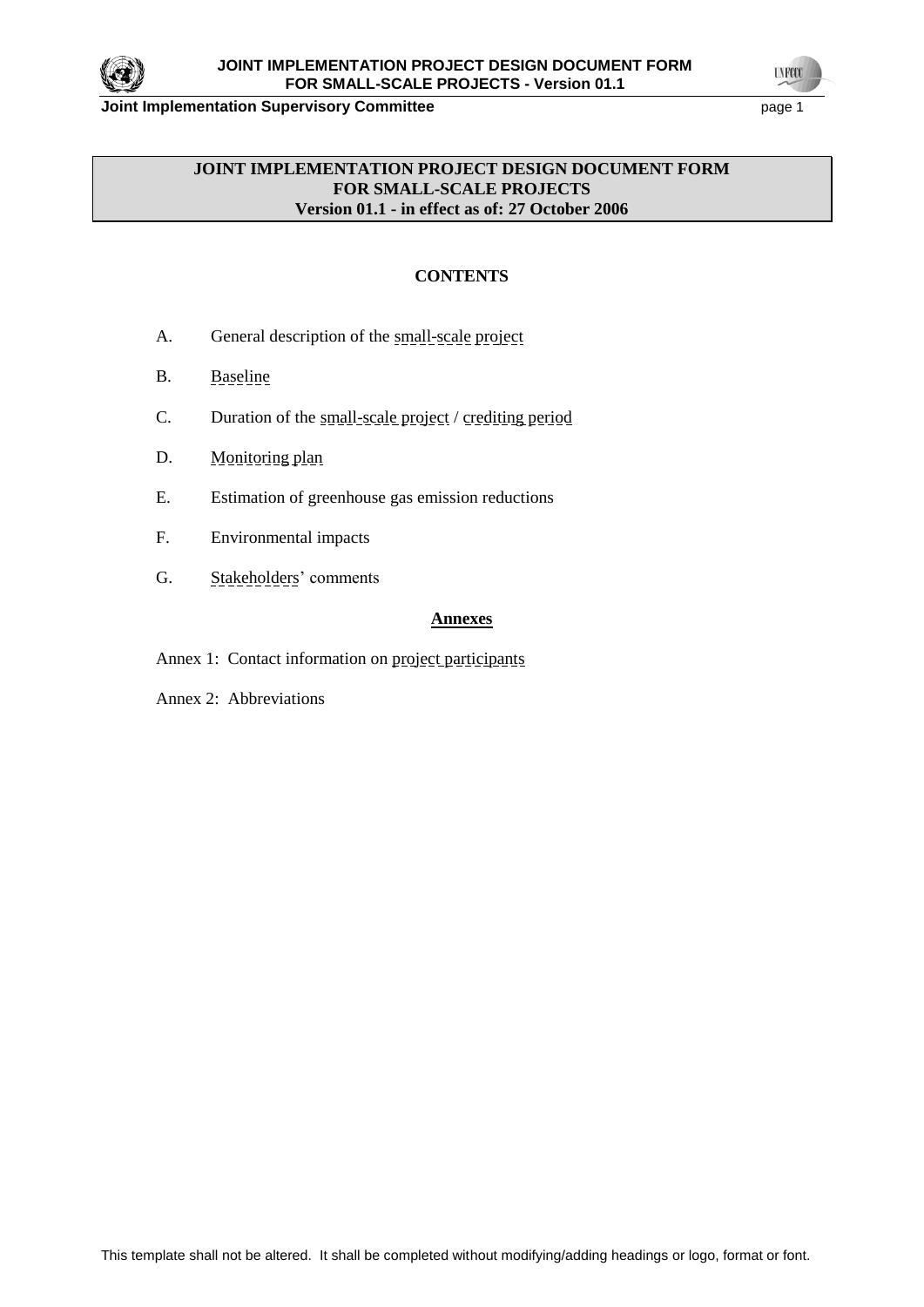

**Joint Implementation Supervisory Committee Access 2008 2018 10:00 20:00 20:00 20:00 20:00 20:00 20:00 20:00 20:00 20:00 20:00 20:00 20:00 20:00 20:00 20:00 20:00 20:00 20:00 20:00 20:00 20:00 20:00 20:00 20:00 20:00 20:00** 

**TYFOO** 

### **SECTION A. General description of the small-scale project**

### **A.1. Title of the small-scale project:**

Cogeneration and Utilization of Waste Heat at LLC "Lukoil Energy and Gas Ukraine"

Project pertains to the sectoral scope 1 Energy industries (renewable/non-renewable sources), Group I.

#### **JI PDD version number:** 2.4

**Data of Completion:** 9<sup>th</sup> of June, 2011.

### **A.2. Description of the small-scale project:**

#### **Purpose of the project**

The purpose of the project is the increasing of the organic fuel use efficiency through combined heat and power generation based mainly on the visbroken atmospheric residue combustion, accompanied by greenhouse gases emission reductions. Project is realized by LLC "Lukoil Energy and Gas Ukraine" (LEGU) to improve the reliability of heat energy supply to the nearby JSC "Lukoil-Odesskyi Oil-Refining Plant" (LOORP).

Generated electricity is supplied to the national grid to substitute electricity generated by power plants, but could also be used for covering electricity supply of LOORP. Generated heat energy is used for covering the heat energy demand of the LOORP.

Before project implementation five boilers have generated heat energy to satisfy LOORP's heat demand. Boilers were installed in 1971-1986 and used residual fuel oil, natural gas and refinery gas as fuels, with the growing emphasis on the residual fuel oil during last four years (see Table A-2.1). Electricity demand of the oil-refining plant has been covered by purchasing electricity from the national grid and there was no electricity generating capacities at the project site.

Baseline scenario was assumed as further boilers' exploitation with their graduate replacement with the new ones utilizing residual fuel oil and partially refinery gas and natural gas as fuels and no electricity generation on site. As for the LOORP's baseline electricity supply, the most favourable option has been identified as the continuation of the electricity consumption from the national grid (for more details see Section B).

#### **Concept of the project**

LEGU realizes the project of the cogeneration unit construction (diesel engine power plant with 2 exhaust-boilers) with total electricity capacity of 17.8 MW and total heat energy capacity of 176.6 GJ per hour.

#### **Expected results of the project:**

Project activity aims to achieve the following results:

- greenhouse gases emission reductions in the amount of 1 135 268 tonnes of  $CO<sub>2</sub>$  for the period  $\bullet$  . of 2010-2024,
- efficient utilization of visbroken atmospheric residue,
- more efficient utilisation of energy resources due to introduction of cogeneration technology  $\bullet$ instead of separate generation of electricity and heat energy.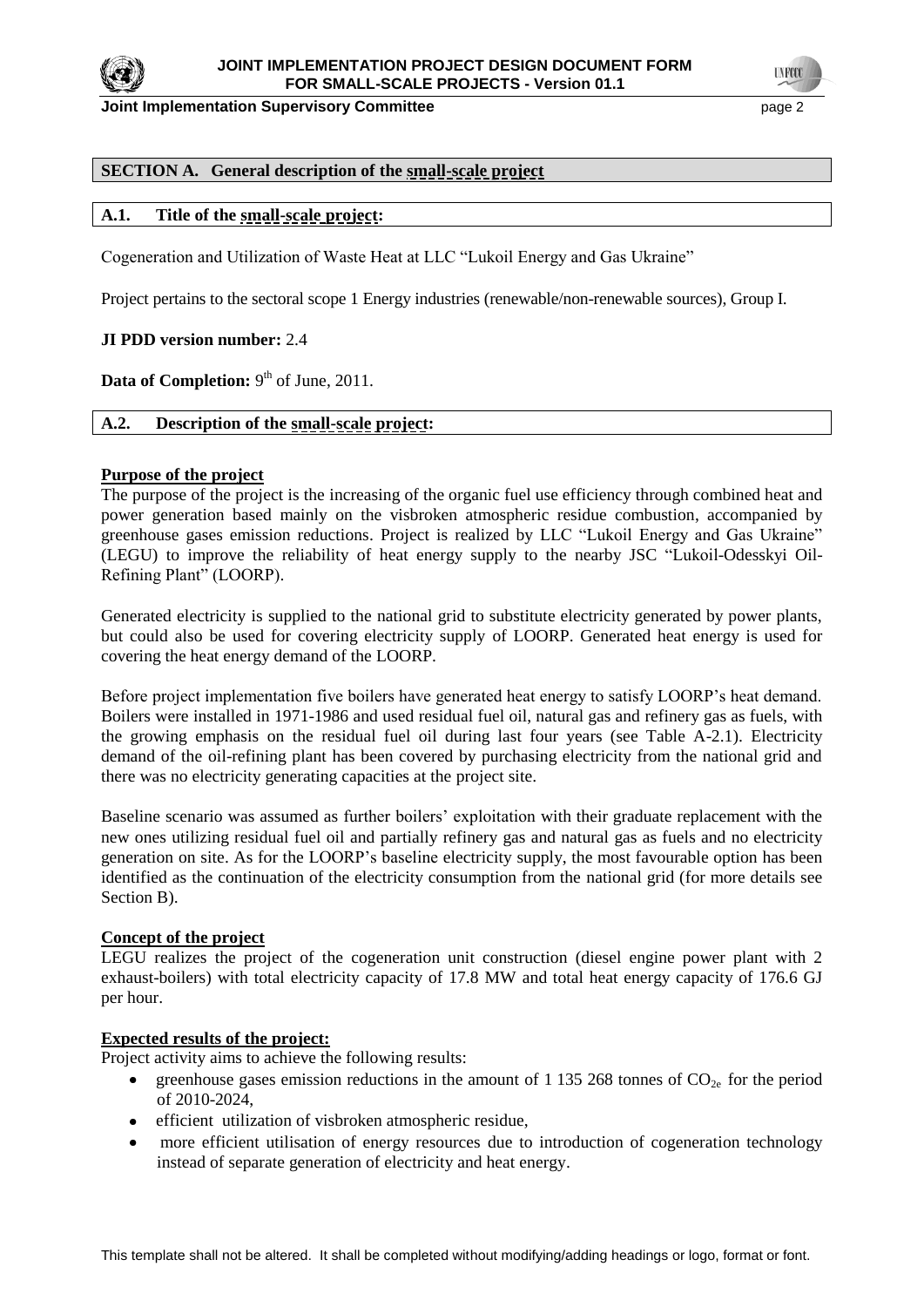

#### **Joint Implementation Supervisory Committee** page 3

## **Implementation schedule and cost of the project**

Project implementation start date (beginning of the investment stage) was  $23<sup>rd</sup>$  of July 2007, when the contract on purchasing the cogeneration unit's diesel engine power plant equipment was concluded. The end date of the investment stage was  $17<sup>th</sup>$  of February, 2010.

Cogeneration unit's diesel engine power plant equipment was installed in September, 2008 and exhaustboilers were installed in April, 2010. The operation of cogeneration unit started on 1<sup>st</sup> of July, 2010.

Expected operational lifetime of the exhaust-boilers is 30 years, while operational lifetime of the Wartsila diesel engines is not set in the technical documentation, although it is indicated that every 48 000 hours the operation they need major repairs.

Total indicative budgeted cost of the project is about Euro 32 million.

### **Grounds for the project implementation**

Project implementation was started on the grounds of the necessity to ensure the reliability of heat energy supply to the nearby LOORP.

Heat energy generated by LEGU is supplied to LOORP, which is one of six oil-refining plants in Ukraine with a capacity of 2.8 million tonnes of oil refined per year, constituting 6.5% of the total capacity of Ukrainian oil-refining plants. Main products of the plant are petrol, diesel fuel, residual fuel oil, jet fuel, bitumen and liquefied gas. In 2005-2008 some reconstruction was made at the Plant, which allowed producing Euro-3 petrol, Euro-4 diesel fuel, jet fuel and also introducing the process of visbreaking to ensure more efficient crude oil refining.

Information about organic fuel consumption for heat energy generation by boilers before the project realization and energy consumption by the Plant is presented in the table below.

| Data                                                                  | 2000    | 2001                                                 | 2002   | 2003    | 2004    | 2005    | 2006    | 2007    | 2008            | 2009    |
|-----------------------------------------------------------------------|---------|------------------------------------------------------|--------|---------|---------|---------|---------|---------|-----------------|---------|
| Heat<br>energy<br>consumption,<br>Gkal                                |         | 101 191  148 995  162 850  144 061  151 119   91 923 |        |         |         |         | 16 4 20 | 15 667  | 130 332 148 764 |         |
| Natural<br>gas<br>consumption<br>boilers,<br>by<br>$1000 \text{ m}^3$ | 5       | 164                                                  | 794    | 1490    | 1770    | 4070    | 3 2 8 5 | 2 5 6 1 | 3859            | 817     |
| Residual fuel<br>oil<br>consumption<br>boilers,<br>by<br>tonnes       | 7 2 1 9 | 5 0 9 2                                              | 4910   | 2 0 4 5 | 2861    | 1 900   | 78      | 1       | 4 6 9 5         | 8086    |
| Refinery<br>gas<br>consumption<br>boilers,<br>by<br>tonnes            | 3979    | 10847                                                | 10 549 | 10 5 24 | 10 5 63 | 4 3 7 9 | 0.00    | 0.00    | 5 8 4 7         | 8 2 6 1 |

#### **Table A-2.1. Fuel and heat energy consumption by LOORP**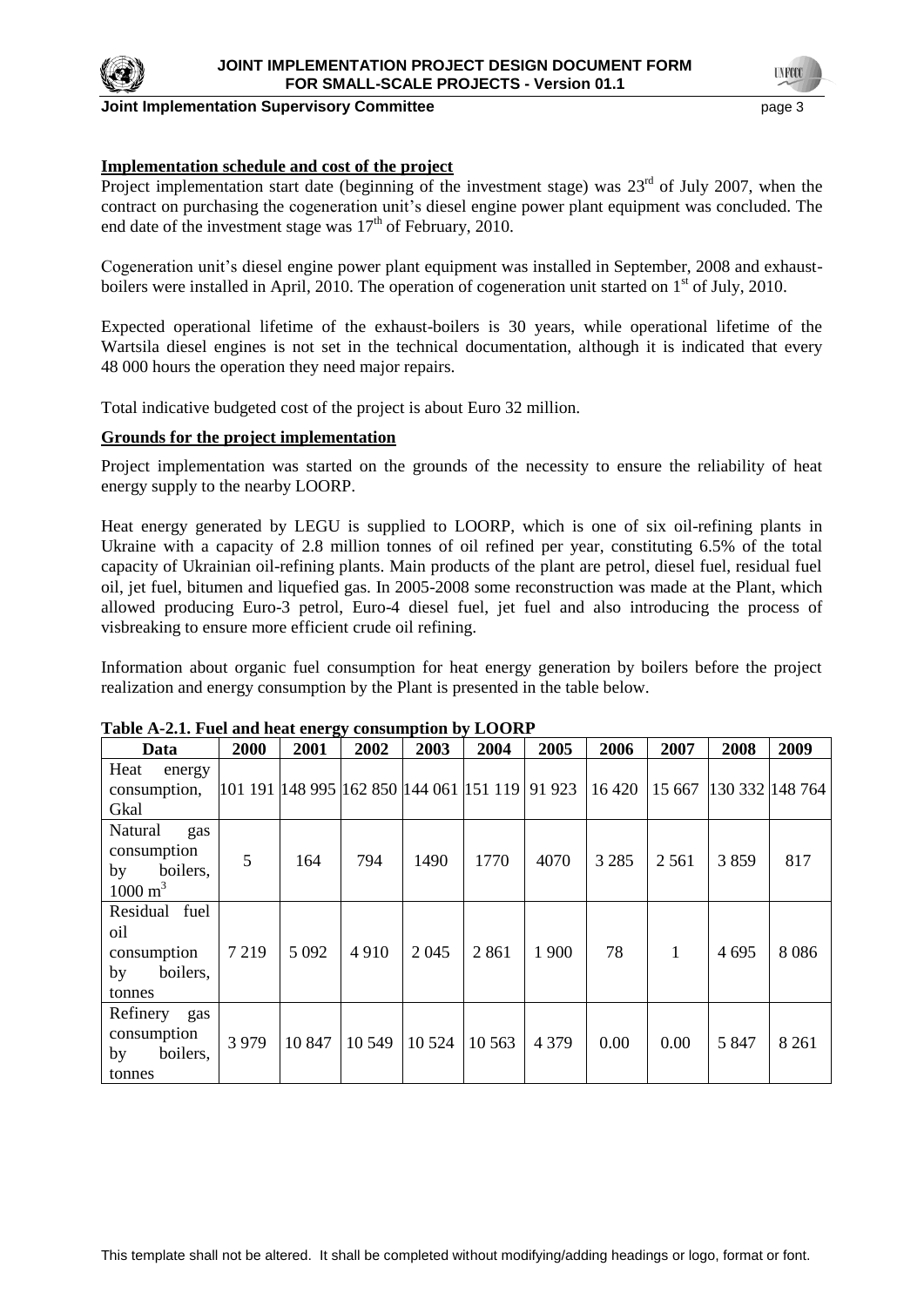

### **Joint Implementation Supervisory Committee Figure 1 and 2 and 2 and 2 and 2 and 2 and 2 and 2 and 2 and 2 and 2 and 2 and 2 and 2 and 2 and 2 and 2 and 2 and 2 and 2 and 2 and 2 and 2 and 2 and 2 and 2 and 2 and 2 and**

## **A.3. Project participants:**

| Party involved      | Legal entity project participant<br>(as applicable) | Please indicate if the<br>Party involved<br>wishes to be<br>considered as<br>project participant<br>(Yes/No) |
|---------------------|-----------------------------------------------------|--------------------------------------------------------------------------------------------------------------|
| Party A:<br>Ukraine | LLC "Lukoil Energy and Gas<br>Ukraine"              | N <sub>0</sub>                                                                                               |
| (Host Party)        | Project owner                                       |                                                                                                              |
| Party B:<br>Germany | <b>RWE Power Aktiongesellschaft</b><br>ERUs buyer   | No                                                                                                           |

**LLC "Lukoil Energy and Gas Ukraine"** is the Project owner. The company aims at producing electricity and heat energy utilizing its cogeneration unit based on VAR. LLC "Lukoil Energy and Gas Ukraine" has more than 130 employees ensuring necessary operations and delivery outcomes.

**RWE Power Aktiengesellschaft** with an installed capacity of over 42000 MW and over 20 million customers is the third largest electricity and sixth largest gas supplier in Europe. In 2008, with 66 000 employees RWE generated some 49 billion Euro in external revenue. RWE invests in GHG emission reduction projects to generate carbon certificates that RWE can use as a part of its carbon mitigation activities. RWE has been working for more than 6 years on climate protection projects worldwide.

## **A.4. Technical description of the small-scale project:**

# **A.4.1. Location of the small-scale project:**

Project area location – Ukraine, Odessa region, Odessa city.



**Fig. A 4-1. Project area location, Odessa, Ukraine**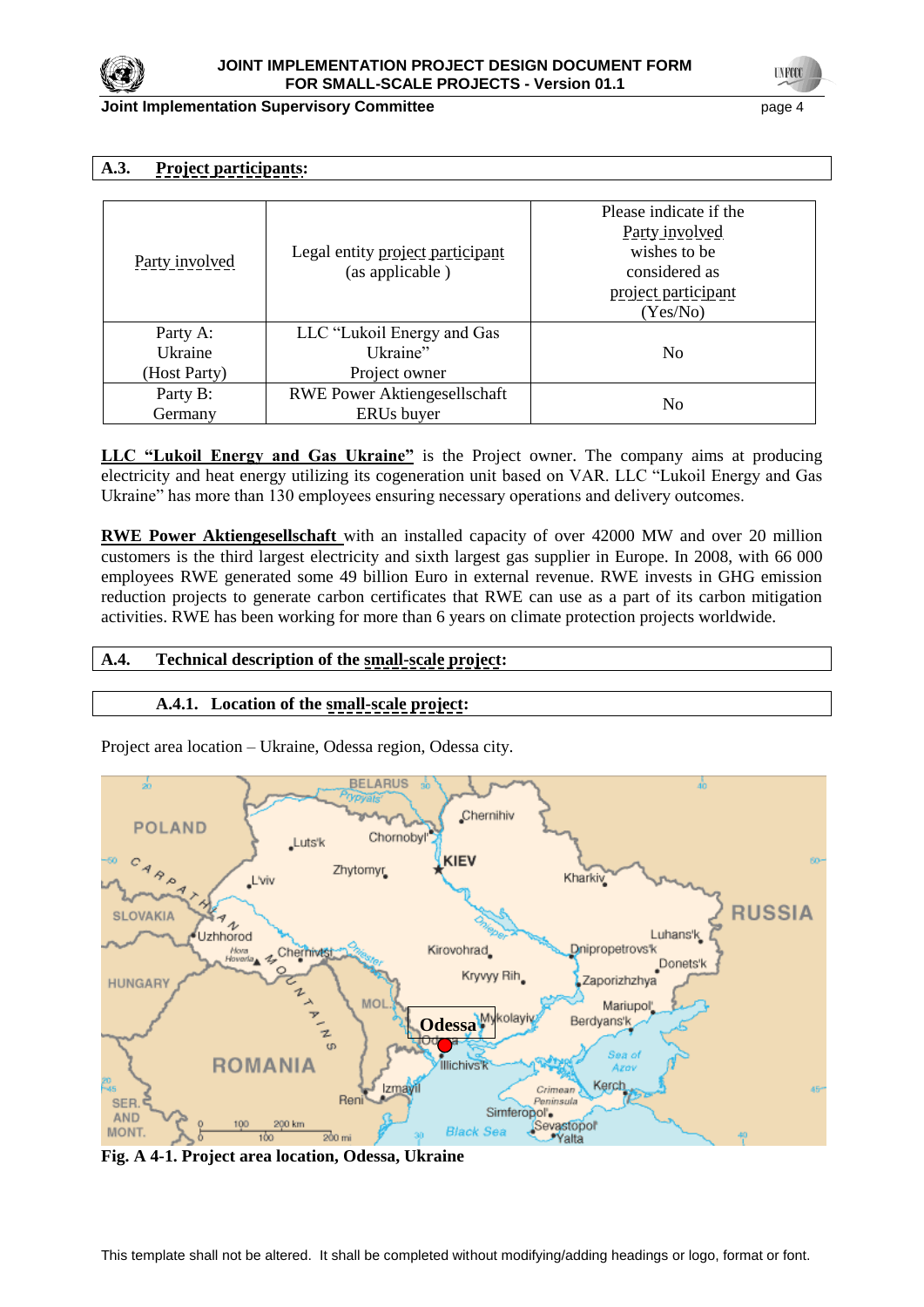

**Joint Implementation Supervisory Committee Access 2008 12 and 2009 12 and 2009 12 and 2009 13 and 2009 13 and 3** 

**UNFOCO** 

## **A.4.1.1. Host Party(ies):**

Ukraine

Article 5 of the Kyoto Protocol requires ‗Annex 1 Parties to having in place, no later than 2007, national systems for the estimation of greenhouse gas emissions by sources and removal by sinks.' National Inventory System of Ukraine was created by Government Decision "Procedure of the Functioning National System of the Estimation of Anthropogenic Emissions by Sources and Removals by Sinks of GHG not Controlled by the Montreal Protocol" (21.04.06, №554).

According to Article 7 of the Kyoto Protocol Ukraine have submitted annual greenhouse gas inventories on a regular basis. First National Inventory report was submitted on  $20<sup>th</sup>$  of February, 2004. The last one was submitted on 25<sup>th</sup> of May, 2009. Ukraine has also submitted its Fifth National Communication report on 29<sup>th</sup> of December 2009.

### **A.4.1.2. Region/State/Province etc.:**

Odessa region

### **A.4.1.3. City/Town/Community etc.:**

Odessa

## **A.4.1.4. Detail of physical location, including information allowing the unique identification of the small-scale project:**

Project is implemented at the project site of JSC "Lukoil-Odesskyi Oil-Refining Plant" in Odessa, 1\1, Shkodova Gora st. The geographical coordinates of the project site are the following: 46°30'49"N, 30°41'3"E.



**Fig. A 4-2. Information allowing the unique identification of the project**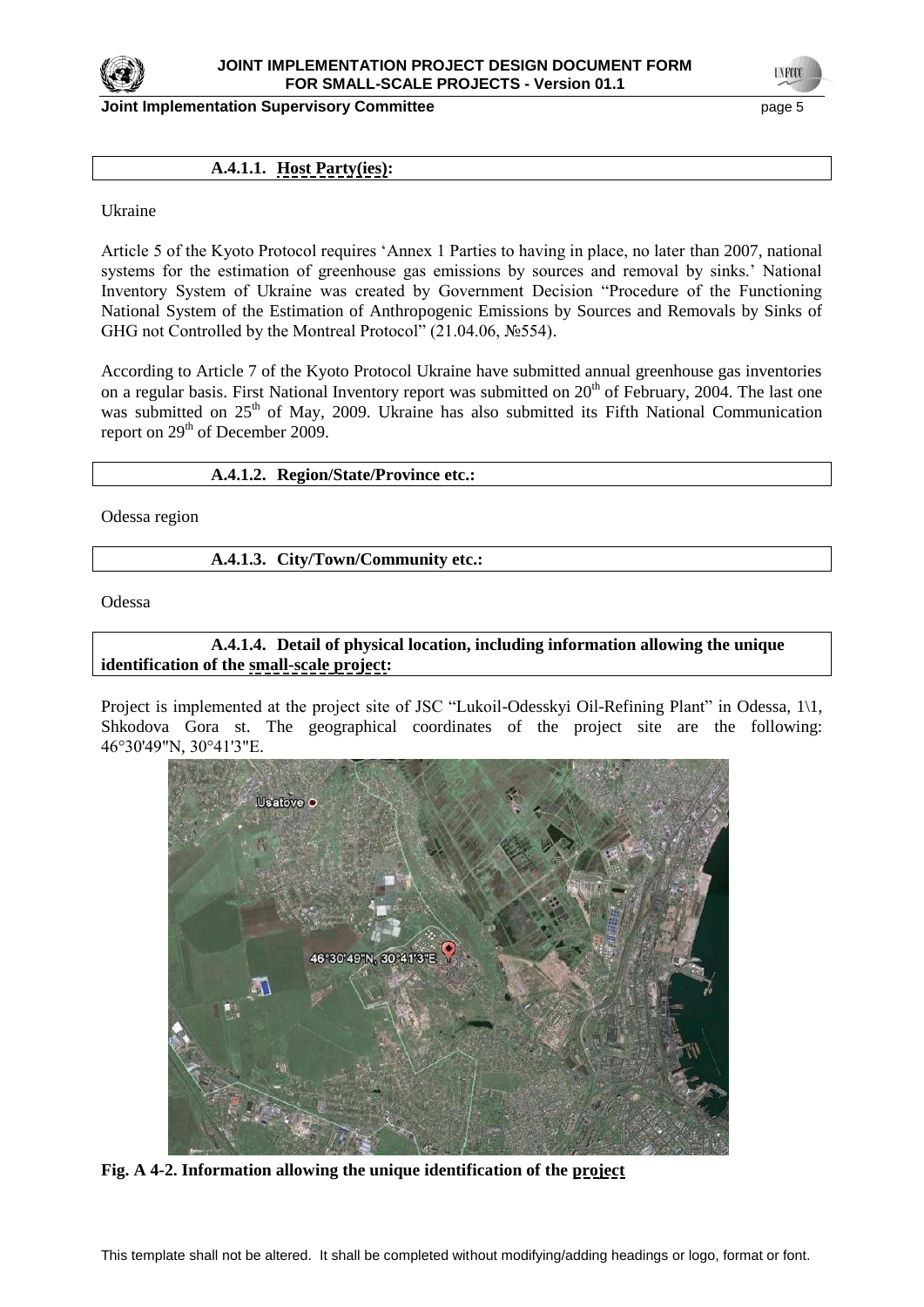

#### **Joint Implementation Supervisory Committee** page 6

## **A.4.2. Small-scale project type(s) and category(ies):**

The small scale project conforms to the type (ii): Energy efficiency improvement project activities and category F. Supply-side energy efficiency improvements – generation.

## **A.4.3. Technology(ies) to be employed, or measures, operations or actions to be implemented by the small-scale project:**

Within the proposed project activity the cogeneration unit for combined heat and power generation with visbroken atmospheric residue, diesel fuel and natural gas combustion is installed instead of boilers, which combust organic fuel and generate heat power.

The project uses the state-of-the-art technologies, which result in a significantly better performance than commonly used technologies in Ukraine (natural gas fired boilers for heat generation and generation of electricity by power stations of national grid).

Cogeneration is much more effective than separate heat and power production. According to different estimates, the efficiency of cogeneration is about 30% higher than that one of separate heat and power production. Additional advantage of cogeneration is that environmental pollution is lower than in separate production<sup>1</sup>.

The cogeneration unit, which consists of the diesel engine power plant equipment, two exhaust-boilers and outgoing gases purification system, is installed within project boundaries.

The diesel engine power plant equipment includes generating set, electrical systems, heat recovery system, automation system and mechanical auxiliary systems. Generating set consists of two diesel engines Wartsila 20v32, two generators and other equipment. All the equipment was improved for combustion of non-common fuel – visbroken atmospheric residue, although other fuels such as residual fuel oil can be also used for combustion. Starting fuel for the engines is diesel. Technical characteristics of the diesel engines are presented in the table below.

| Data                                  | Engine $N21$                                        | Engine $N2$                                                              |
|---------------------------------------|-----------------------------------------------------|--------------------------------------------------------------------------|
| Producer of the engine                | Wartsila (Finland)                                  | Wartsila (Finland)                                                       |
| Engine type and model                 | 20V32                                               | 20V32                                                                    |
| capacity<br>Power<br>$100\%$ load, kW | under 8525-8924                                     | 8525-8924                                                                |
| Fuel that can be used                 | Visbroken<br>atmospheric<br>residual fuel oil M-100 | residue,<br>residue, Visbroken<br>atmospheric<br>residual fuel oil M-100 |
| Fuel<br>tonnes/hour                   | consumption, 1844 (VAR), 1794 (residual fuel oil)   | 1844 (VAR), 1794 (residual fuel oil)                                     |
| Efficiency, %                         | 43.9                                                | 43.9                                                                     |

**Table A.4.3-1. Technical characteristics of engines of cogeneration unit's diesel engine power plant**

<sup>&</sup>lt;sup>1</sup> Anna Tsarenko. Overview of Heating Sector in Ukraine // Center for Social and Economic Research, Kyiv, 2007.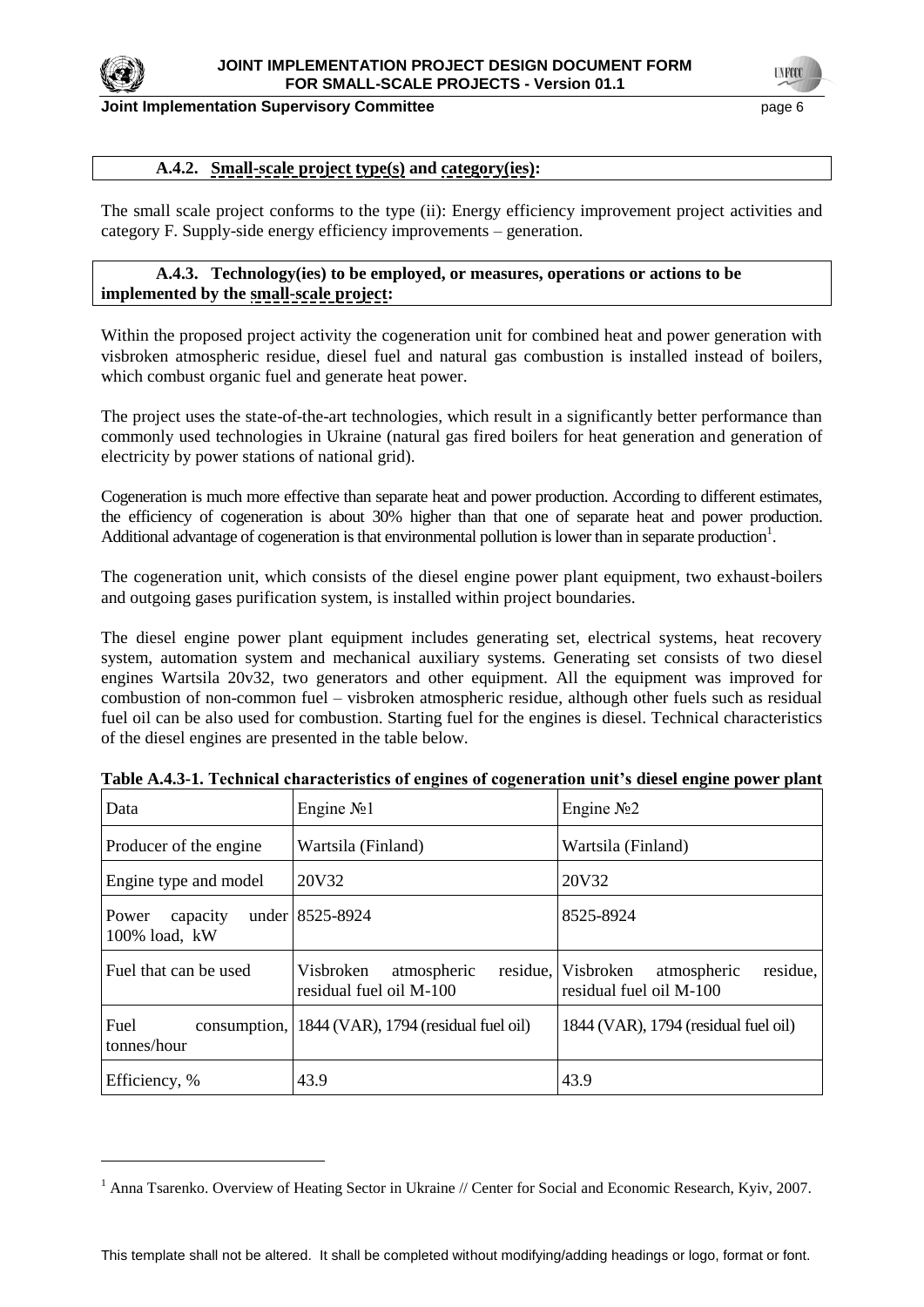

**Joint Implementation Supervisory Committee** *page 7* **page 7** 

**UNFOCO** 



**Fig. A 4-3. Cogeneration unit engine Wärtsilä 20V32**

| Table A.4.3-2. Technical characteristics of exhaust-boilers of the cogeneration unit |  |  |  |
|--------------------------------------------------------------------------------------|--|--|--|
|--------------------------------------------------------------------------------------|--|--|--|

| Data                                      | Exhaust-boiler No1                                                                                            | Exhaust-boiler No2                                                                                            |  |
|-------------------------------------------|---------------------------------------------------------------------------------------------------------------|---------------------------------------------------------------------------------------------------------------|--|
| Producer of exhaust-boiler                | JSC HKP "Kotloenergoproekt"                                                                                   | JSC HKP "Kotloenergoproekt"                                                                                   |  |
| Exhaust-boiler type and model             | $E-35-1.4/250$                                                                                                | $E-35-1.4/250$                                                                                                |  |
| Fuels that can be used                    | Natural gas, refinery gas, liquid<br>fuels                                                                    | Natural gas, refinery gas, liquid<br>fuels                                                                    |  |
| Fuel consumption                          | 2972 m3/hour (natural gas),<br>1735 m3/hour (refinery gas),<br>2000.5 tonnes/hour (liquid fuels<br>(RFO, VAR) | 2972 m3/hour (natural gas),<br>1735 m3/hour (refinery gas),<br>2000.5 tonnes/hour (liquid fuels<br>(RFO, VAR) |  |
| Capacity, GJ per hour                     | 88.3                                                                                                          | 88.3                                                                                                          |  |
| Productivity, tonnes of steam<br>per hour | 35                                                                                                            | 35                                                                                                            |  |
| Steam pressure, MPa                       | 1.4                                                                                                           | 1.4                                                                                                           |  |
| Steam temperature, C                      | 250                                                                                                           | 250                                                                                                           |  |
| Efficiency, %                             | 89-93                                                                                                         | 89-93                                                                                                         |  |

Main type of fuel, which is used in the cogeneration unit, is visbroken atmospheric residue (VAR), which is a by-product in the process of goudrons' visbreaking. Visbreaking is a non-catalytic thermal process that converts atmospheric or vacuum residues via thermal cracking to gas, naphtha, distillates and visbroken residue.

Physicochemical characteristics of VAR are presented in the table below.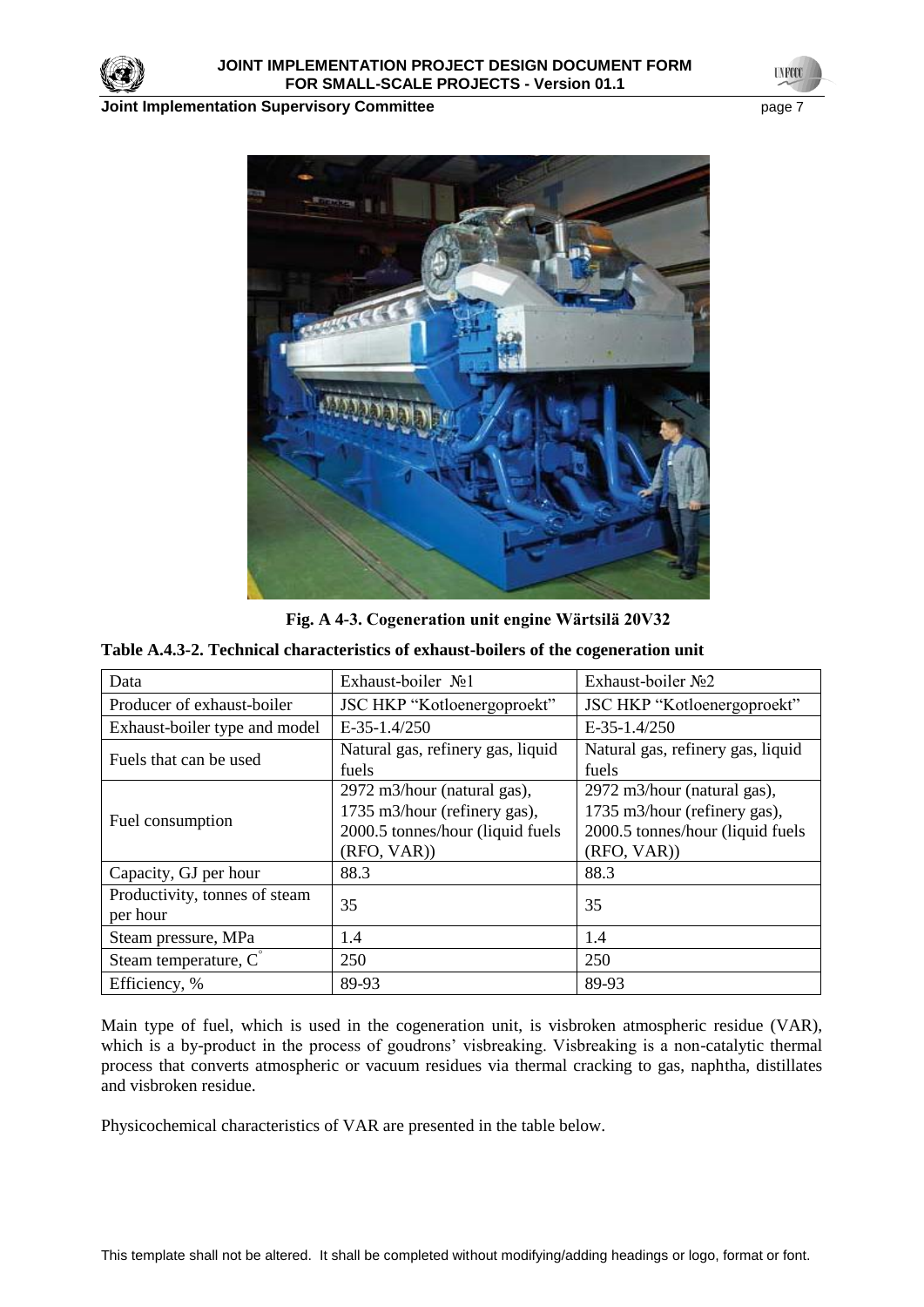

 $\overline{a}$ 

#### **Joint Implementation Supervisory Committee** page 8

**TNFOT** 

| able in no or I hyprochemical characteristics of visor onen atmospheric residue |          |
|---------------------------------------------------------------------------------|----------|
| Parameter                                                                       | Value    |
| Density at a temperature of 15 $^{\circ}$ C, kg/m <sup>3</sup>                  | 960-1025 |
| Kinematic Viscosity at a temperature of $100^{\circ}$ C, mm <sup>2</sup> /s     | 78-165   |
| Sulphur mass fraction, %                                                        | 3.5      |
| Flash Point at opened crucible, °C                                              | 110      |
| Water mass fraction, %                                                          | 0.1      |
| Ash content, %                                                                  | 0.14     |
| Vanadium mass fraction, mg/kg                                                   | 182-324  |
| Pour Point, °C                                                                  | 42       |
| Net Calorific Value, kJ/kg                                                      | 38970    |

The cogeneration unit is equipped with efficient system of outgoing gases purification from  $SO_2$ ,  $NO<sub>x</sub>$ , СО and dust content. Purification of exhaust gases is based on wet limestone method and non-catalytic low-temperature purification with adding of a catalyst.

Generated electricity is supplied to the national grid to substitute electricity generated by power plants and heat energy is used for covering heat energy demand of JSC "Lukoil-Odesskyi Oil Refining Plant" substituting heat energy produced by steam boilers with residual fuel oil, refinery and natural gas combustion.

All the technological parameters of the project equipment meet environment protection normative requirements.

**A.4.4. Brief explanation of how the anthropogenic emissions of greenhouse gases by sources are to be reduced by the proposed small-scale project, including why the emission reductions would not occur in the absence of the proposed small-scale project, taking into account national and/or sectoral policies and circumstances:**

Anthropogenic emissions of greenhouse gases are to be reduced due to more efficient use of organic fuel in combined cycle of heat and power generation. It implies emission reductions due to substitution of electricity from the national grid, which has high carbon intensity factor, with electricity based on visbroken atmospheric residue use as a main fuel in the cogeneration process, and also due to more efficient heat energy generation with visbroken atmospheric residue combustion mainly.

Taking into account a number of significant technological barriers, connected with use of non typical fuel, financial barriers described in details in Section B and the fact that using cogeneration unit of the type to generate electricity and heat energy is not a common practice in Ukraine, it is concluded that emission reductions would not occur in the absence of the proposed project.

## **A.4.4.1. Estimated amount of emission reductions over the crediting period:**

The total length of the crediting period is 15 years. Total reductions of greenhouse gases emission within the defined project boundaries over the first crediting period of 2010-2012 are 212 571 tonnes of  $CO<sub>2</sub>$ equivalent. Total reductions of greenhouse gases emission within the defined project boundaries over the expected second crediting period 2013-2024 are 922 697 tonnes of  $CO<sub>2</sub>$  equivalent. An extension of the

<sup>&</sup>lt;sup>2</sup> According to the Technical conditions TY Y 23.2-00152282-004:2009 on visbreaking residue dated 9<sup>th</sup> of April, 2009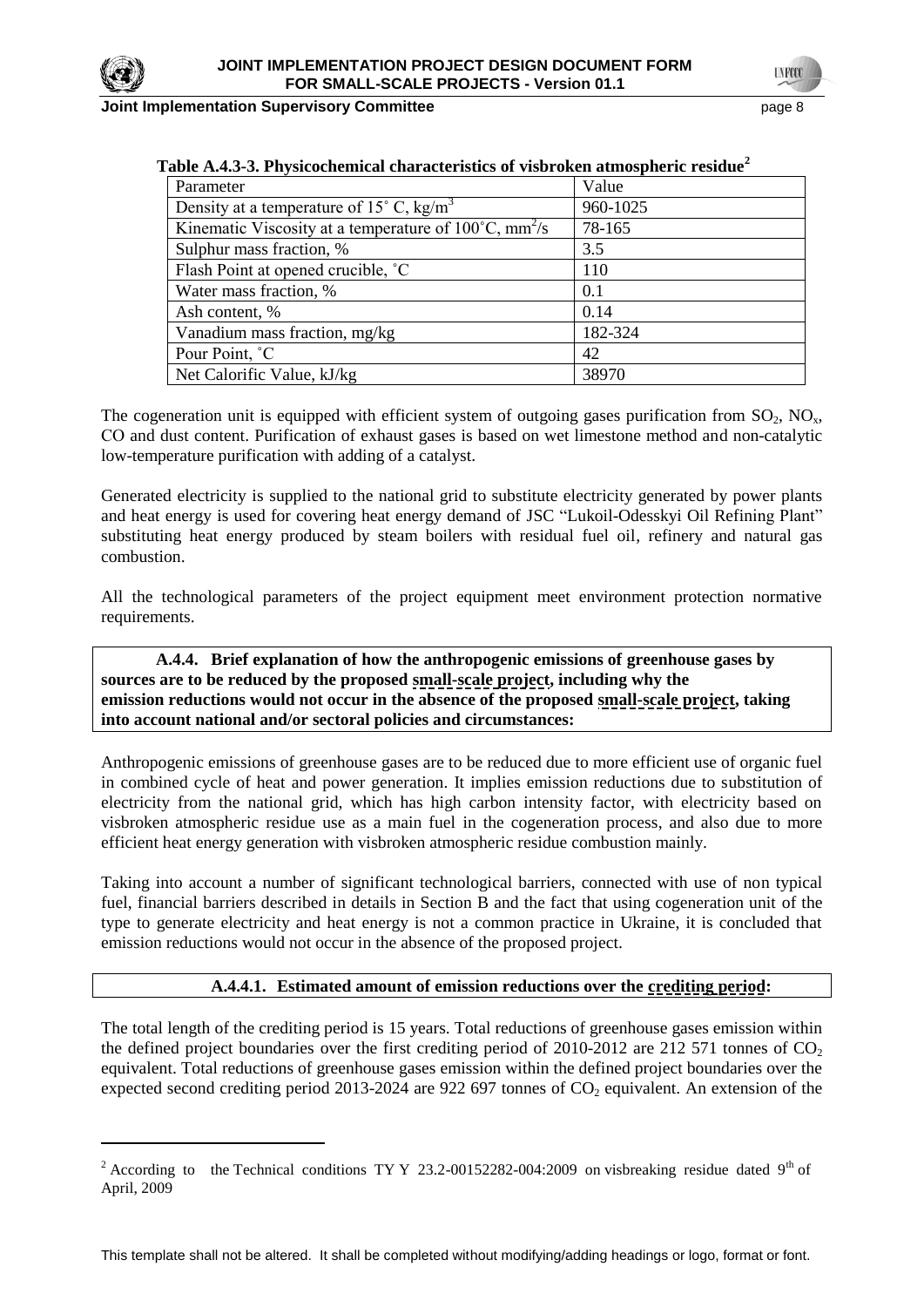

crediting period beyond 2012 is subject to Host country approval. Overall emission reductions due to the project realisation during the period of  $2010$ -2024 are 1 135 268 tonnes of  $CO<sub>2</sub>$  equivalent.

Estimates of total as well as annual emission reductions for the crediting period 2010-2024 are provided in the table below.

|                                                 | Years                                  |
|-------------------------------------------------|----------------------------------------|
| Length of the crediting period                  | 15                                     |
| Year                                            | Estimate of annual emission reductions |
|                                                 | in tonnes of $CO2$ equivalent          |
| 2010                                            | 42 069                                 |
| 2011                                            | 85 251                                 |
| 2012                                            | 85 251                                 |
| Subtotal 2010-2012                              | 212 571                                |
| (tonnes of $CO2$ equivalent)                    |                                        |
| Annual average of estimated emission reductions | 85 028                                 |
| over the first commitment period                |                                        |
| (tonnes of $CO2$ equivalent)                    |                                        |
| 2013                                            | 84 5 5 9                               |
| 2014                                            | 84 697                                 |
| 2015                                            | 84 697                                 |
| 2016                                            | 84 697                                 |
| 2017                                            | 82 4 83                                |
| 2018                                            | 80 131                                 |
| 2019                                            | 79 578                                 |
| 2020                                            | 68 371                                 |
| 2021                                            | 68 371                                 |
| 2022                                            | 68 371                                 |
| 2023                                            | 68 371                                 |
| 2024                                            | 68 371                                 |
| Subtotal 2013-2024                              | 922 697                                |
| (tonnes of $CO2$ equivalent)                    |                                        |
| Total estimated emission reductions over the    | 1 135 268                              |
| crediting period                                |                                        |
| (tonnes of $CO2$ equivalent)                    |                                        |
| Annual average of estimated emission reductions | 78 294                                 |
| over the crediting period                       |                                        |
| (tonnes of $CO2$ equivalent)                    |                                        |

# **A.4.5. Confirmation that the proposed small-scale project is not a debundled component of a larger project:**

The proposed project is not a debundled component of a larger project. LEGU is not a project participant to any joint implementation or small-scale joint implementation project with a publicly available determination in accordance with paragraph 34 of the JI guidelines.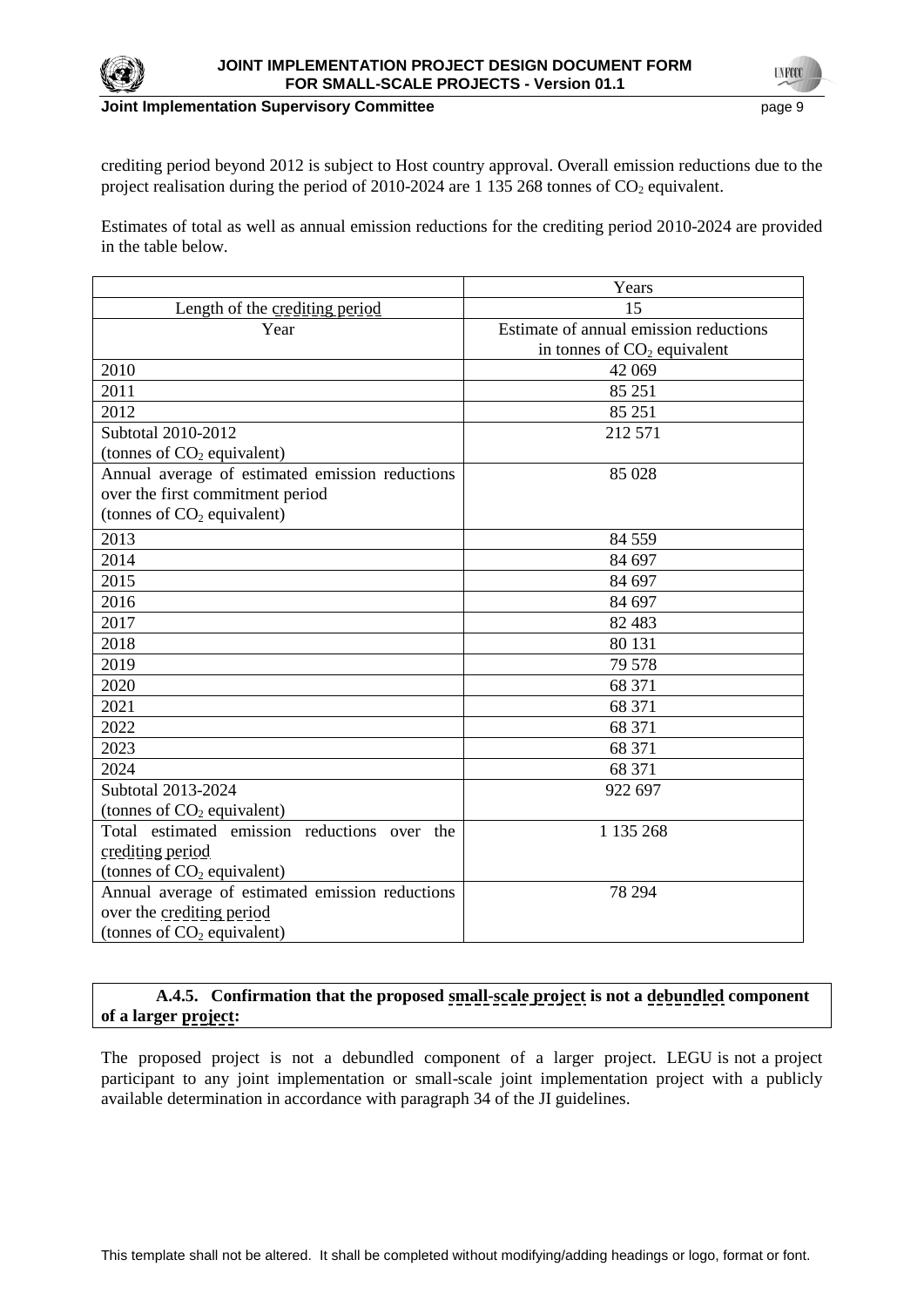

#### **Joint Implementation Supervisory Committee According to the Committee of the Committee According to the Committee According to the Committee According to the Page 10**

**TNECC** 

## **A.5. Project approval by the Parties involved:**

The Project Idea Note had been submitted for review of the National Agency of the Ecological Investments of Ukraine. The National Environmental Investment Agency issued a Letter of Endorsement # 2254/23/7 from 27<sup>th</sup> of December, 2010 for the project providing its support for further development of proposed joint implementation project.

In accordance with the "Requirements for the Joint Implementation Projects preparation" approved by National Agency of Ecological Investments of Ukraine (Order #33 from 25<sup>th</sup> of June, 2008) to receive a Letter of Approval for the JI project the project proponent should provide to the National Agency of Ecological Investments of Ukraine the final determination report of the proposed project along with project design documentation and the copy of Letter of Endorsement.

Therefore the final PDD will be sent along with the final determination report to the National Agency of Ecological Investments of Ukraine for the Letter of Approval, which usually is expected within 30 days after PDD submission.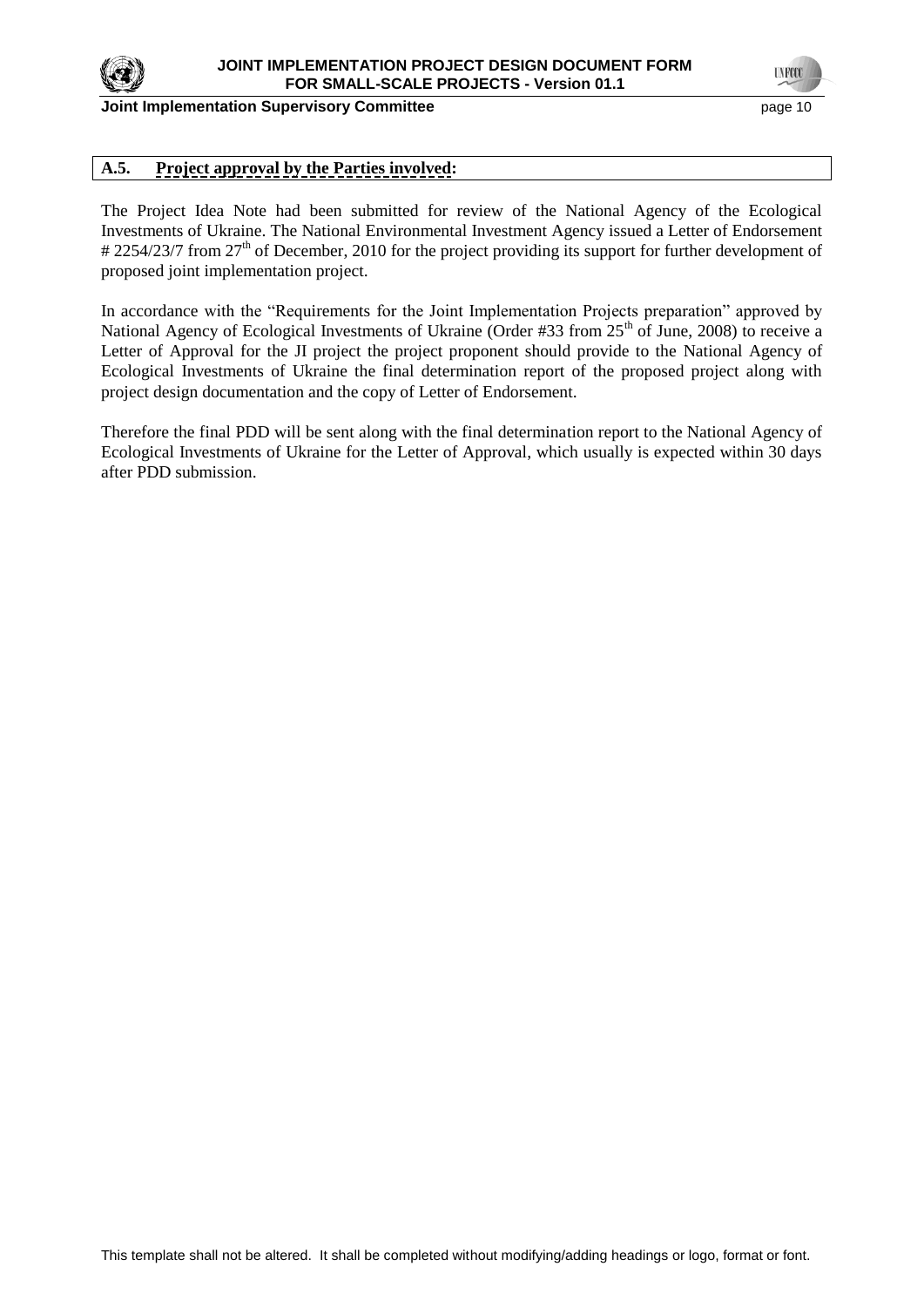

**Joint Implementation Supervisory Committee According the Common Committee According to the Constantine Committee According to the Constantine Committee According to the Constantine Committee According to the Constantine C** 

**TNECC** 

### **SECTION B. Baseline**

#### **B.1. Description and justification of the baseline chosen:**

The baseline scenario has been established in accordance with Appendix B of the JI Guidelines and in accordance with "Guidance on Criteria for Baseline Setting and Monitoring" Version 02 by the JISC.

Thus, JI specific approach with the application of some elements of CDM Methodological tool ―Combined tool to identify the baseline scenario and demonstrate additionality‖ Version 02.1 has been chosen for justification of baseline scenario.

JI specific approach foresees use of project specific baseline and monitoring methodology based partly on CDM approved methodology AM0014 "Natural gas-based packaged cogeneration" Version 04. Namely the approaches for estimation of energy (fuel) consumptions for heat energy generation under the baseline scenario and associated baseline emissions as well as the approach for estimation of baseline emissions from electricity generation that is offset by the electricity supplied from the cogeneration units have been used. The mentioned CDM methodology is not applicable to this JI project to be used as a whole, because natural gas is not a main fuel type for project cogeneration unit and the project does not meet in full the applicability criteria of the methodology, namely the criterion that no excess heat from the cogeneration system is provided to another user and no excess of electricity is supplied to the power grid. Electricity generated within the project is supplied to the national grid.

Baseline scenario has been established on a project specific basis and using multi-project emission factor for electricity generated by power plants of the national grid. The project specific approach was used to estimate baseline emissions from heat energy generation. Thus, baseline scenario foresees further exploitation of the existing boilers with their graduate replacement with the new boilers utilizing residual fuel oil, refinery and natural gas as the main fuels and no on site electricity generation.

While establishing the baseline, national policies and circumstances were taken into account. As Ukraine satisfies its demand in natural gas by importing more than 70 % of natural gas used, one of the main goals of its national energy policy is decrease in natural gas consumption<sup>3</sup>. According to the Decree of Cabinet of Ministers of Ukraine Nº 256-p<sup>4</sup> "On Immediate Actions for Decrease of Natural Gas Consumption for the Period up to 2010", total substitution of natural gas by alternative sources of energy, coal and RFO should be provided. The decree is in line with the above mentioned National Energy Strategy of Ukraine.

At the same time, fuel oil is produced at LOORP in big quantities allowing ensuring reliable supply of the fuel. Besides, VAR can be used for combustion in boilers as it can be processed into residual fuel oil by adding of gasoil. Thus, baseline scenario is in line with national and sectoral policies and circumstances.

Detailed information about the parameters used to estimate baseline scenario greenhouse gases emissions within the project boundaries as well as key factors and data sources are clearly described in the tables below.

 $\overline{a}$ 

<sup>&</sup>lt;sup>3</sup> The Energy Strategy of Ukraine for the period up to 2030.

http://www.ukrenergo.energy.gov.ua/ukrenergo/control/uk/archive/docview?typeId=44577

<sup>4</sup> http://zakon1.rada.gov.ua/cgi-bin/laws/main.cgi?nreg=256-2009-%F0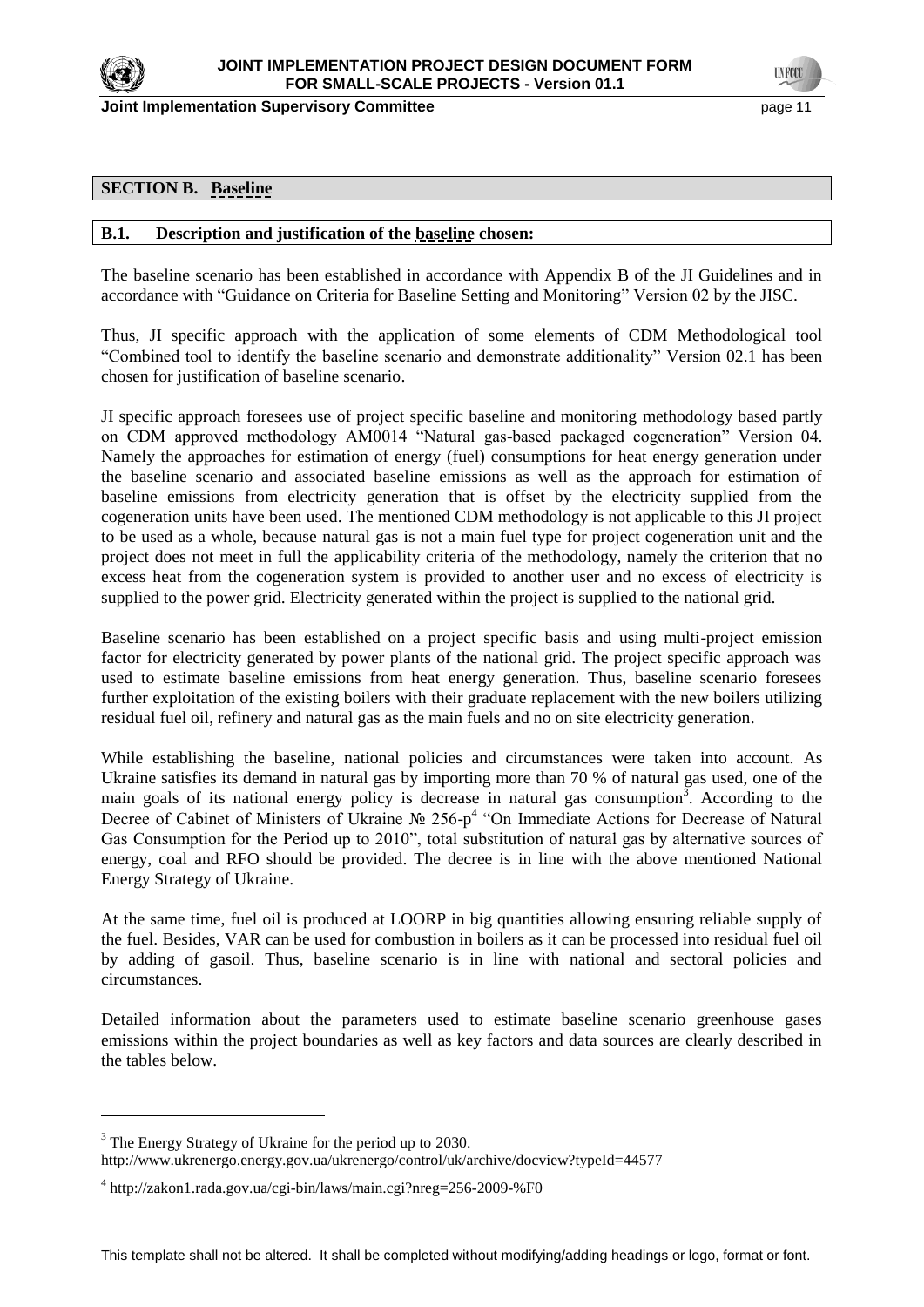

## **Joint Implementation Supervisory Committee**

| page |  |
|------|--|
|------|--|

| Data / Parameter                            | $\mathbf{CEO}_{\text{grid}}$                                |
|---------------------------------------------|-------------------------------------------------------------|
| Data unit                                   | <b>MWh</b>                                                  |
| Description                                 | Electricity supply by the cogeneration unit to the national |
|                                             | grid                                                        |
| Time of determination / monitoring          | Parameter is monitored during the crediting period          |
| Source of data (to be) used                 | Operation report with data from power meter (on site        |
|                                             | measurements)                                               |
| Value of data applied                       | For ax ante calculations amount of electricity supplied by  |
| (for ex ante calculations / determinations) | the cogeneration unit to the national grid was estimated    |
|                                             | based on electricity capacity of the unit and annual        |
|                                             | operation hours. See Section E for details.                 |
| Justification of the choice of data or      | Conservative                                                |
| description of measurement methods and      |                                                             |
| procedures (to be) applied                  |                                                             |
| $QA / QC$ procedures (to be) applied        | Power meter will be calibrated annually                     |
| Any comment                                 |                                                             |

| Data / Parameter                       | $EF_{CO2, \, \text{national grid, prod.}}$                  |
|----------------------------------------|-------------------------------------------------------------|
| Data unit                              | tonne $CO2e/MWh$                                            |
| Description                            | Emission factor for electricity of Ukrainian grid for JI    |
|                                        | projects producing electricity to the grid                  |
| Time of determination / monitoring     | Parameter is monitored during the crediting period          |
| Source of data (to be) used            | Development of the electricity carbon emission factors for  |
|                                        | Ukraine: Baseline Study for Ukraine, Final Report/EBRD,     |
|                                        | 14.10.2010                                                  |
| Value of data applied (for ex ante     | See Table E.4-2.                                            |
| calculations / determinations)         |                                                             |
| Justification of the choice of data or | Conservative                                                |
| description of measurement methods and |                                                             |
| procedures (to be) applied             |                                                             |
| $QA / QC$ procedures (to be) applied   |                                                             |
| Any comment                            | The value of the parameter could be changed in case of      |
|                                        | new emission factors for electricity of Ukrainian grid will |
|                                        | properly approved.                                          |

| Data / Parameter                       | <b>CAHO</b>                                            |  |
|----------------------------------------|--------------------------------------------------------|--|
| Data unit                              | GJ                                                     |  |
| Description                            | Heat energy supply by the cogeneration unit            |  |
| Time of determination / monitoring     | Parameter is monitored during the crediting period     |  |
| Source of data (to be) used            | Heat energy meter                                      |  |
| Value of data applied (for ex<br>ante  | For ex ante calculations the value estimated based on  |  |
| calculations / determinations)         | technical documentation of the cogeneration unit was   |  |
|                                        | assumed.                                               |  |
| Justification of the choice of data or | Conservative                                           |  |
| description of measurement methods and |                                                        |  |
| procedures (to be) applied             |                                                        |  |
| $QA / QC$ procedures (to be) applied   | Heat energy metering equipment will be calibrated      |  |
|                                        | regularly in accordance with producer requirements and |  |
|                                        | national regulations.                                  |  |
| Any comment                            |                                                        |  |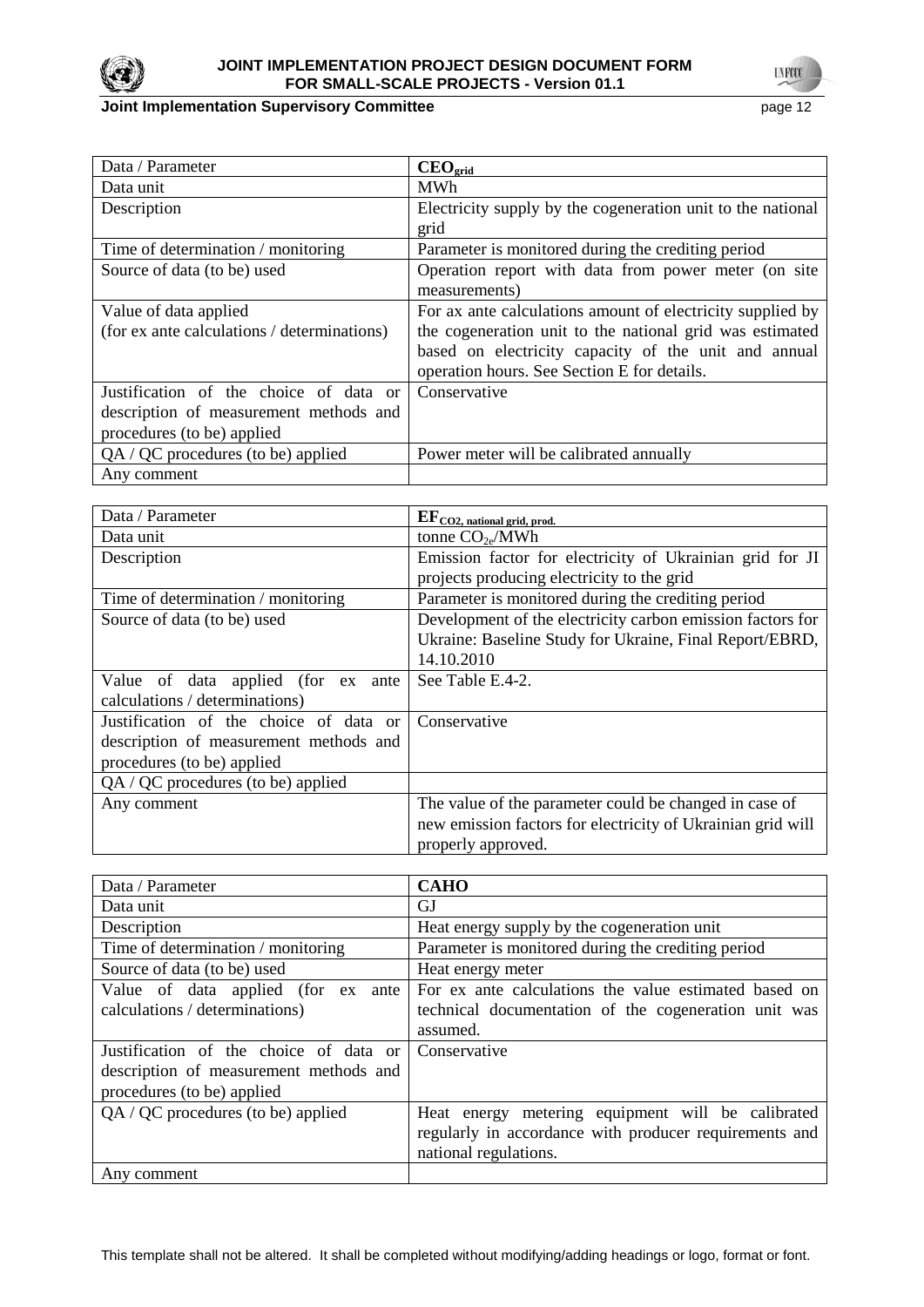

## **JOINT IMPLEMENTATION PROJECT DESIGN DOCUMENT FORM FOR SMALL-SCALE PROJECTS - Version 01.1**

## **Joint Implementation Supervisory Committee** page 13

**UNFOCO** 

| Data / Parameter                                                                                               | $EF_{CO2,BFM}$                                                                                                                                                                                                                                                                                                                                                               |
|----------------------------------------------------------------------------------------------------------------|------------------------------------------------------------------------------------------------------------------------------------------------------------------------------------------------------------------------------------------------------------------------------------------------------------------------------------------------------------------------------|
| Data unit                                                                                                      | $kg$ $CO_2/GJ$                                                                                                                                                                                                                                                                                                                                                               |
| Description                                                                                                    | Weighted $CO2$ emission factor for baseline fuel mix                                                                                                                                                                                                                                                                                                                         |
| Time of determination / monitoring                                                                             | Parameter is not monitored during the crediting period                                                                                                                                                                                                                                                                                                                       |
| Source of data (to be) used                                                                                    | $EF_{CO2. BHM}$ was calculated on the basis of average fuel mix<br>consumption over the period of 2000-2009, when heat<br>energy was generated by boilers installed before the<br>proposed project implementation, and $CO2$ emission<br>factor for each type of fuel. For more details see file<br>Lukoil_JI_SSC_ERU_Version.xls, sheet Calcul. of WEF<br>$(2000 - 2009)$ . |
| Value of data applied (for ex ante<br>calculations / determinations)                                           | 68.45                                                                                                                                                                                                                                                                                                                                                                        |
| Justification of the choice of data or<br>description of measurement methods and<br>procedures (to be) applied | Conservative                                                                                                                                                                                                                                                                                                                                                                 |
| $QA / QC$ procedures (to be) applied                                                                           |                                                                                                                                                                                                                                                                                                                                                                              |
| Any comment                                                                                                    |                                                                                                                                                                                                                                                                                                                                                                              |

| Data / Parameter                       | e <sub>b</sub>                                              |
|----------------------------------------|-------------------------------------------------------------|
| Data unit                              | $\%$                                                        |
| Description                            | Efficiency of boilers with residual fuel oil/gas combustion |
| Time of determination / monitoring     | Parameter is determined during PDD development based        |
|                                        | on conservative assumptions (see Section B above).          |
| Source of data (to be) used            | Parameter charts of the boilers                             |
| Value of data applied (for ex<br>ante  | Average natural gas boilers efficiency determined based     |
| calculations / determinations)         | on the latest approved data of parameter charts of the      |
|                                        | boilers installed at boiler room JSC "Lukoil-Odesskyi oil-  |
|                                        | refining plant" - $e_b = 90\%$ .                            |
| Justification of the choice of data or | Conservative                                                |
| description of measurement methods and |                                                             |
| procedures (to be) applied             |                                                             |
| $QA / QC$ procedures (to be) applied   |                                                             |
| Any comment                            |                                                             |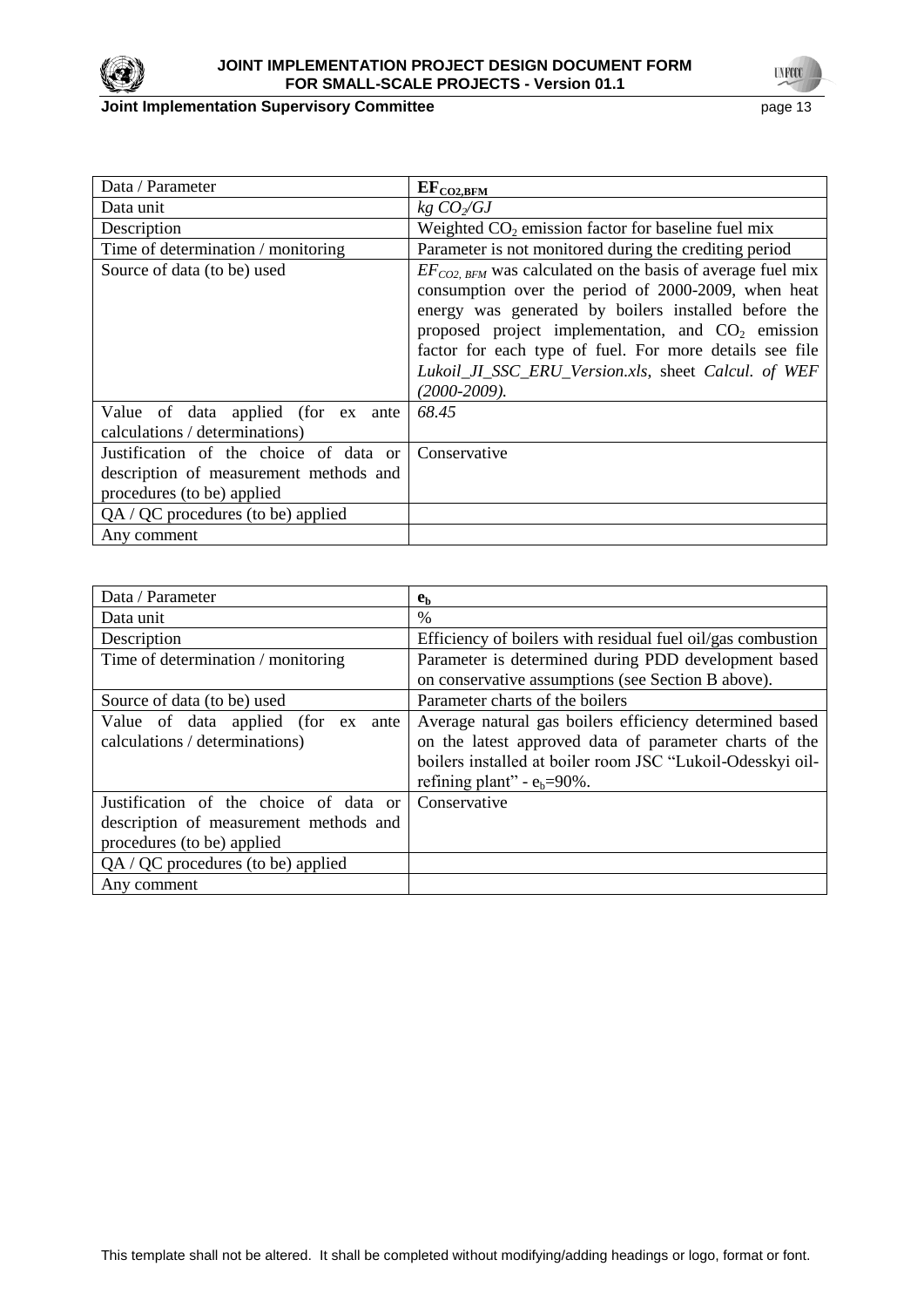

**Joint Implementation Supervisory Committee According to the Control of the Control of the Control of the Control of the Page 14** 

**TYFOO** 

### **B.2. Description of how the anthropogenic emissions of greenhouse gases by sources are reduced below those that would have occurred in the absence of the small-scale project:**

In order to demonstrate that the project provides reductions in emissions by sources that are additional to any that would otherwise occur the following approach was used.

### **Indication and description of the approach applied**

JI specific approach is used for demonstration of additionality of the project in accordance with the paragraph 2(a) of the Annex I to the "Guidance on criteria for baseline setting and monitoring" (Version 02)". The latest version of the CDM Executive Board approved "Tool for the demonstration and assessment of additionality" Version 05.2 has been applied to show that the reductions of anthropogenic emissions of the greenhouse gases are reduced below those that would have otherwise occurred. "Tool to determine the remaining time of the equipment" Version 01 has been used to estimate technical lifetime of the equipment and "Combined tool to identify the baseline scenario and demonstrate additionality" Version 02.1 was used to determine conservative assessment period for the investment analysis. Alternatives for the proposed project activity have been defined on the project specific basis.

## **Application of the approach chosen**

## *Step 1: Identification of alternatives to the project activity consistent with current laws and regulations*

## *Sub-step 1a: Define alternatives to the project activity*

Plausible alternatives for the heat and power generation (supply) within the proposed project activity were established based on the existing practice analysis, national and sectoral policies and project specific circumstances.

The following alternatives were defined for the proposed project activity:

*Alternative 1.* The proposed project activity without being registered as a JI project. It implies combined heat and electricity generation using VAR and natural gas as the main fuel types. The alternative foresees all the same measures and use of the same equipment as the project scenario, but does not lead to additional revenues from emission reduction units' sale and thus less financially attractive.

The proposed alternative faces significant common practice and technological barriers as the project scenario does and is not financially favourable (For more details see Section B.2); nevertheless, it is still considered as one of alternatives.

*Alternative 2.* Further exploitation of the existing boilers with their graduate replacement with the new boilers utilizing residual fuel oil, natural and refinery gas as fuels; no on site electricity generation.

Technical characteristics of existing boilers allow the use of natural and refinery gas, and residual fuel oil as fuels. Data on fuel consumption of existing boiler house for the last ten years showed the significant share of residual fuel oil and refinery gas consumption in heat energy generation (See Table A-1.2). Such situation reflects national and sectoral circumstances: high and continuously increasing costs of the natural gas and associated risks from one side and the availability of the residual fuel oil in large quantities and its reliable supply by the nearby LOORP from the other. The use of refinery gas is determined by its availability as main by-product of the processes of nearby Lukoil-Odessa Oil-Refinery.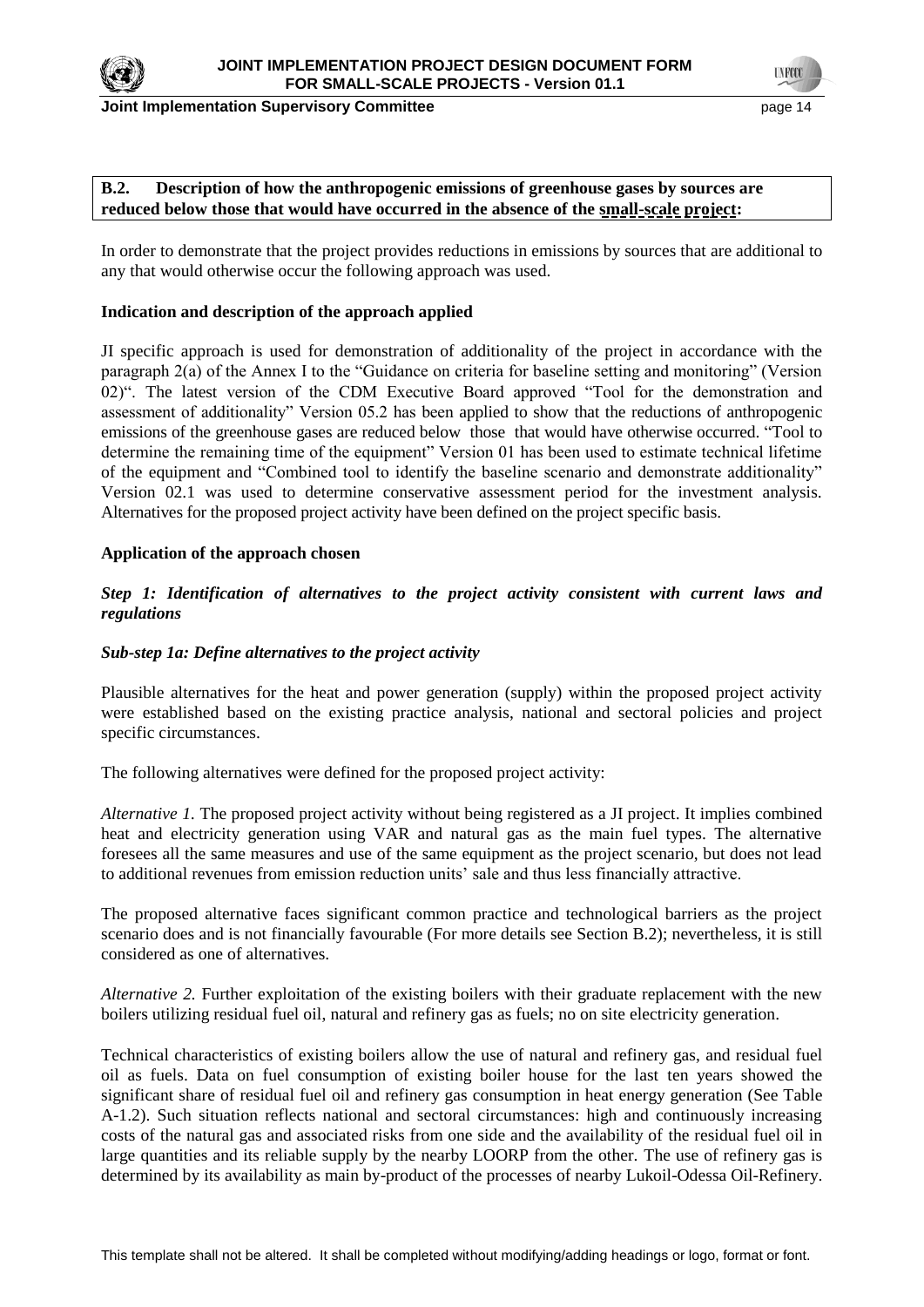

#### **Joint Implementation Supervisory Committee** *page 15* **page 15**

However, its volumes are strongly dependant on the operating of the LOORP, thus only the surplus of refinery gas could be used as a fuel by boilers.

Historical data on natural gas consumption for heat energy generation for the last ten years also showed a considerable dependence of fuel mix on the operation of Lukoil Refinery. As it can be seen from the table A-1.2, the highest rates of natural gas consumption were during the period of 2005-2008. It should be noted that from July 2005 until April 2008 LOORP has being reconstructed, and only natural gas was available as a fuel for combustion in boilers.

It should be also mentioned that low natural gas consumption totally corresponds with national and sectoral circumstances. Since Ukraine satisfies its demand in natural gas by importing more than 70 % of natural gas used, one of the main goals of Ukrainian Energy Strategy was stated as decrease of natural gas consumption<sup>5</sup>. According to the Decree of Cabinet of Ministers of Ukraine № 256-p<sup>6</sup> "On Immediate Actions for Decrease of Natural Gas Consumption for the Period up to 2010", total substitution of natural gas by alternative sources of energy, coal and RFO should be provided. The decree is in line with the above mentioned National Energy Strategy of Ukraine.

Thus, RFO and refinery gas were main fuels for heat generation during the period of 2000-2009, and natural gas was a reserve fuel. However, the most plausible scenario has been assumed as fuel mix consumption (RFO, natural and refinery gases) in quantities that were average for the period of previous ten years (2000-2009).

However, the boilers are old (installed in 1971-1986 years) and exceeded their exploitation lifetime (20 years). The applicable and valid in Ukraine Rules On Safety Operations and Exploitations of Steam and Water Heating Boilers (DNAOP 0.00-1.08-94) require the run of boilers' repair at least once during the year and the more frequent receipt of the permits for the boilers exploitation. And still, high level of safety and security of their operations may not be achieved. Thus, graduate boilers' replacement with the new ones would have been executed during the reasonable time (several years) ensuring, in this way, the necessary reliability of the heat generation and supply.

Last but not least, such option, as well, faces no barriers or hurdles associated with the availability of the trained and experienced staff to operate such boilers.

Boilers, which were used for heat energy generation before project implementation, produce steam with a pressure of 13-14 kg·s/sm<sup>2</sup> and the temperature of 225-250 degrees Celsius, which are further used for technological purposes. The steam with such energy characteristics is problematic to be used for electricity generation as it can be used for electricity generation only with the low revolution turbine installation and specific generators capable to work in conjunction with such turbine. Moreover, use of the steam for electricity generation would have lead to lowering of steam energy content, which is not reasonable in light of reliable satisfaction of heat demand for technology purposes. Therefore, the alternative envisages no generation of electricity.

Taking into account all of the above-mentioned, this alternative has been identified as the most likely baseline scenario.

 $\overline{a}$ 

<sup>&</sup>lt;sup>5</sup> The Energy Strategy of Ukraine for the period up to 2030.

http://www.ukrenergo.energy.gov.ua/ukrenergo/control/uk/archive/docview?typeId=44577

<sup>6</sup> http://zakon1.rada.gov.ua/cgi-bin/laws/main.cgi?nreg=256-2009-%F0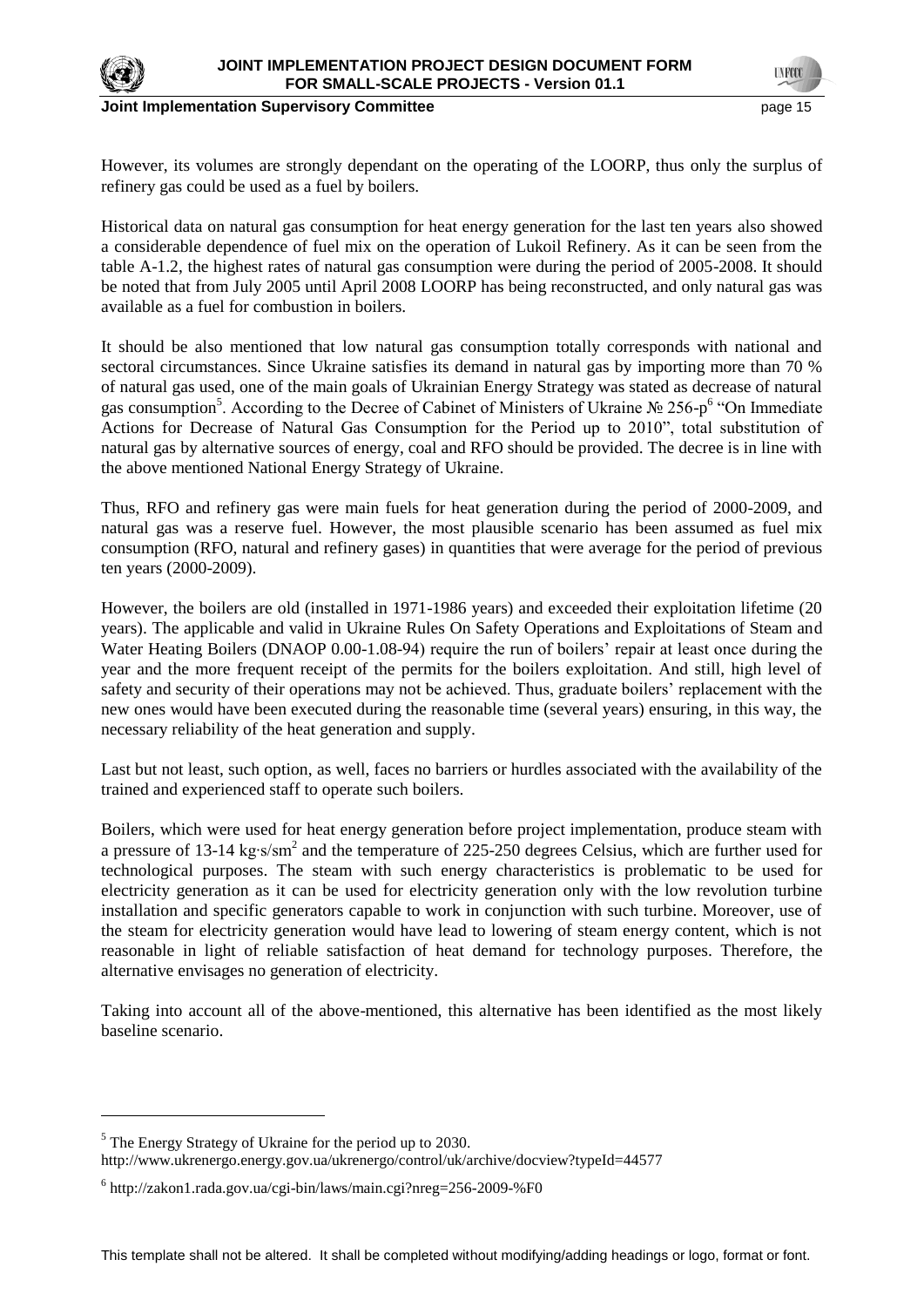

#### **Joint Implementation Supervisory Committee According to the Control of the Control of the Control of the Page 16**

*Alternative 3.* Further exploitation of the existing boilers with their graduate replacement with the new boilers utilizing natural gas as the main fuel; electricity generation is absent on site.

Despite being rather convenient fuel type (the calorific value of the natural gas is around 34 MJ/ $m<sup>37</sup>$ ; the content of sulphur is minimal; it is, as well, easy to burn with respect to the respective technology application and availability of trained and experienced staff) natural gas and its usage in Ukraine is associated with the risks of its non delivery and gradual price rises $8$ .

Although existing boilers have technical capacity to be operated on natural gas, the share of the natural gas used by the boilers as the fuel out of the aggregated fuel used by the boilers decreased significantly over the last years (from 97% in 2006 to 3% in 2009), being thus in line with national and sectoral circumstances, clearly stated in the previous paragraph. Therefore, the use of natural gas as the main fuel type in existing boilers is presumed to be less favourable alternative in comparing with RFO use.

The alternative envisages no generation of electricity prescribing the continuation of its supply (to LOORP) from the national grid.

Taking into account, that all boilers exceeded their exploitation lifetime (20 years), their graduate replacement should have been executed. Although this option faces no technological difficulties, it is associated with all the related economic and political barriers and risks with respect to the use of the natural gas as the main fuel type, already mentioned while considering previous alternative (See paragraph on Alternative # 2 above).

Thus, this alternative is not considered as the most favourable.

*Alternative 4. Installation of steam plant equipment with turbines for heat and electricity generation with VAR and refinery gas combustion.*

Boilers, which were used for heat energy generation before project implementation, produce steam with a pressure of 13-14 kg·s/sm<sup>2</sup> and the temperature of 225-250 degrees Celsius, which are further used for technological purposes. The steam with such energy characteristics is problematic to be used for electricity generation as it can be used for electricity generation only with the low revolution turbine installation and specific generators capable to work in conjunction with such turbine. Thus, for reliable power generation the boilers should be replaced by high-pressure boiler to produce the motive steam, which leads to additional technological and economic barriers. Besides, energy generation cycle using steam turbine typically produce a large amount of heat compared with the electrical output meaning that the system generates less electrical energy per unit of fuel than reciprocating engine-driven cogeneration system<sup>9</sup>. Moreover, the additional limitation of the alternative is high water demand for cooling purposes and lack of the relevant water source in the project area.

Thus, this alternative is not considered as the most favourable.

*Alternative 5. Installation of gas turbine equipment for heat and electricity generation*

 $7$  DBN V.2.5-20-2001 "Gas supply"

<sup>8</sup> Ukraine. Energy Policy Overview. Report published by International Energy Agency in 2006.

<sup>&</sup>lt;sup>9</sup> See "A guide to cogeneration", page 15. http://www.cogeneurope.eu/wpcontent/uploads//2009/02/educogen\_cogen\_guide.pdf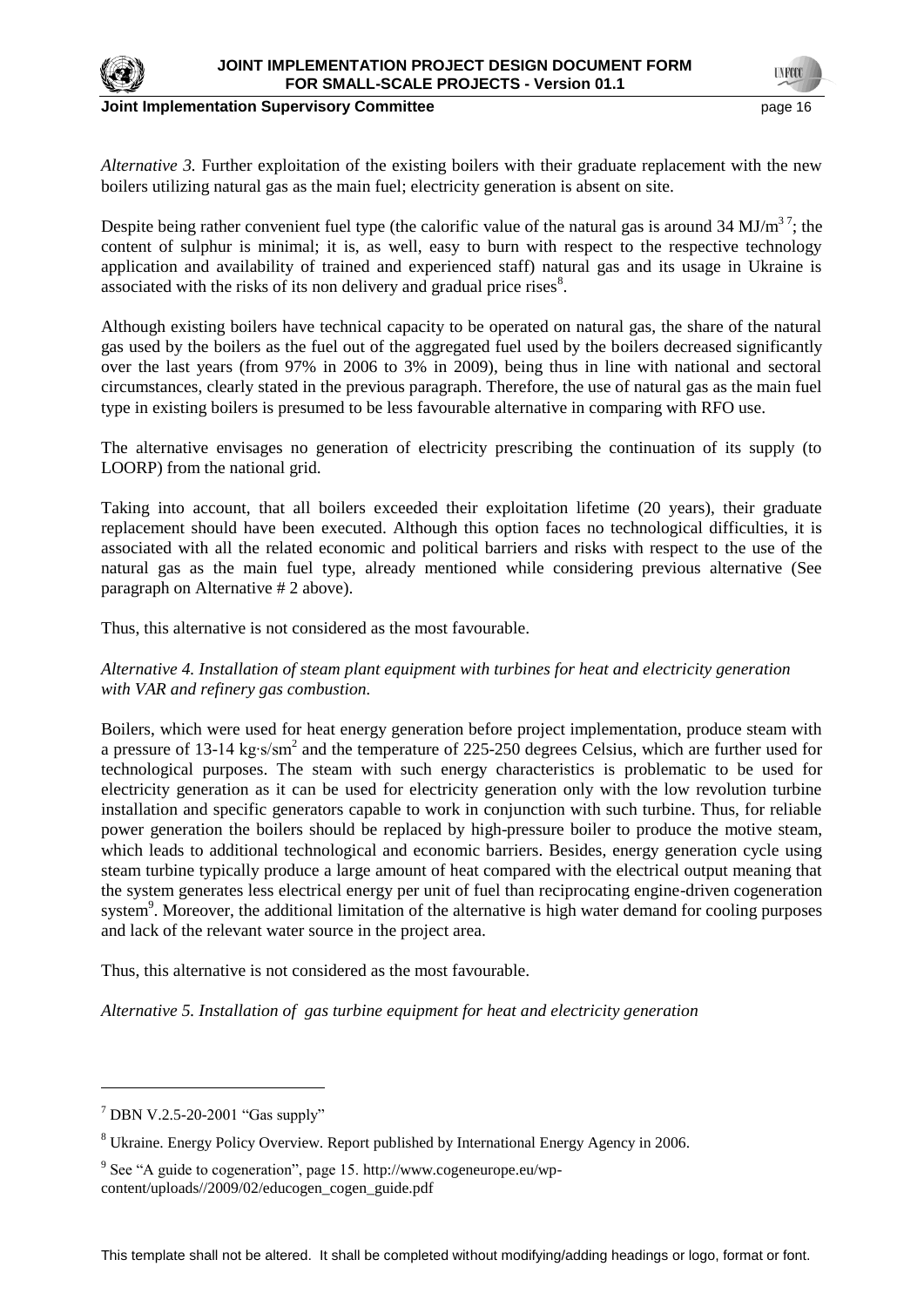

 $\overline{a}$ 

#### **Joint Implementation Supervisory Committee According the Control of the Control of the Control of the Control of the Page 17**

The alternative foresees use of natural gas for combined heat and energy generation using gas turbine equipment. The alternative could not be considered as the most plausible due to the following technical restrictions of natural gas supply to the project site: not sufficient carrying capacity of natural gas pipeline, low pressure of supplied natural gas and consequent high electricity consumption and operation expenditures for compressing of natural gas. Besides, this alternative faces economic risks of natural gas price increase and possible break downs in its supply.

The use of fuel gas in a gas turbine is also not reasonable because of its low pressure (about 0.1 MPa comparing to 2.5 MPa needed) and not stable supply.

There is also a possibility of burning visbreaking atmospheric residue in specially modified gas turbines with exhaust boiler for heat utilisation. However, this alternative also could not be considered as realistic and plausible due to changing efficiency of gas turbine depending on ambient temperature and load factor, excessive heat energy generation during summer period, that could not be utilised and thus will be wasted, decreasing the efficiency of energy generation, and additional sufficient capital expenditures for purification system introduction due to higher volumes of exhaust emissions comparing to a steam turbine.

Thus, this alternative is not considered as the most favourable.

### *Alternative 6. Installation VAR gasification equipment*

The alternative foresees gasification of visbreaking atmospheric residue and production of synthetic gas and its further combustion with heat energy and electricity generation using combined cycle gas turbine technology. The alternative is not plausible due to high capital expenditures exceeding USD 300 million (almost 10 times higher than expenditures for the project activity) and consequent low profitability level.

Thus, this alternative is not considered as the most favourable.

### *Alternative 7. Installation of boilers circulating fluidized bed technology*

The alternative foresees combustion of visbreaking atmospheric residue in boilers using circulating fluidized bed technology and further heat energy and electricity generation. The alternative is not plausible due to high capital expenditures resulting in long pay-back period as well as low efficiency of energy generation cycle. The capital expenditures for fluidised bed technology are reported to be in the range of 1208-1351 \$/kWe (2003\$)<sup>10</sup> but are significantly affected by the type of fuel, the plant size and other factors. The typical capacity of power units using circulating fluidized bed technology is about 150-250 MWe and the typical fuel for such installation is coal. Economies of scale have a significant influence on the investment price, and it is economically unreasonable to implement circulating fluidized bed technology within small-scale projects. Besides, this alternative needs large area for construction activities and large ash-disposal area, which are significant additional barriers for the implementation of the alternative.

Thus, this alternative is not considered as the most favourable.

<sup>&</sup>lt;sup>10</sup> Joris Koornneef, Martin Junginger, Andre' Faaij. Development of fluidized bed combustion—An overview of trends, performance and cost // Progress in Energy and Combustion Science 33 (2007)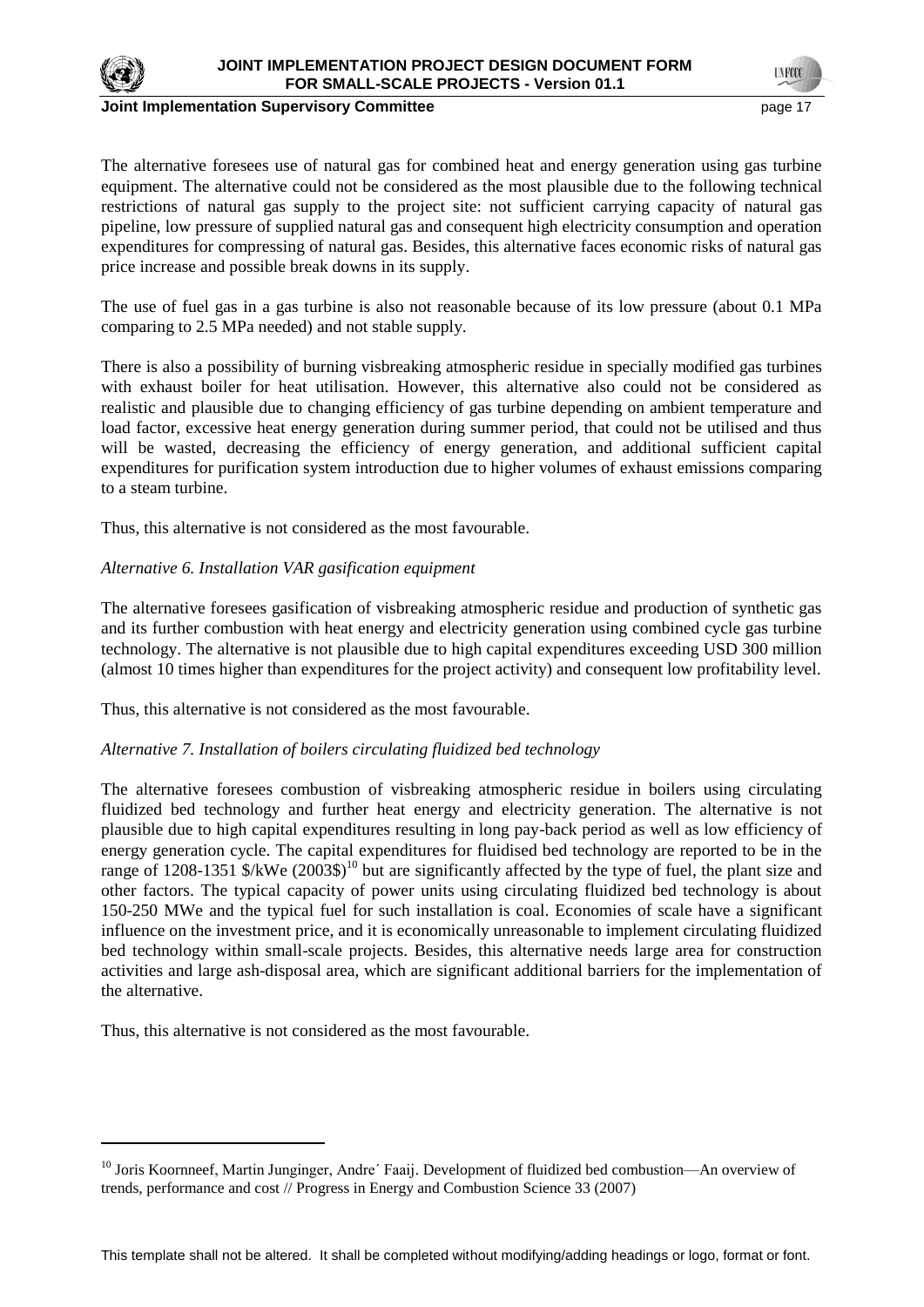

 $\overline{a}$ 

**Joint Implementation Supervisory Committee According the Control of the Control of the Control of the Page 18** 

**TNFOO** 

## *Sub-step 1b: Consistency with mandatory laws and regulations*

All alternatives are in compliance with all mandatory applicable legal and regulatory requirements.

Thus, based on the analysis presented above, Alternative 2 has been identified as the baseline. Baseline scenario foresees heat energy generation by the gradually replaced boilers utilizing residual fuel oil, refinery and natural gas as their major fuels and no electricity generation on the site.

Project scenario foresees introduction of combined heat and electricity generation unit using VAR and natural gas as the main fuel types.

In the absence of project activity VAR would be processed into residual fuel oil by adding gasoil to reduce its viscosity. Thus, VAR would meet all regulatory requirements and technical conditions for residual fuel oil and could be sold to the customers.

### *Step 2: Investment Analysis*

### *Sub-step 2a: Determine appropriate analysis method*

The proposed project generates economic benefits in the form of revenues from the sale of electricity and heat energy; therefore simple cost analysis is not applicable. In line with the "Tool for demonstration and assessment of additionality" Version  $05.2$  Option III – benchmark analysis – has been chosen to show that the project is unlikely to be financially attractive.

## *Sub-step 2b: Option III. Apply benchmark analysis*

The Internal Rate of Return (IRR) is used as a most suitable financial indicator in order to evaluate the project's attractiveness. IRR was applied to measure the [profitability](http://en.wikipedia.org/wiki/Profit_(economics)) of the [investments](http://en.wikipedia.org/wiki/Investment) in the proposed project activity without revenues from ERUs sale and its comparison with a benchmark in order to determine whether the proposed project activity is financially/economically feasible, without the revenue from the sale of carbon credits.

The average commercial lending rate in Ukraine for the period when the decision about project implementation was made has been taken as the benchmark for this project's IRR. This means that the project could not be considered as financially/economically attractive if it is generating cash flow with an IRR less than the benchmark.

According to the National Bank of Ukraine data the loan interest rate for non-financial corporations for the period greater than 5 years was 16.6% at the time of decision-making on project implementation $^{11}$ . Thus, the benchmark IRR was considered to be equal 16.6%.

| suv-step 2c. Calculation and comparison of financial materials |        |  |
|----------------------------------------------------------------|--------|--|
| Project IRR without revenue from ERUs sale                     | 12.22% |  |
| Benchmark rate                                                 | 16.6%  |  |

## *Sub-step 2c: Calculation and comparison of financial indicators*

The project activity has less favourable indicator (lower IRR) than the benchmark and thus the project activity cannot be considered as financially attractive. The application of the flexible mechanisms of Kyoto Protocol and additional revenues from emission reduction units' sales significantly improves the

<sup>&</sup>lt;sup>11</sup> http://www.bank.gov.ua/Statist/Electronic%20bulletin/data/4-Financial%20markets(4.1).xls Spreadsheet 1.3. Cell M31. Data for March 2007, rate for the loans in national currency for the period greater than 5 years.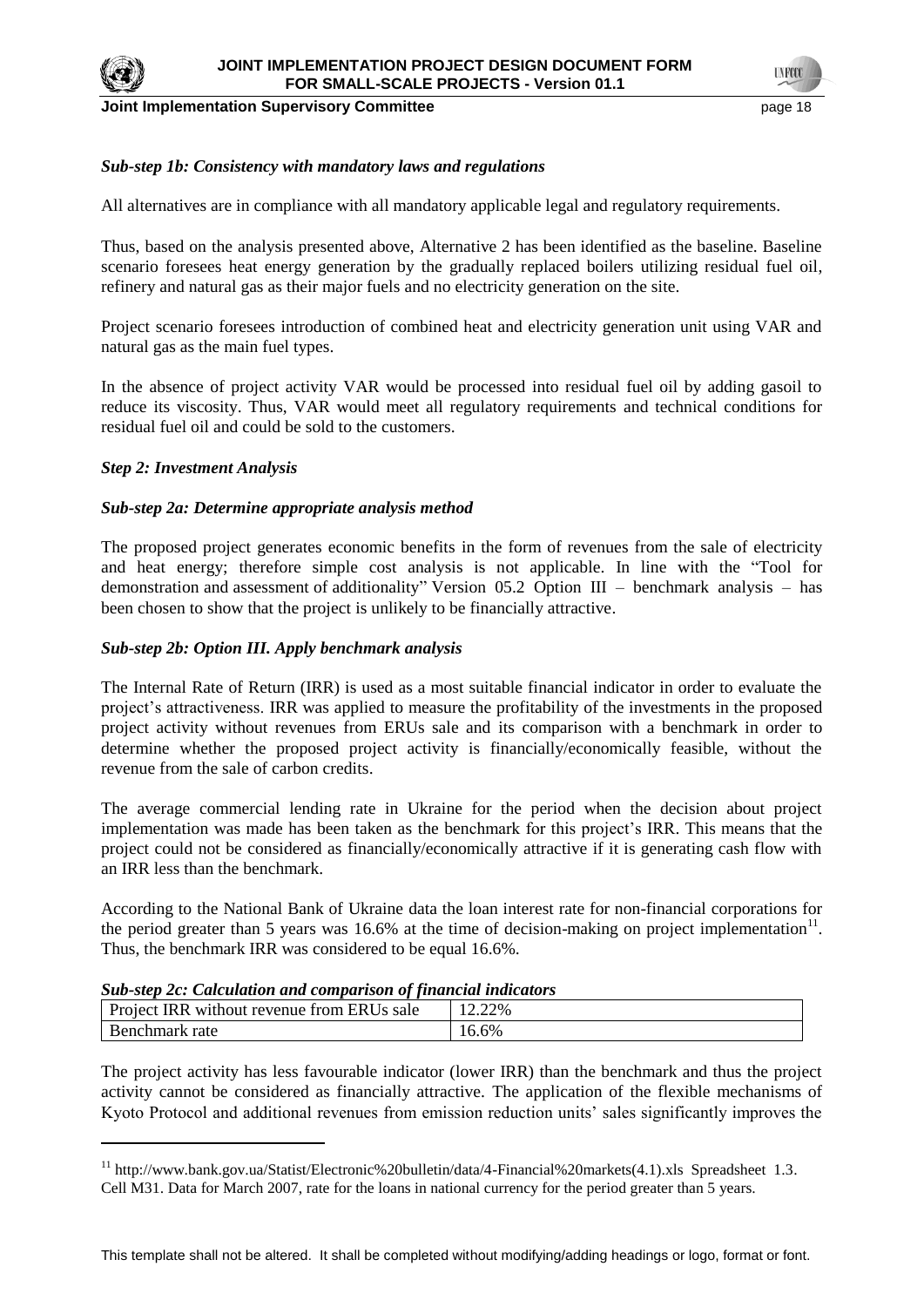

economic feasibility of the project and triggers project implementation. Thus, the investment analysis supports the conclusion that the project activity is unlikely to be economically attractive without ERU's sale and therefore provides a valid argument in favour of additionality of the project.

The key assumptions for the investment analysis are the following:

- 1. The assessment period is 2007-2024. Although expected operational lifetime of the exhaustboilers is 30 years, and operational life time of the Wartsila diesel engines is not set in the technical documentation, but it is indicated that every 48 000 hours of the operation they need major repairs. According to the Annex: Guidelines on the Assessment of Investment Analysis (Version 03.1) of *"Combined tool to identify the baseline scenario and demonstrate additionality" Version 3.0.0* a minimum period of 10 years and a maximum period of 20 years for the assessment is appropriate. Taking into account operational lifetime of the exhaust-boilers (30 years) and major repairs of diesel engines (every 6 years) and the mentioned Guidelines the forecast period in the financial analysis model of the project has been assumed as 15 years. Moreover, LLC "Lukoil Energy and Gas Ukraine" operates the boiler-house, where the cogeneration unit and other auxiliary equipment within project boundaries are installed, under rent agreement until 2024.
- 2. The cost of financing expenditures (i.e. loan interest payment) is not included in the calculation of the project IRR.
- 3. The IRR adjustment for inflation is based on 8.36 % growth rate as an average inflation rate for  $2003 - 2006^{12}$ .
- 4. The fare liquidation value at future point of time has been estimated using projected free cash flow in the first year beyond the projection horizon and dividing it by the discount rate minus the assumed perpetuity growth rate (Perpetuity Growth Model approach for estimation of terminal value).
- 5. All input values are used with VAT excluded.
- 6. All costs for fuel and power as well as capital expenditures were taken as expected values at the time of the investment decision.

| Data                             | <b>Value</b> | Source of data                   |
|----------------------------------|--------------|----------------------------------|
| VAR price, UAH/tonne             | 3 2 0 6      | Data provided by the Enterprise. |
| Natural gas price, UAH/1000 $m3$ | 2 2 7 5      | Data provided by the Enterprise. |
| Diesel fuel price, UAH/tonne     | 5917         | Data provided by the Enterprise. |
| Electricity price, UAH/MWh       | 893          | Data provided by the Enterprise. |
| Heat energy price, UAH/Gkal      | 489          | Data provided by the Enterprise. |

Key data used in the investment analysis presented below.

### *Sub-step 2d: Sensitivity analysis*

The 10% fluctuation of key parameters (VAR price, natural gas price, electricity price, heat energy price and operating expenses) has been assumed in sensitivity analysis. The results are provided below.

<sup>12</sup> http://ukrstat.gov.ua/operativ/operativ2006/ct/cn\_rik/isc/isc\_u/isc\_m\_u.htm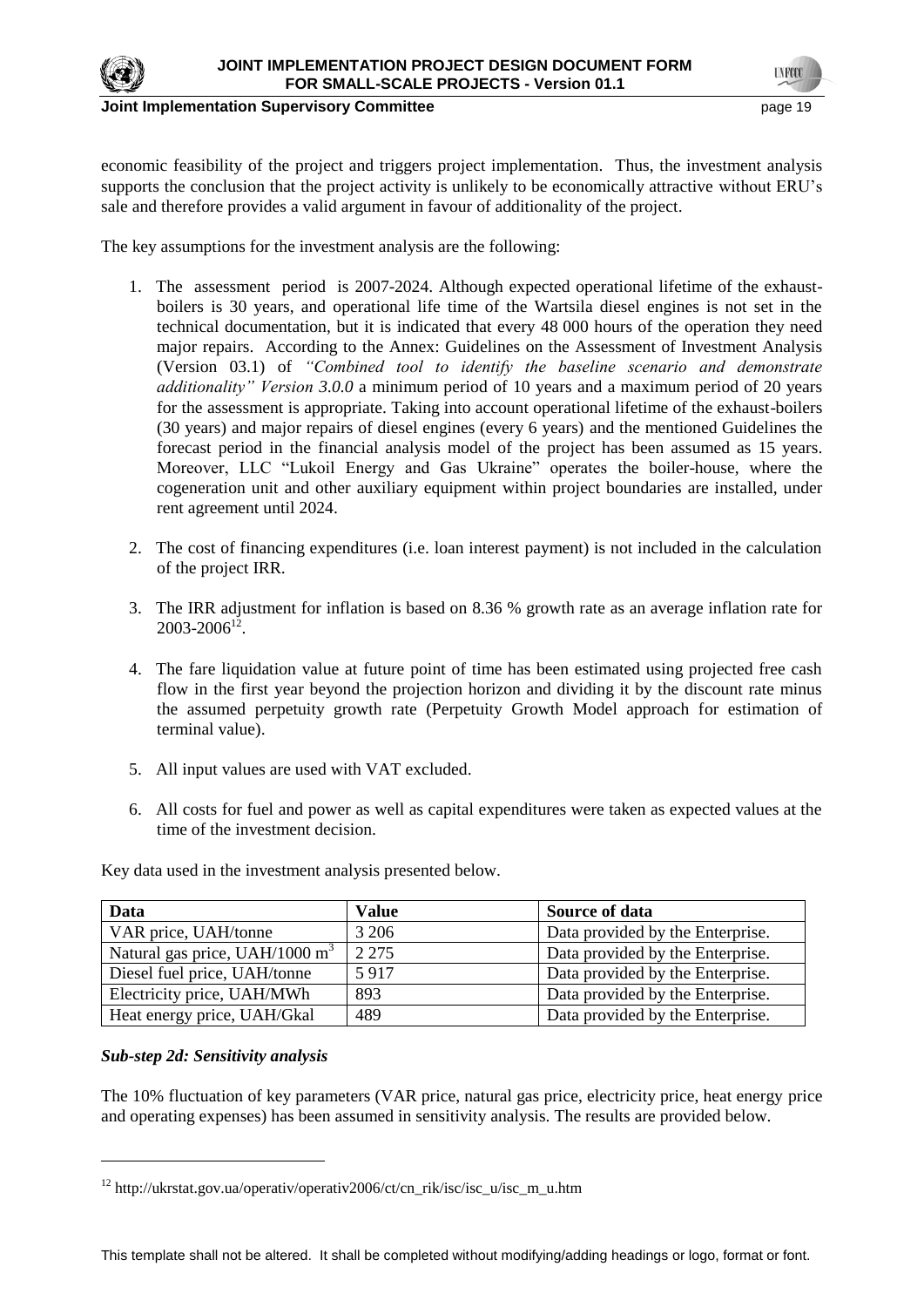

#### **Joint Implementation Supervisory Committee According to the Control of the Control of the Control of the Control of the Page 20 and 20 and 20 and 20 and 20 and 20 and 20 and 20 and 20 and 20 and 20 and 20 and 20 and 20 an**

|                           |         | <b>Fluctuation</b> |       |
|---------------------------|---------|--------------------|-------|
| Parameter                 | $-10\%$ | 0%                 | 10%   |
| <b>VAR Price</b>          | 15.50   | 12.22              | 8.34  |
| <b>Natural Gas Price</b>  | 13.83   | 12.22              | 10.49 |
| <b>Electricity Price</b>  | 7.37    | 12.22              | 16.16 |
| <b>Heat Price</b>         | 8.14    | 12.22              | 15.64 |
| <b>Operating Expenses</b> | 13.50   | 12.22              | 10.87 |

10% fluctuations to the key prices (VAR and natural gas costs, electricity and heat costs, and operating expenses) were applied in the sensitivity analysis. Prices fluctuations showed the robustness of results and conclusion of financial analysis. Therefore, the proposed project activity is unlikely to be financially attractive.

## *Step 3: Barrier Analysis*

### *Sub-step 3a: Identify barriers that would prevent the implementation of the proposed project activity*

The project faced technological, prevailing practice and other barriers. Significant risks are connected with fuel used in the cogeneration unit, where visbroken atmospheric residue (67.06% of total fuel), natural gas (32.57%) and diesel (0.37%) are combusted.

Visbroken atmospheric residue is a main by-product in goudrons' visbreaking. This technology was implemented in 2008 at Lukoil-Odessa Refinery and is first of its kind in Ukraine; consequently, the VAR based cogeneration unit is also first of its kind. Taking into account the absence of both goudrons' visbreaking and VAR based cogeneration technologies' use in Ukraine, high technological risks exist for the proposed project implementation. This situation could lead to high risks of equipment disrepair or other underperformance. As it was mentioned, the process of goudrons' visbreaking is first of its kind in Ukraine, thus there are additional risks that are connected with availability of VAR as a fuel in Ukraine. However, it is foreseen to use reserve fuels (e. g., residual fuel oil) in cases of the lack of VAR.

What is more, there is a lack of skilled and properly trained staff to operate and maintain the cogeneration unit. To ensure proper operating and maintenance of the cogeneration unit, extensive initial trainings of the personnel were conducted before the start of cogeneration unit's operation. The trainings have been provided by Wartsila Land and Sea Academy during the period of 2008- 2009. Power Plant Introduction course, Power Plant Operation and Maintenance course and Power Plant Electrification course have been attended by the specialists of LEGU. Besides, electrical engineers and cogeneration units' operators have passed the training course on general principles of functioning and the rules of operation of the installed equipment as well as were acquainted with the specific characteristics of the CHPs and safety regulation.

The other significant barrier is connected with natural gas use. Natural gas accounts for 50-70% of heat costs in Ukraine, and the increase in gas prices affects greatly the heat costs, thus causing debts and nonpayments<sup>13</sup>. The same statement can be applied to natural gas based electricity production. It should be noticed that the main activity of LEGU is heat and electricity generation, and debts and non-payments of the consumers of heat and electrical energy can affects greatly functioning of the Enterprise. Besides, 70% of natural gas demand is satisfied by import supplies, mainly from Russia, it causes heavy dependence of natural gas supply and leads to the increase of prices on this energy carrier. It should be also noted that the price of natural gas for industrial enterprises starting from January 2007 was supplemented by a target increment of 2%, which was aimed to compensate losses of Naftogaz originating from gas sale to households. In 2008 this increment was increased three times (in January,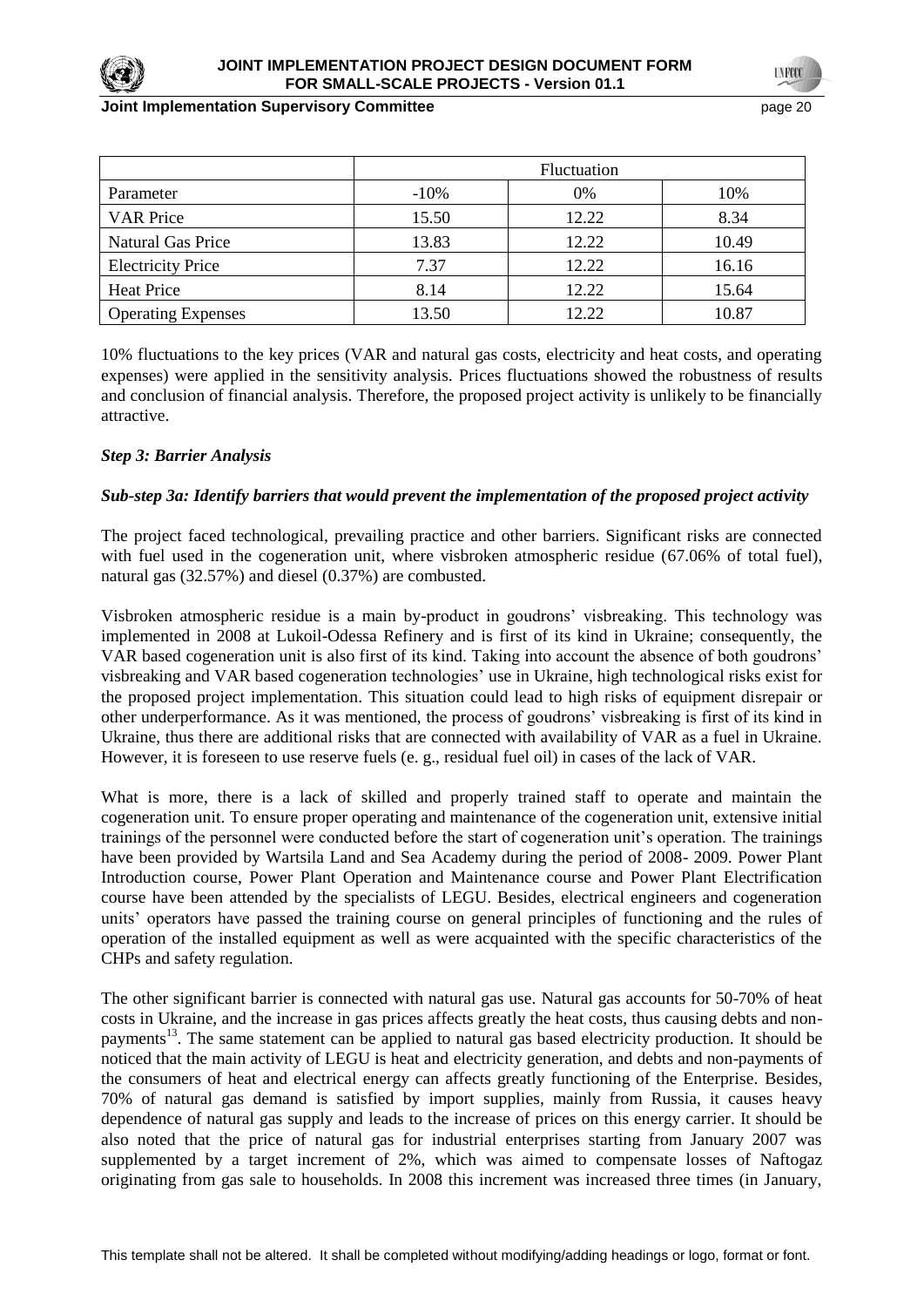

 $\overline{a}$ 

**Joint Implementation Supervisory Committee page 21** page 21

April and June) and as of end of June 2008 it has reached 12% for industry. Moreover, starting from May 2008 one more component was introduced in the formula of gas price calculation for industrial consumers – the component of 87.43 UAH (without VAT) is aimed to compensate costs for gas selling.

All together, different increments increase significantly the final price for industries<sup>13</sup>. Taking into account all mentioned above, financial barriers can be stated.

## *Sub-step 3b: Show that identified barriers would not prevent the implementation of at least one of the alternatives*

The Alternative #2 (Heat energy generation by the gradually replaced boilers utilizing residual fuel oil and refinery gas as their major fuels and natural gas as an additional fuel and no electricity generation on the site) would not have been affected by high technological risks as before project implementation the boilers with similar technical characteristics had been in operation for long period of time. The fuel for the boilers (residual fuel oil and refinery gas) is ensured by the nearby LOORP. Besides, the staff is experienced with operating of such equipment.

Some risk can be connected with natural gas use, but due to its negligible share in total heat energy generation, the risk was considered insignificant and it was assumed that it wouldn't prevent the Alternative #2.

Conclusion: The project activity faced significant technological and financial barriers compared with the alternative #2 (baseline scenario). Thus, baseline scenario is far more attractive than the project one.

## *Step 4: Common Practice Analysis Sub-step 4a: Analyze other activities similar to the proposed project activity*

Overall, there are about 250 CHPs in Ukraine. More than 200 of them are small CHP plants incorporated in the property of industrial enterprises. Industrial enterprises produce heat for their own needs and sell the rest of heat to households. About 30 CHPs are separate legal entities. They are large heat producers that supply heat to households and industry. Half of them are state owned and incorporated in National JSC "Energy Company of Ukraine" structure. About 10 CHPs are owned by local communities and 5 of them are privately owned $^{14}$ .

Even though in 2005 the Cogeneration  $Act^{15}$  was adopted by Ukrainian Parliament it was not effective enough to create enabling environment for cogeneration projects in Ukraine. Experts point out the contradictions of this law with existing legislation, including tax laws, as reasons for its poor effect.<sup>16</sup> As a result the share of combined heat and power generation in district heating systems is insignificant.<sup>17</sup>

<sup>&</sup>lt;sup>13</sup> Herasimovich V. Ukrainian Gas Sector Review // Center for Social and Economic Research, Kyiv, 2008.

<sup>&</sup>lt;sup>14</sup> Anna Tsarenko. Overview of Heating Sector in Ukraine // Center for Social and Economic Research, Kyiv, 2007.

<sup>15</sup> http://zakon.rada.gov.ua/cgi-bin/laws/main.cgi?nreg=2509-15

<sup>&</sup>lt;sup>16</sup> Volodymyr Smelik, Vladyslav Smelik and Dmytro Sakharuk. Investing in cogeneration for Ukraine – how to develop projects successfully. Cogeneration and On-Site Power Production.

http://www.cospp.com/display\_article/346780/122/CRTIS/none/none/1/Investing-in-cogeneration-for-Ukraine- %E2%80%94-how-to-develop-projects-successfully/

 $17$  Ukraine. Energy Policy Overview. Report published by International Energy Agency in 2006.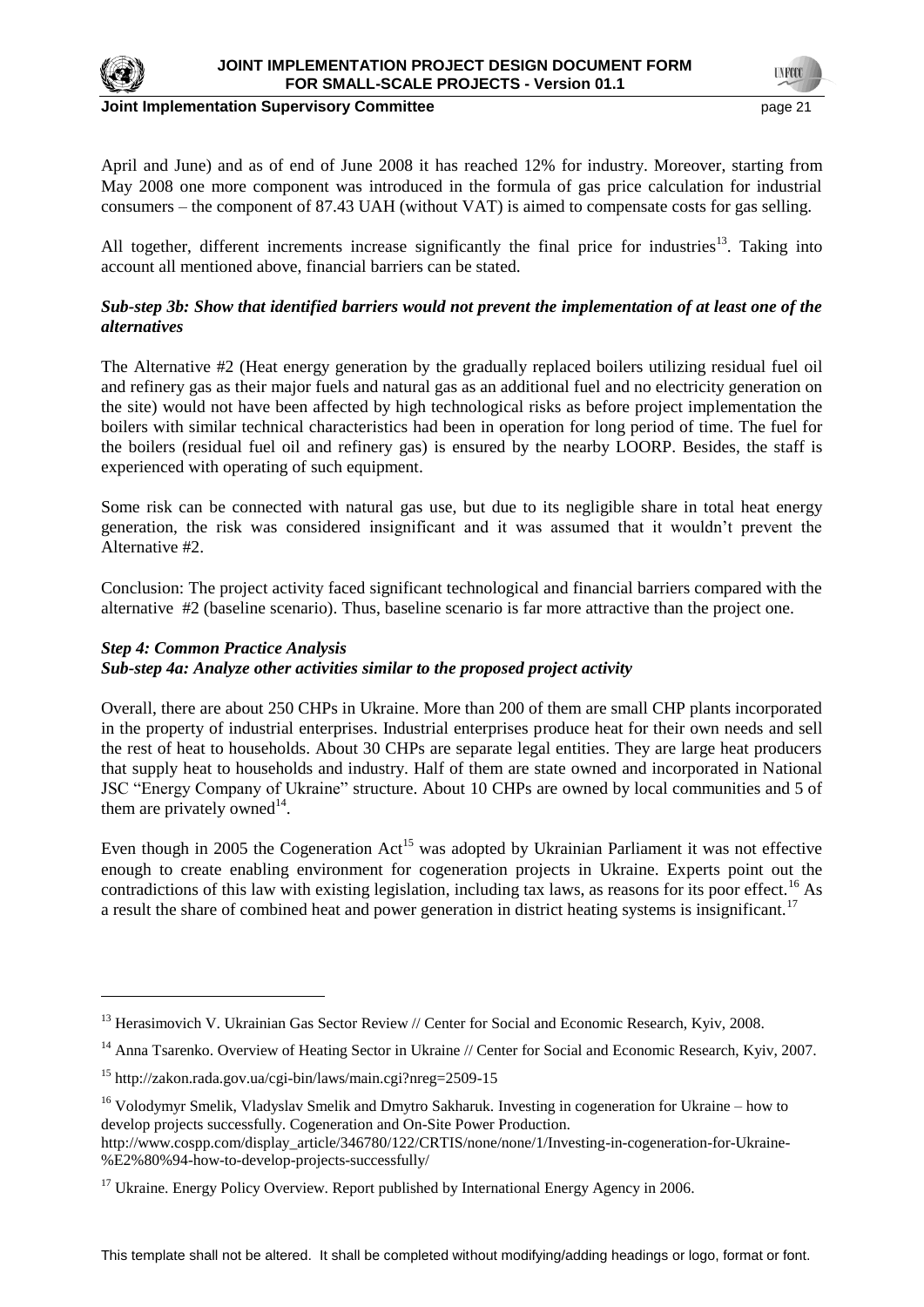

#### **Joint Implementation Supervisory Committee Access 22 Access 22 Access 22 Access 22 Access 22 Access 22 Access**

Moreover, most of the cogeneration units in Ukraine use natural gas as a fuel. As it is stated above there are no other activities foreseeing cogeneration of electricity and heat energy based on combustion of visbroken atmospheric residue as a main fuel.

## *Sub-step 4b: Discuss any similar Options that are occurring*

As it was clearly stated before, the project activity is the first of its kind in Ukraine. Taking into account that visbroken atmospheric residue is a by-product of goudrons' visbreaking, the technology that has not been used in Ukraine before, no similar project activities can be observed in Ukraine.

Thus, based on financial analysis, barriers analysis and common practice analysis it could be concluded that the project is additional and greenhouse emission reductions would not have been occurred in the absence of joint implementation activity.

## **B.3. Description of how the definition of the project boundary is applied to the small-scale project:**

Project boundary includes emission sources attributable to the project which are under the control of project participants.

Project boundaries include existing boiler workshop of JSC "Lukoil-Odesskyi oil-refining plant" (being currently under the operation of Lukoil Energy and Gas Ukraine based on the rent agreement) and equipment installed within the project activity (cogeneration unit with engines, exhaust-boilers and purification systems). At the same time, the source of greenhouse gases emissions is indirect - Ukrainian electricity grid, as a result of electricity generation using fossil fuels.

|                 | <b>Source</b>                                                                      | Gas             | Incl./Excl. | Justification/Explanation <sup>18</sup> |
|-----------------|------------------------------------------------------------------------------------|-----------------|-------------|-----------------------------------------|
|                 |                                                                                    | CO <sub>2</sub> | Incl        | <b>Main source of emissions</b>         |
|                 | Emissions due to fossil fuel                                                       |                 |             | Considered negligible.                  |
|                 | combustion for heat energy                                                         | CH <sub>4</sub> | Excl        | Conservative                            |
|                 | generation                                                                         |                 |             | Considered negligible.                  |
|                 |                                                                                    | $N_2O$          | Excl        | Conservative                            |
| <b>Baseline</b> |                                                                                    |                 |             |                                         |
|                 | Emissions due to electricity<br>generation by power plants<br>of the national grid | CO <sub>2</sub> | Incl        | <b>Main source of emissions</b>         |
|                 |                                                                                    |                 |             | Considered negligible.                  |
|                 |                                                                                    | CH <sub>4</sub> | Excl        | Conservative                            |
|                 |                                                                                    |                 |             | Considered negligible.                  |
|                 |                                                                                    | $N_2O$          | Excl        | Conservative                            |
|                 | Emissions due to fossil fuel                                                       | CO <sub>2</sub> | Incl.       | <b>Main source of emissions</b>         |
|                 | combustion for heat energy<br>and electricity generation by<br>cogeneration units  |                 |             | Considered negligible.                  |
| Project         |                                                                                    | CH <sub>4</sub> | Excl        | Conservative                            |
|                 |                                                                                    |                 |             | Considered negligible.                  |
|                 |                                                                                    | $N_2O$          | Excl        | Conservative                            |

#### **Table B 3-1. Sources of emissions included in consideration or excluded of it**

<sup>18</sup> According to approved methodology *AM0014 "Natural gas-based package cogeneration" Version 04* emissions of  $CH_4$  and N<sub>2</sub>O should be included. But due to the fact that they do not exceed 1 per cent of the annual average anthropogenic emissions by sources of GHGs, or an amount of  $2\,000$  tonnes of  $CO<sub>2</sub>$  equivalent, they were considered negligible as due to the *"Guidance on criteria for baseline setting and monitoring" Version 02*.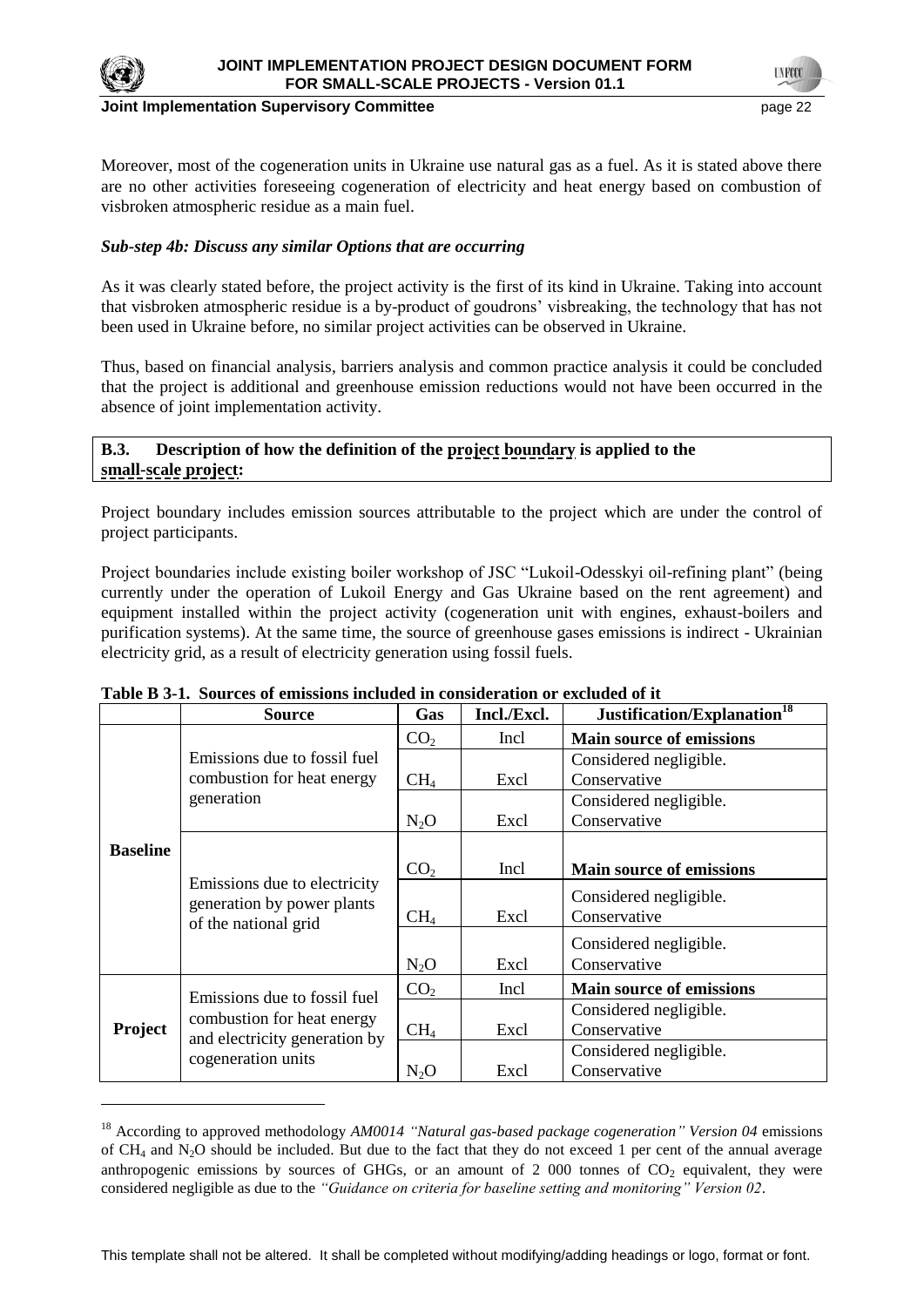

**Joint Implementation Supervisory Committee** *page 23* **page 23** 

**UNFOCO** 



**Fig. B-3.1 The scheme of project and baseline boundaries.**

**B.4. Further baseline information, including the date of baseline setting and the name(s) of the person(s)/entity(ies) setting the baseline:**

Date: 9<sup>th</sup> of December, 2010 Kyryl Tomlyak, LLC ‗KT-Energy' 15 B/22 Biloruska st., Kyiv, 04119, Ukraine Tel/Fax. +(38 044) 493 83 32 ktomlyak@kt-energy.com.ua LLC ‗KT-Energy' is not a participant of this Project.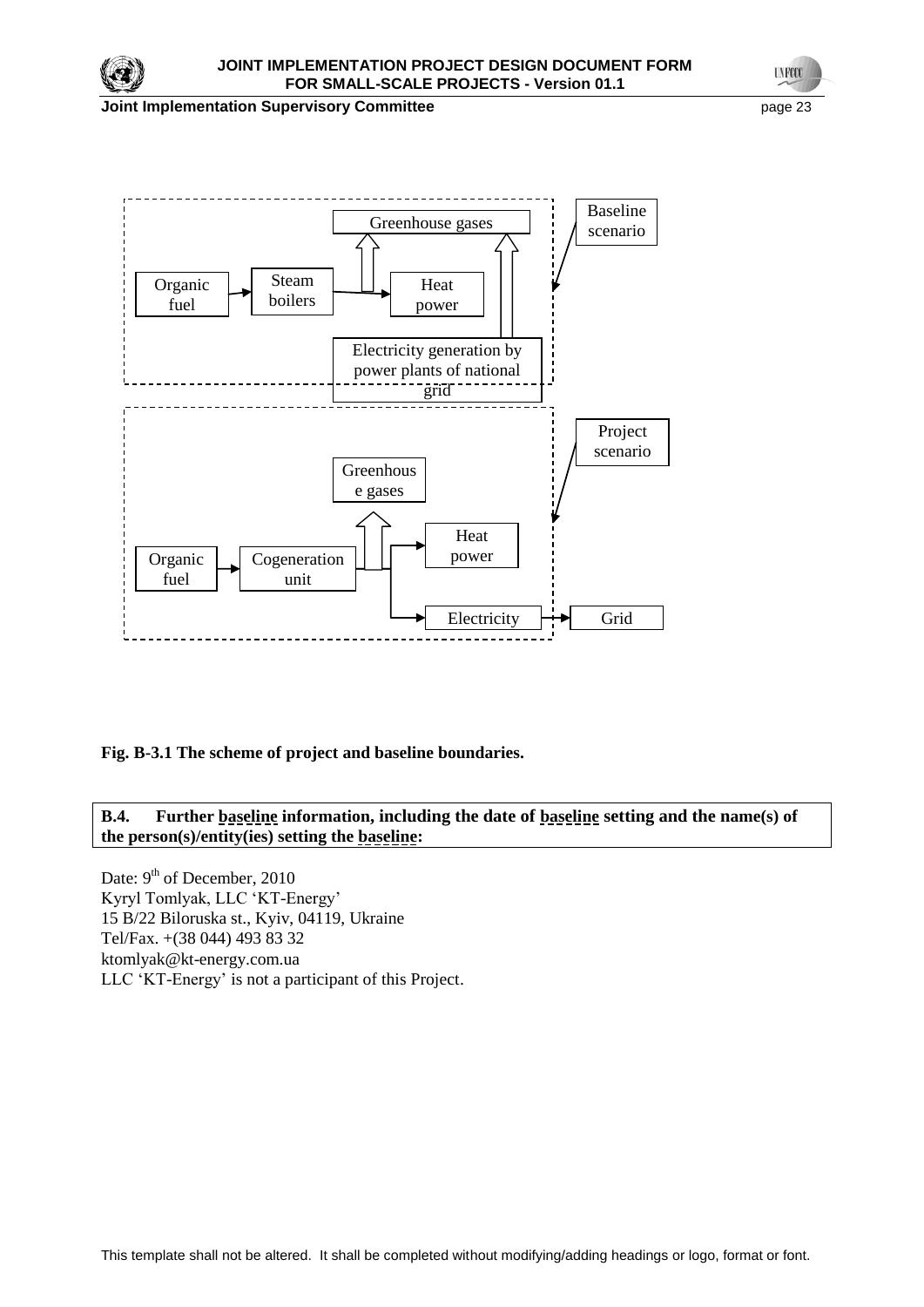

**Joint Implementation Supervisory Committee page 24 page 24 page 24** 

**TYFOO** 

# **SECTION C. Duration of the small-scale project / crediting period**

## **C.1. Starting date of the small-scale project:**

Project implementation starting date (beginning of the investment stage) was  $23<sup>d</sup>$  of July 2007, when the contract on purchasing engines for cogeneration unit has been concluded.

## **C.2. Expected operational lifetime of the small-scale project:**

Expected operational lifetime of the project is 15 years (or 180 months).

## **C.3. Length of the crediting period:**

Start of the crediting period for proposed project activity is  $1<sup>st</sup>$  of July, 2010.

End of the first crediting period is December  $31<sup>st</sup>$ , 2012.

Thus, the length of the first commitment period is 2 years and 6 months (30 months).

The start date of the second commitment period is expected to be January  $1<sup>st</sup>$ , 2013 and the end date of the second commitment period is expected to be December  $31<sup>st</sup>$ , 2024. The length of the second commitment period is expected to be 12 years or 144 months. The second commitment period does not extend beyond the operational lifetime of the project and is a subject to the Host Party approval. The length of the expected second commitment period could be changed based on adopted international or national regulations. The estimates of emission reductions are presented separately for the first and second commitment periods in section E below.

Thus, the length of the crediting period is 14 years and 6 months (174 months).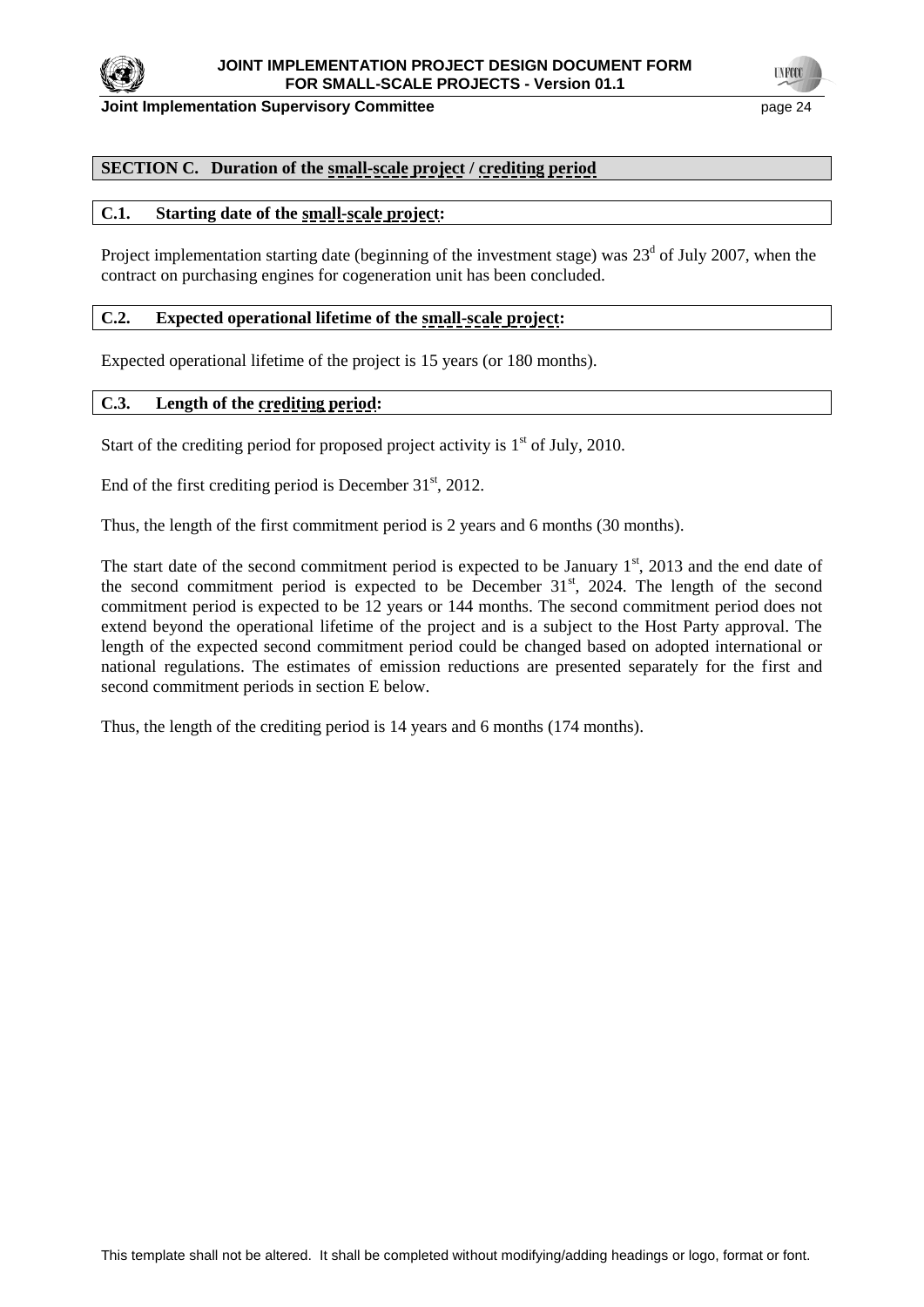

**Joint Implementation Supervisory Committee Committee** *page 25* **page 25</u> page 25** 

## **SECTION D. Monitoring plan**

### **D.1. Description of monitoring plan chosen:**

Detailed information on the collection and archiving of all relevant data necessary for estimating or measuring project emissions, determining baseline emissions, and assessing leakage effects is given below.

JI specific approach with elements of the approved baseline and monitoring methodology *AM0014 "Natural gas-based package cogeneration" (Version 04)* was chosen for monitoring of greenhouse emission reductions. Monitoring plan is established in accordance with Host Party regulations, namely in accordance with Decree of Cabinet of Ministers of Ukraine #206 dated 22.02.2006 'On Approval of the Procedure of Drafting, Review, Approval and Implementation of Projects Aimed at Reduction of Anthropogenic Emissions of Greenhouse Gases' and "Requirements for the Joint Implementation Projects preparation" approved by National Environmental Investment Agency of Ukraine (Order #33 from  $25<sup>th</sup>$  of June, 2008).

Monitoring plan has also been established in accordance with *Appendix B of the JI guidelines* and taking into account *Guidance on criteria for baseline setting and monitoring* developed by JISC. The formulae applied correspond to those proposed by the approved baseline and monitoring methodology *AM0014 "Natural gas-based package cogeneration" (Version 04)* and *Tool to calculate project or leakage CO<sup>2</sup> emissions from fossil fuels combustion" (Version 02).*

#### **Emission reductions**

Emission reductions for the project are estimated as the difference between baseline and project emissions:

$$
ER_{y} = BE_{y} - PE_{y}
$$

#### **Project scenario emissions**

The source of project greenhouse gases emissions is combustion of organic fuel (visbroken atmospheric residue (67.06%), diesel (0.37%) and natural gas (32.57%); RFO and refinery gas are also foreseen as reserve fuels) in cogeneration unit.

Greenhouse gases emissions sources in project scenario within the defined project boundaries include emissions due to organic fuel combustion by the cogeneration unit. Formulas according to the "*Tool to calculate project or leakage CO<sup>2</sup> emissions from fossil fuels combustion" Version 02* were used for project emissions calculations.

Greenhouse gases emissions are calculated using formula presented below:

$$
PE_y = PE_{NG, y} + PE_{VAR, y} + PE_{DF, y} + PE_{RFO, y} + PE_{RG, y} (1)
$$

where

 $PE_{NG, y}$  – project emissions due to natural gas consumption by the cogeneration unit, tonnes  $CO_{2e}/year$ .  $PE<sub>VAR, y</sub>$  – project emissions due to VAR consumption by the cogeneration unit, tonnes  $CO<sub>2e</sub>/year$ .  $PE_{DE, y}$  – project emissions due to diesel fuel consumption by the cogeneration unit, tonnes  $CO_{2e}/year$ .  $PE_{RFO, y}$  – project emissions due to residual fuel oil consumption by the cogeneration unit, tonnes  $CO_{2e}/year$ .  $PE_{RG,v}$  – project emissions due to refinery gas consumption by the cogeneration unit, tonnes  $CO_{2e}/year$ .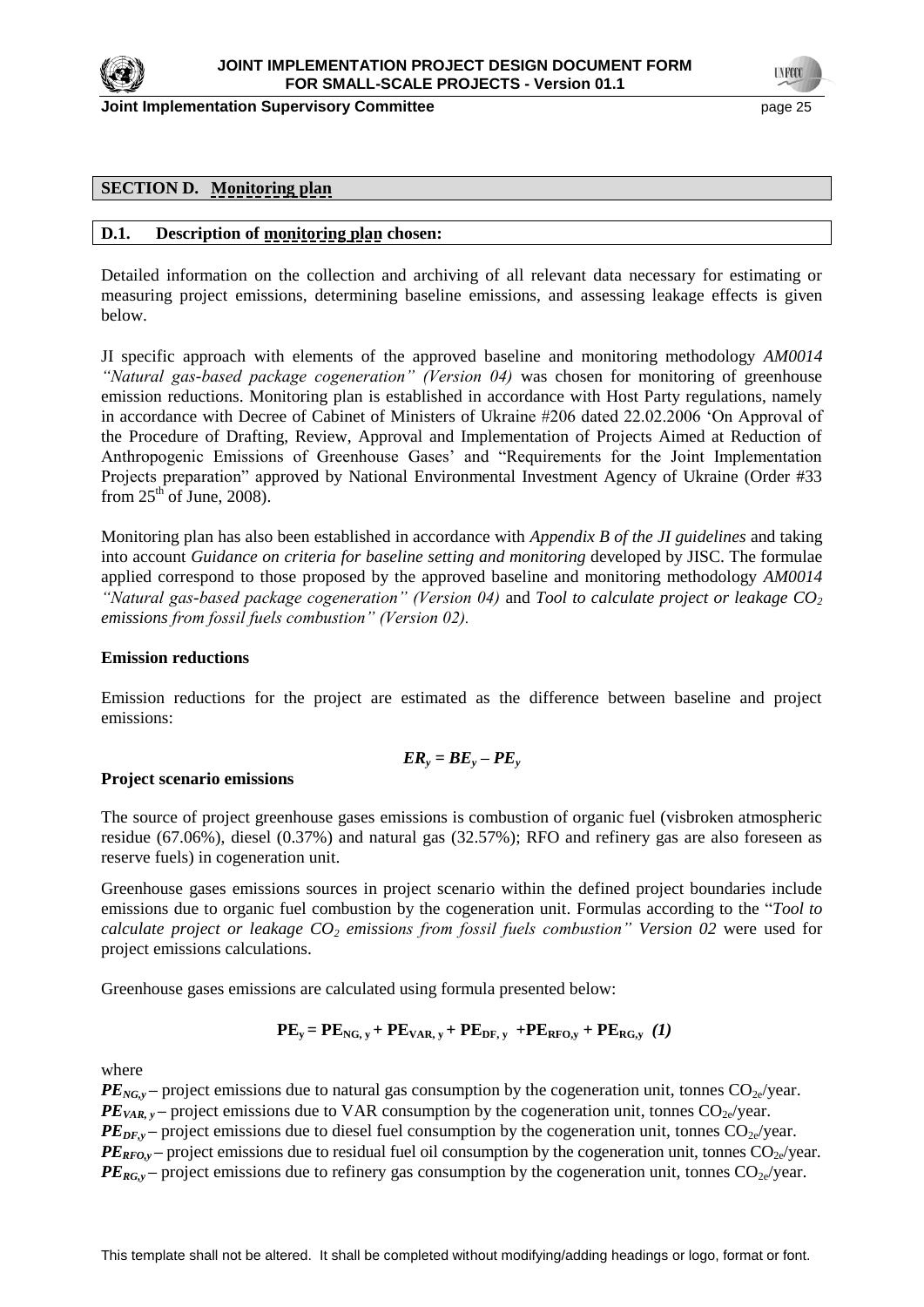

**Joint Implementation Supervisory Committee Committee** *page 26* **page 26 page 26 page 26 page 26 page 26 page 26 page 26 page 26 page 26 page 26 page 26 page 26 page 26 page 26 page 26 page 26 page 26 page 26 page 26 pag** 

$$
PE_{NG,y} = FC_{NG,y} \cdot NCV_{NG,y} \cdot EF_{CO2,NG} \cdot 10^{-6} \quad (1.1)
$$

where

 $PE_{NG,y}$  – project emissions due to natural gas consumption by the cogeneration unit, tonnes  $CO_{2e}/year$ .

*FC*<sub>*NG<sub>y</sub>*</sub> is the quantity of natural gas used for combined heat and power generation by the cogeneration unit during the year  $y$ ,  $m<sup>3</sup>$ . Parameter is monitored throughout the crediting period.

 $NCV_{NG,y}$  is the net calorific value of natural gas, GJ/thousand m<sup>3</sup>. Parameter is monitored throughout the crediting period.

 $EF_{CO2, NG}$  is the emission factor for natural gas, kg CO<sub>2</sub>/GJ. According to the data of IPCC, and with allowance for full oxidation of carbon fraction this factor is assumed constant and equal to  $EF_{CO2, NG}$  = *56.1 kg CO2/GJ* (Revised 1996 IPCC Guidelines for National Greenhouse Gas Inventories: Workbook, Module 1: Energy, Table 1-2 Carbon emission factors (CEF))*.* Parameter is not monitored throughout the crediting period.

$$
PEVAR, y = FCVAR, y \cdot NCVVAR, y \cdot EFCO2, VAR \cdot 10-3 (1.2)
$$

where

 $PE<sub>VAR, y</sub>$  – project emissions due to VAR consumption by the cogeneration unit, tonnes  $CO<sub>2e</sub>/year$ .

*FCVAR,y* is the quantity of visbroken atmospheric residue used for combined heat and power generation by the cogeneration unit during the year *y*, tonnes. Parameter is monitored throughout the crediting period.

*NCVVAR,y* is the net calorific value of visbroken atmospheric residue, GJ/tonne. Parameter is monitored throughout the crediting period.

 $EF_{CO2, VAR}$  is the emission factor for other oil products, kg  $CO<sub>2</sub>/GI$ . According to the data of IPCC, and with allowance for full oxidation of carbon fraction this factor is assumed constant and equal to  $EF_{CO2,VAR} = 73.3$  kg  $CO_2/GJ$  (Revised 1996 IPCC Guidelines for National Greenhouse Gas Inventories: Workbook, Module 1: Energy, Table 1-2 Carbon emission factors (CEF)). Parameter is not monitored throughout the crediting period.

where

 $PE_{DF,y}$  – project emissions due to diesel fuel consumption by the cogeneration unit, tonnes  $CO_{2e}/year$ .

 $PE_{DF, y} = FC_{DF, y} \cdot NCV_{DF, y} \cdot EF_{CO2, DF} \cdot 10^{-3}$  *(1.3)* 

*FCDF,y* is the quantity of diesel fuel used for combined heat and power generation by the cogeneration unit during the year *y*, tonnes. Parameter is monitored throughout the crediting period.

*NCVDF,y* is the net calorific value of diesel fuel, GJ/tonne. Parameter is monitored throughout the crediting period.

 $EF_{CO2, DF}$  is the emission factor for diesel fuel, kg CO<sub>2</sub>/GJ. According to the data of IPCC, and with allowance for full oxidation of carbon fraction this factor is assumed constant and equal to  $EF_{CO2, DF}$  = *74.1 kg CO2/GJ* (Revised 1996 IPCC Guidelines for National Greenhouse Gas Inventories: Workbook,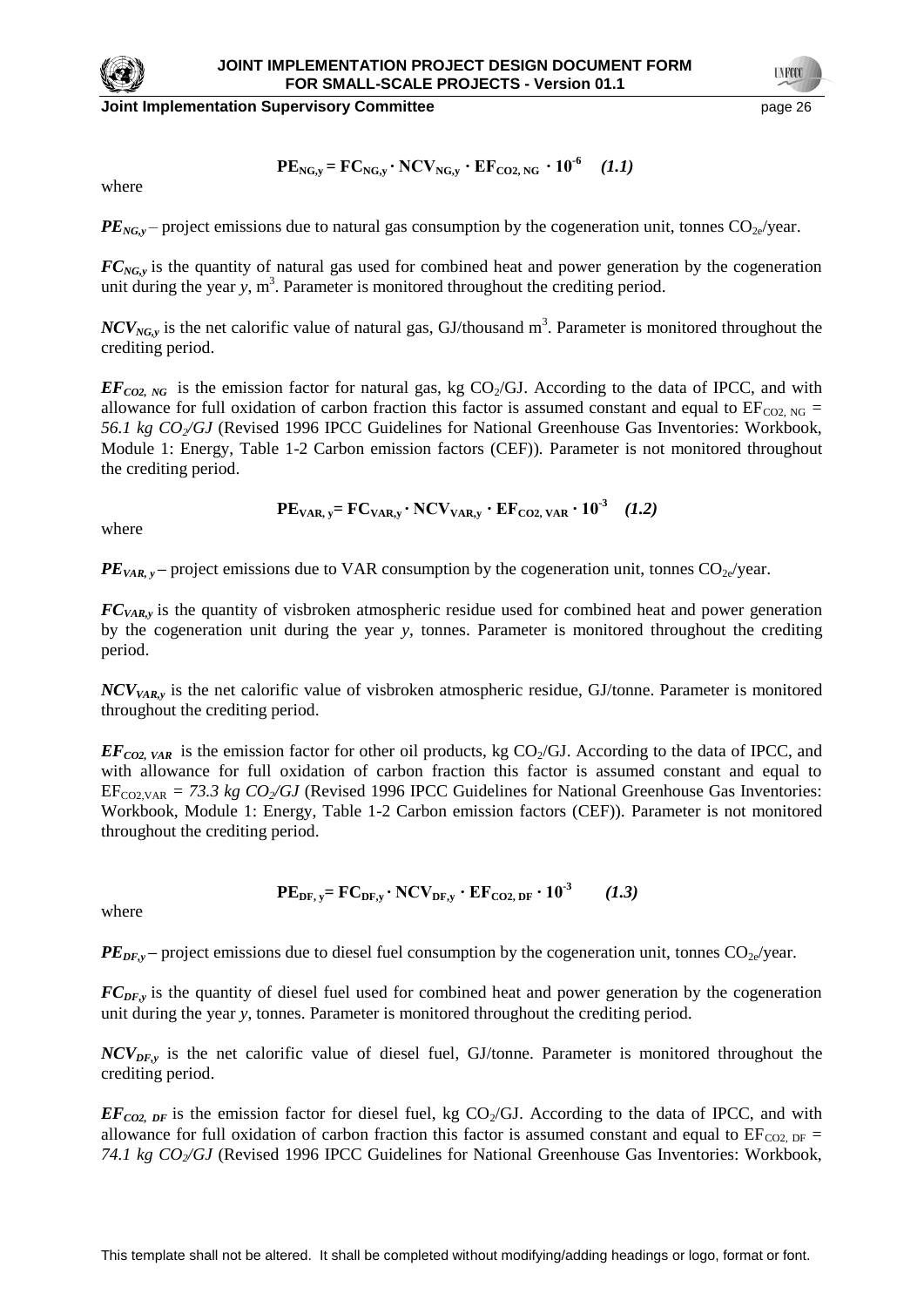

**Joint Implementation Supervisory Committee Access 27 Access 27 Access 27 Access 27 Access 27 Access 27 Access** 

Module 1: Energy, Table 1-2 Carbon emission factors (CEF))*.* Parameter is not monitored throughout the crediting period.

$$
PERFO, y = FCRFO, y \cdot NCVRFO, y \cdot EFCO2, RFO \cdot 10-3 (1.4)
$$

where

 $PE<sub>RFO,y</sub>$  – project emissions due to residual fuel oil consumption by the cogeneration unit, tonnes  $CO<sub>2e</sub>/year.$ 

**FCRFO,y** is the quantity of residual fuel oil used for combined heat and power generation by the cogeneration unit during the year y, tonnes. Parameter is monitored throughout the crediting period.

*NCVRFO,y* is the net calorific value of residual fuel oil, GJ/tonne. Parameter is monitored throughout the crediting period.

 $EF_{CO2, RFO}$  is the emission factor for residual fuel oil, kg CO<sub>2</sub>/GJ. According to the data of IPCC, and with allowance for full oxidation of carbon fraction this factor is assumed constant and equal to  $EF_{CO2}$ .  $_{RFO}$  = 77.4 kg  $CO_2/GJ$  (Revised 1996 IPCC Guidelines for National Greenhouse Gas Inventories: Workbook, Module 1: Energy, Table 1-2 Carbon emission factors (CEF))*.* Parameter is not monitored throughout the crediting period.

$$
PE_{RG, y} = FC_{RG, y} \cdot NCV_{RG, y} \cdot EF_{CO2, RG} \cdot 10^{-3} \quad (1.5)
$$

where

 $PE_{RG,y}$  – project emissions due to refinery gas consumption by the cogeneration unit, tonnes  $CO_{2e}/year$ .

**FC<sub>RG</sub>**, is the quantity of refinery gas used for combined heat and power generation by the cogeneration unit during the year y, tonnes. Parameter is monitored throughout the crediting period.

*NCVRG,y* is the net calorific value of refinery gas, GJ/tonne. Parameter is monitored throughout the crediting period.

 $EF_{CO2, RG}$  is the emission factor for refinery gas, kg  $CO<sub>2</sub>/GI$ . According to the data of IPCC, and with allowance for full oxidation of carbon fraction this factor is assumed constant and equal to  $EF_{CO2, RG}$  = *66.73 kg CO2/GJ* (Revised 1996 IPCC Guidelines for National Greenhouse Gas Inventories: Workbook, Module 1: Energy, Table 1-2 Carbon emission factors (CEF))*.* Parameter is not monitored throughout the crediting period.

### **Baseline scenario emissions**

Baseline scenario of the proposed joint implementation project foresees the continuation of the steam boilers exploitation with their gradual replacement with the similar types of the boilers combusting residual fuel oil, natural and refinery gas. Greenhouse gases emissions would have been generated due to organic fuel combustion. They include emissions from generation heat power by boilers and electricity generated by power stations of the Ukrainian national grid.

Greenhouse gases' emissions sources in baseline scenario include the following:

Heat power generation by boilers with residual fuel oil, natural and refinery gas combustion in the amount that will be supplied by the cogeneration unit within the project activity;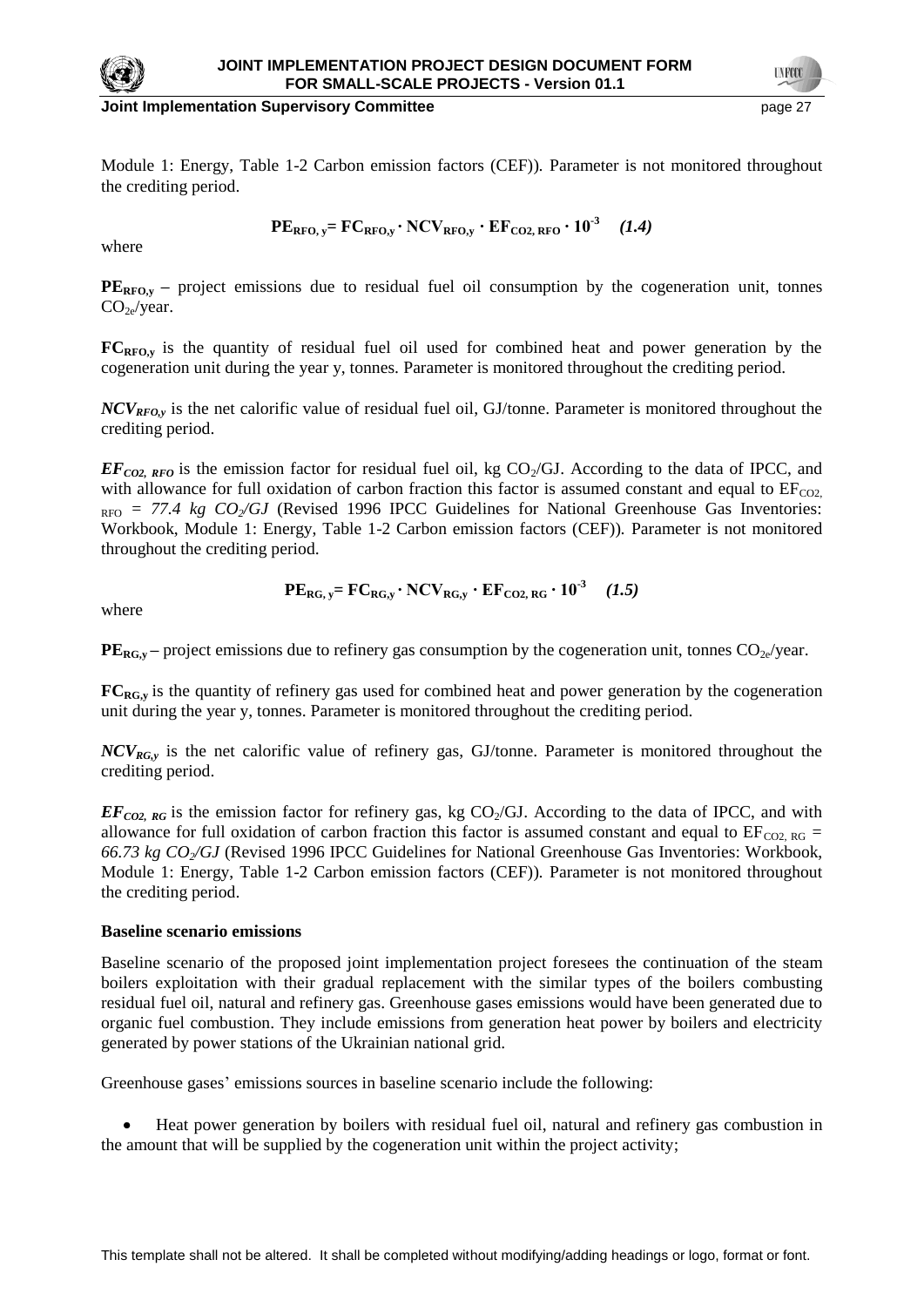

#### **Joint Implementation Supervisory Committee According the Control of the Control of the Control of the Control of the Page 28**

Electricity generation by fossil fuels power plants of the national grid in the amount that will be supplied by the cogeneration unit within the project activity.

Formulas according to the approved baseline methodology AM0014 "Natural gas-based package cogeneration" Version 04 were applied for baseline emissions calculations.

Baseline emissions will be estimated by the following formulas:

$$
BE_{y} = BE_{th} + BE_{elec.} (2)
$$

where:

**BEth**– baseline emissions due to heat energy supply by the boilers operated on the residual fuel oil, natural and refinery gas under the baseline scenario in the amount which will be substituted with heat energy supplied by the cogeneration unit under the project scenario.

**BE**<sub>elec</sub> – baseline emissions due to electricity generation by power plants of the national grid under the baseline scenario in the amount which will be substituted with electricity supplied by the cogeneration unit under the project scenario.

$$
BE_{\text{th}} = ((CAHO/e_{b}) \cdot EF_{CO2, \text{WEF}}) \cdot 10^{-3} (2.1)
$$

where

**BEth**– baseline emissions due to heat supply by the boilers operated on the residual fuel oil, natural and refinery gas under the baseline scenario in the amount which will be substituted with heat energy supplied by the cogeneration unit under the project scenario during the year y, tonnes  $CO<sub>2</sub>e$ .

 $EF_{CO2,BFM}$  –weighted emission factor for baseline fuel mix, tonnes CO<sub>2</sub>e.  $EF_{CO2,BFM}$  was calculated on the basis of average fuel mix consumption over the period of 2000-2009, when heat energy was generated by boilers installed before the proposed project implementation, and  $CO<sub>2</sub>$  emission factor for each type of fuel. Weighted emission factor for baseline fuel mix is equal to  $EF_{CO2, WEF}$  =68.45 tonnes of  $CO<sub>2</sub>e/GJ$ . Parameter is not monitored throughout the crediting period.

**CAHO** – annual heat output from the cogeneration unit that is supplied to the consumer and is assumed to be equal to heat energy that would be supplied in the baseline scenario, GJ. Parameter is monitored throughout the crediting period.

 $e_b$  – average efficiency of residual fuel oil/gas fired boilers under the baseline scenario estimated according to operational tests of the boilers indicated in parameter charts of the boiler installed at JSC ‗Lukoil-Odessa oil refining plant'. Parameter is not monitored throughout the crediting period. According to parameter charts of the boilers the average efficiency of installed boilers  $\dot{\eta}$  *boilers* = 90%.

 $\text{BE}_{elec} = \text{CEO}_{\text{. grid}} \cdot \text{EF}_{\text{CO2, national grid, prod.}} (2.4)$ 

where

**BE**<sub>elec</sub> – baseline emissions due to electricity generation by power plants of the national grid under the baseline scenario in the amount which will be substituted with electricity supplied by the cogeneration unit under the project scenario.

**CEO, grid** – cogeneration electricity supplied to the national grid during the year y, MWh. Parameter is monitored throughout the crediting period.

**EF***CO2, national grid, prod* – Emission factor for electricity of Ukrainian grid, tonne  $CO_{2e}/MWh$ ; for each year throughout crediting period an appropriate carbon emission factor as due to the *Development of the electricity carbon emission factors for Ukraine: Baseline Study for Ukraine, Final Report/EBRD, 14.10.2010* will be used. See Table E.4-2. The results of the study were based on a power system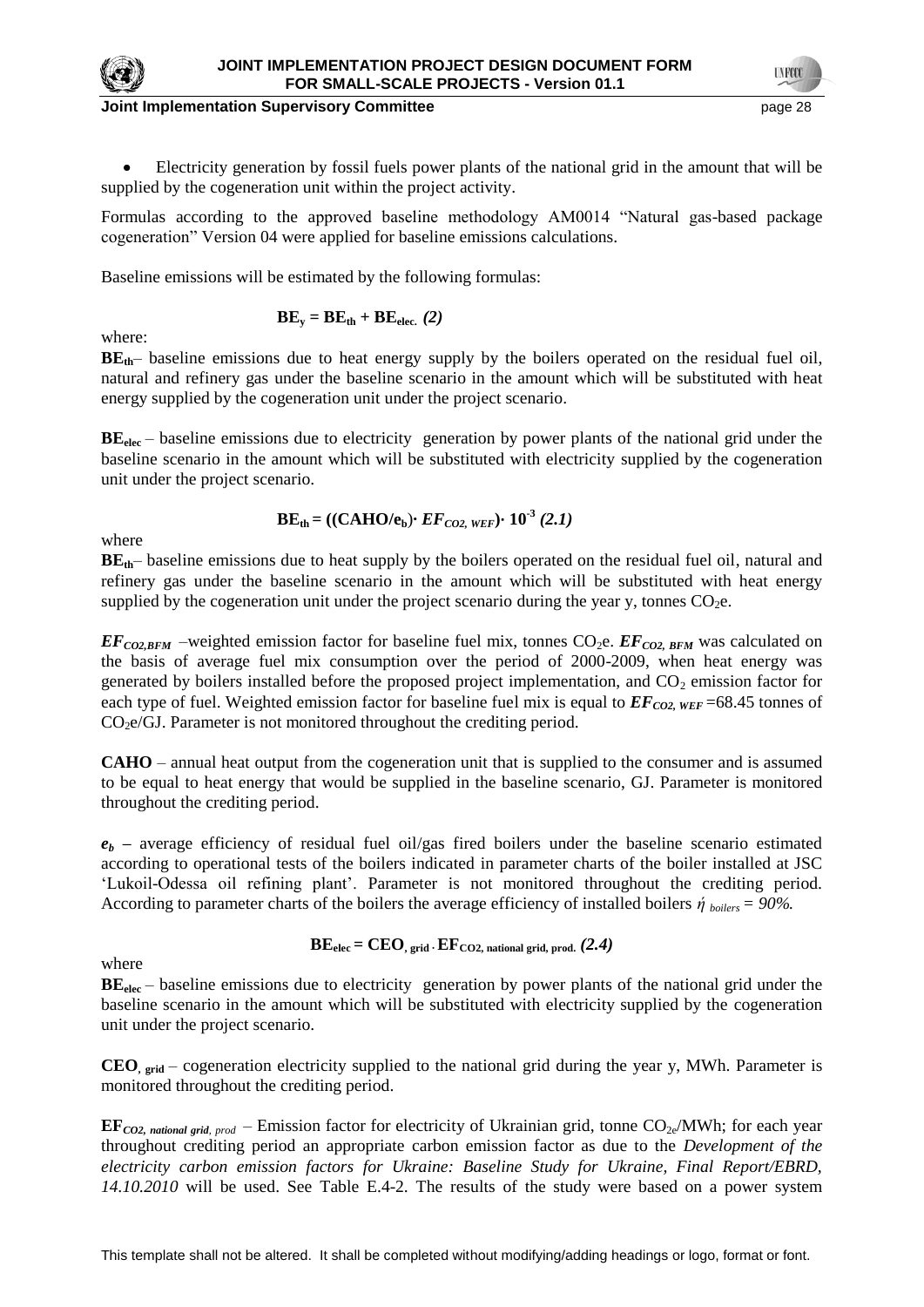

**UNFOCO** 

simulation model that was specifically developed to incorporate the expected changes in efficiency and carbon emissions on a year to year basis for the period of 2009 – 2020. TÜV SÜD, an accredited independent entity under the Joint Implementation Supervisory Committee (JISC) assessed the study and confirmed that it was developed and implemented in accordance with relevant UNFCCC methodology (report from  $15<sup>th</sup>$  of October, 2010).

## **D.2. Data to be monitored:**

| Data / Parameter                            | $CEO_{, grid}$                                              |
|---------------------------------------------|-------------------------------------------------------------|
| Data unit                                   | <b>MWh</b>                                                  |
| Description                                 | Electricity supply by the cogeneration unit to the national |
|                                             | grid                                                        |
| Time of determination / monitoring          | Parameter is monitored during the crediting period          |
| Source of data (to be) used                 | Operation report with data from power meter (on site        |
|                                             | measurements)                                               |
| Value of data applied                       | For ax ante calculations amount of electricity supplied by  |
| (for ex ante calculations / determinations) | the cogeneration unit to the national grid was estimated    |
|                                             | based on electricity capacity of the unit and annual        |
|                                             | operation hours. See Section E for details.                 |
| Justification of the choice of data or      | Conservative                                                |
| description of measurement methods and      |                                                             |
| procedures (to be) applied                  |                                                             |
| QA / QC procedures (to be) applied          | Power meter will be calibrated annually                     |
| Any comment                                 |                                                             |

| Data / Parameter                            | <b>CAHO</b>                                            |
|---------------------------------------------|--------------------------------------------------------|
| Data unit                                   | GJ                                                     |
| Description                                 | Heat energy supply by the cogeneration unit            |
| Time of determination / monitoring          | Parameter is monitored during the crediting period     |
| Source of data (to be) used                 | Heat energy meter                                      |
| Value of data applied                       | For ex ante calculations the value estimated based on  |
| (for ex ante calculations / determinations) | technical documentation of the cogeneration unit was   |
|                                             | assumed.                                               |
| Justification of the choice of data or      | Conservative                                           |
| description of measurement methods and      |                                                        |
| procedures (to be) applied                  |                                                        |
| $QA / QC$ procedures (to be) applied        | metering equipment will be calibrated<br>Heat energy   |
|                                             | regularly in accordance with producer requirements and |
|                                             | national regulations.                                  |
| Any comment                                 |                                                        |

| Data / Parameter                                    | $FC_{NG, v}$                                          |
|-----------------------------------------------------|-------------------------------------------------------|
| Data unit                                           | m <sup>3</sup>                                        |
| Description                                         | Natural gas consumption by the cogeneration unit      |
| Time of determination / monitoring                  | Parameter is monitored during the crediting period    |
| Source of data (to be) used                         | Natural gas meter                                     |
| Value of data applied                               | For ex ante calculations the value estimated based on |
| (for ex ante calculations / determinations)         | technical documentation of the cogeneration unit was  |
|                                                     | assumed.                                              |
| Justification of the choice of data or Conservative |                                                       |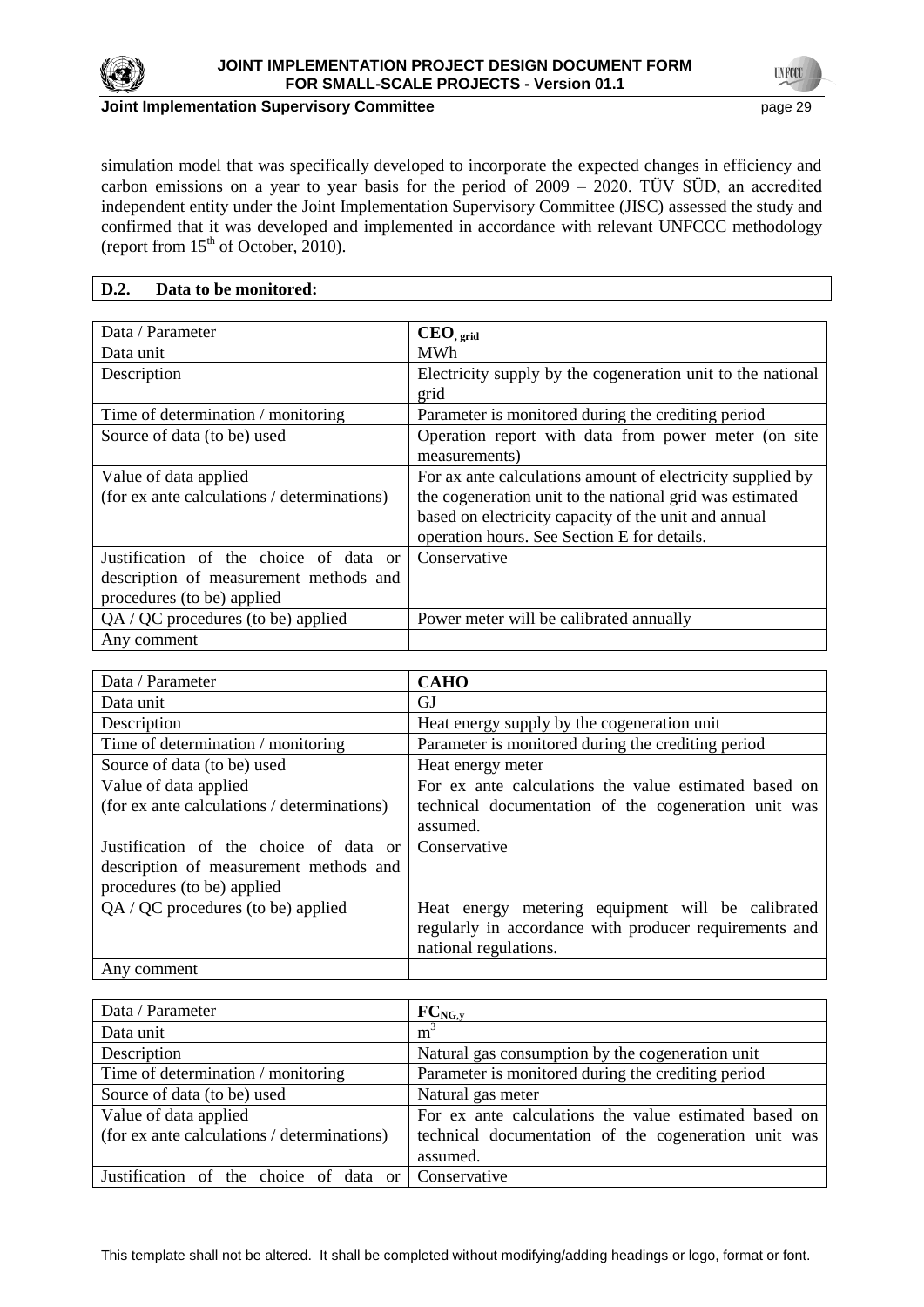

## **Joint Implementation Supervisory Committee** page 30

| description of measurement methods and |                                                                                                                                      |
|----------------------------------------|--------------------------------------------------------------------------------------------------------------------------------------|
| procedures (to be) applied             |                                                                                                                                      |
| $QA / QC$ procedures (to be) applied   | Natural gas metering equipment will be calibrated<br>regularly in accordance with producer requirements and<br>national regulations. |
| Any comment                            |                                                                                                                                      |

| Data / Parameter                            | $FC_{VAR, y}$                                                            |
|---------------------------------------------|--------------------------------------------------------------------------|
| Data unit                                   | tonne                                                                    |
| Description                                 | Visbroken atmospheric residue consumption by<br>the<br>cogeneration unit |
| Time of determination / monitoring          | Parameter is monitored during the crediting period                       |
| Source of data (to be) used                 | Visbroken atmospheric residue meter                                      |
| Value of data applied                       | For ex ante calculations the value estimated based on                    |
| (for ex ante calculations / determinations) | technical documentation of the cogeneration unit was                     |
|                                             | assumed.                                                                 |
| Justification of the choice of data or      | Conservative                                                             |
| description of measurement methods and      |                                                                          |
| procedures (to be) applied                  |                                                                          |
| $QA / QC$ procedures (to be) applied        | Visbroken atmospheric residue metering equipment will                    |
|                                             | be calibrated regularly in accordance with producer                      |
|                                             | requirements and national regulations.                                   |
| Any comment                                 |                                                                          |

| Data / Parameter                            | $FC_{DF,y}$                                            |
|---------------------------------------------|--------------------------------------------------------|
| Data unit                                   | tonne                                                  |
| Description                                 | Diesel fuel consumption by the cogeneration unit       |
| Time of determination / monitoring          | Parameter is monitored during the crediting period     |
| Source of data (to be) used                 | Diesel fuel meter                                      |
| Value of data applied                       | For ex ante calculations the value estimated based on  |
| (for ex ante calculations / determinations) | technical documentation of the cogeneration unit was   |
|                                             | assumed.                                               |
| Justification of the choice of data or      | Conservative                                           |
| description of measurement methods and      |                                                        |
| procedures (to be) applied                  |                                                        |
| $QA / QC$ procedures (to be) applied        | Diesel fuel metering equipment will be calibrated      |
|                                             | regularly in accordance with producer requirements and |
|                                             | national regulations.                                  |
| Any comment                                 |                                                        |

| Data / Parameter                            | FC <sub>RFO,y</sub>                                    |  |  |
|---------------------------------------------|--------------------------------------------------------|--|--|
| Data unit                                   | tonne                                                  |  |  |
| Description                                 | Residual fuel oil consumption by the cogeneration unit |  |  |
| Time of determination / monitoring          | Parameter is monitored during the crediting period     |  |  |
| Source of data (to be) used                 | RFO meter                                              |  |  |
| Value of data applied                       | For ex ante calculations the value estimated based on  |  |  |
| (for ex ante calculations / determinations) | technical documentation of the cogeneration unit was   |  |  |
|                                             | assumed.                                               |  |  |
| Justification of the choice of data or      | Conservative                                           |  |  |
| description of measurement methods and      |                                                        |  |  |

This template shall not be altered. It shall be completed without modifying/adding headings or logo, format or font.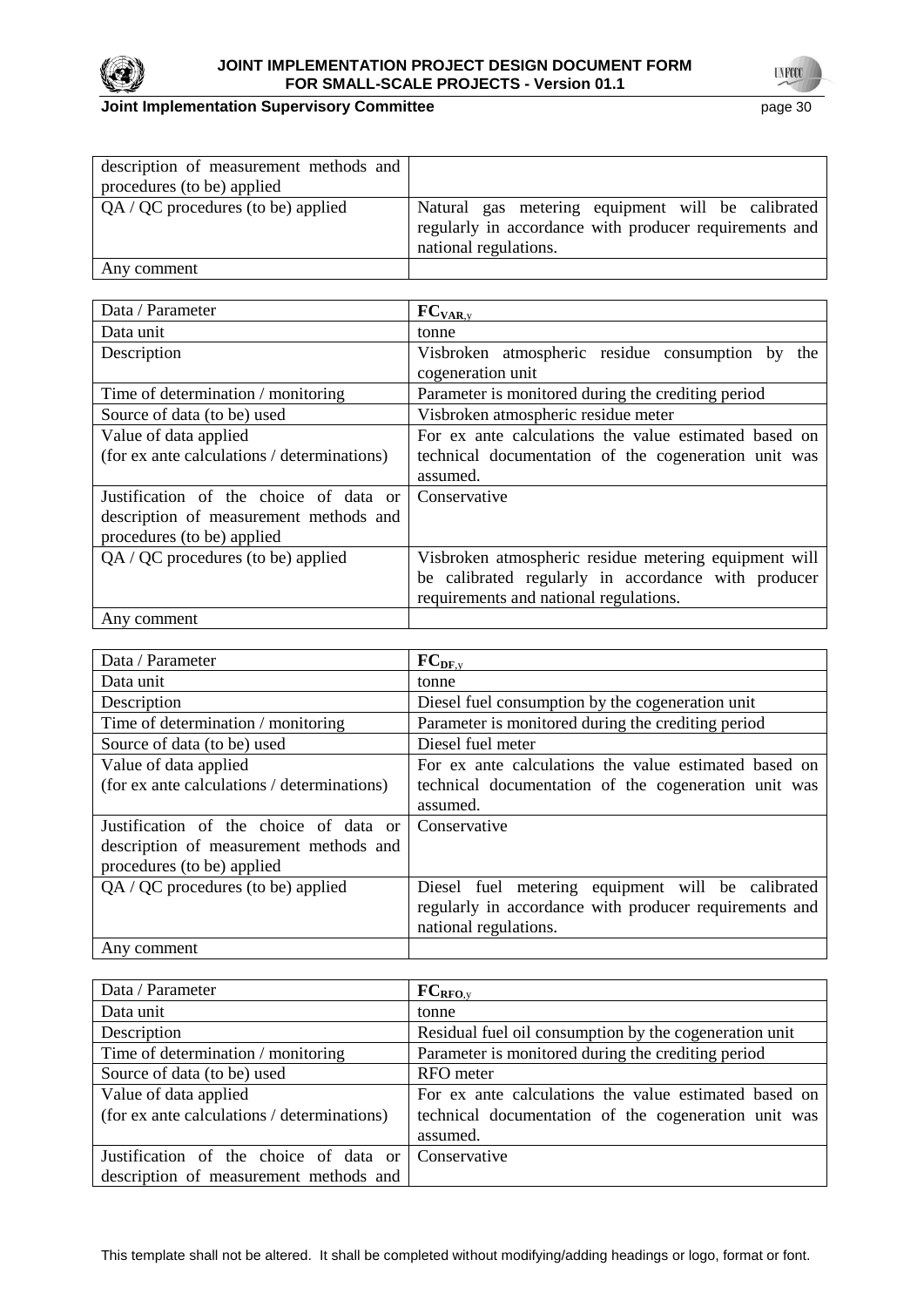

## **Joint Implementation Supervisory Committee Access 21 page 31 page 31**

| procedures (to be) applied           |                                                                                                                                            |
|--------------------------------------|--------------------------------------------------------------------------------------------------------------------------------------------|
| $QA / QC$ procedures (to be) applied | Residual fuel oil metering equipment will be calibrated<br>regularly in accordance with producer requirements and<br>national regulations. |
| Any comment                          | Reserve fuel                                                                                                                               |

| Data / Parameter                            | $FC_{RG,y}$                                            |  |  |
|---------------------------------------------|--------------------------------------------------------|--|--|
| Data unit                                   | tonne                                                  |  |  |
| Description                                 | Refinery gas consumption by the cogeneration unit      |  |  |
| Time of determination / monitoring          | Parameter is monitored during the crediting period     |  |  |
| Source of data (to be) used                 | Refinery gas meter                                     |  |  |
| Value of data applied                       | For ex ante calculations the value estimated based on  |  |  |
| (for ex ante calculations / determinations) | technical documentation of the cogeneration unit was   |  |  |
|                                             | assumed.                                               |  |  |
| Justification of the choice of data or      | Conservative                                           |  |  |
| description of measurement methods and      |                                                        |  |  |
| procedures (to be) applied                  |                                                        |  |  |
| QA / QC procedures (to be) applied          | Refinery gas metering equipment will be calibrated     |  |  |
|                                             | regularly in accordance with producer requirements and |  |  |
|                                             | national regulations.                                  |  |  |
| Any comment                                 | Reserve fuel                                           |  |  |

| Data / Parameter                            | $NCV_{NG,y}$                                               |  |
|---------------------------------------------|------------------------------------------------------------|--|
| Data unit                                   | GI/1000 m <sup>3</sup>                                     |  |
| Description                                 | Net calorific value for natural gas                        |  |
| Time of determination / monitoring          | Parameter is monitored during the crediting period         |  |
| Source of data (to be) used                 | Supplier documentation                                     |  |
| Value of data applied                       | Average natural gas net calorific value was applied for ex |  |
| (for ex ante calculations / determinations) | ante calculations; according to DBN V.2.5-20-2001 "Gas     |  |
|                                             | supply" NCV <sub>NG</sub> = 34 GJ/1000 m <sup>3</sup>      |  |
| Justification of the choice of data or      | Conservative                                               |  |
| description of measurement methods and      |                                                            |  |
| procedures (to be) applied                  |                                                            |  |
| $QA / QC$ procedures (to be) applied        |                                                            |  |
| Any comment                                 |                                                            |  |

| Data / Parameter                            | NCV <sub>VAR, y</sub>                                                 |  |
|---------------------------------------------|-----------------------------------------------------------------------|--|
| Data unit                                   | GJ/tonne                                                              |  |
| Description                                 | Net calorific value for visbroken atmospheric residue                 |  |
| Time of determination / monitoring          | Parameter is monitored during the crediting period                    |  |
| Source of data (to be) used                 | Supplier documentation                                                |  |
| Value of data applied                       | For ex ante calculations the value of $\text{NCV}_{\text{VAR}}=38.97$ |  |
| (for ex ante calculations / determinations) | GJ/tonne will be applied; according to the TY Y 23.2-                 |  |
|                                             | 00152282-004:2009 on visbreaking residue dated $9th$ of               |  |
|                                             | April, 2009.                                                          |  |
| Justification of the choice of data or      | Conservative                                                          |  |
| description of measurement methods and      |                                                                       |  |
| procedures (to be) applied                  |                                                                       |  |
| $QA / QC$ procedures (to be) applied        |                                                                       |  |
| Any comment                                 |                                                                       |  |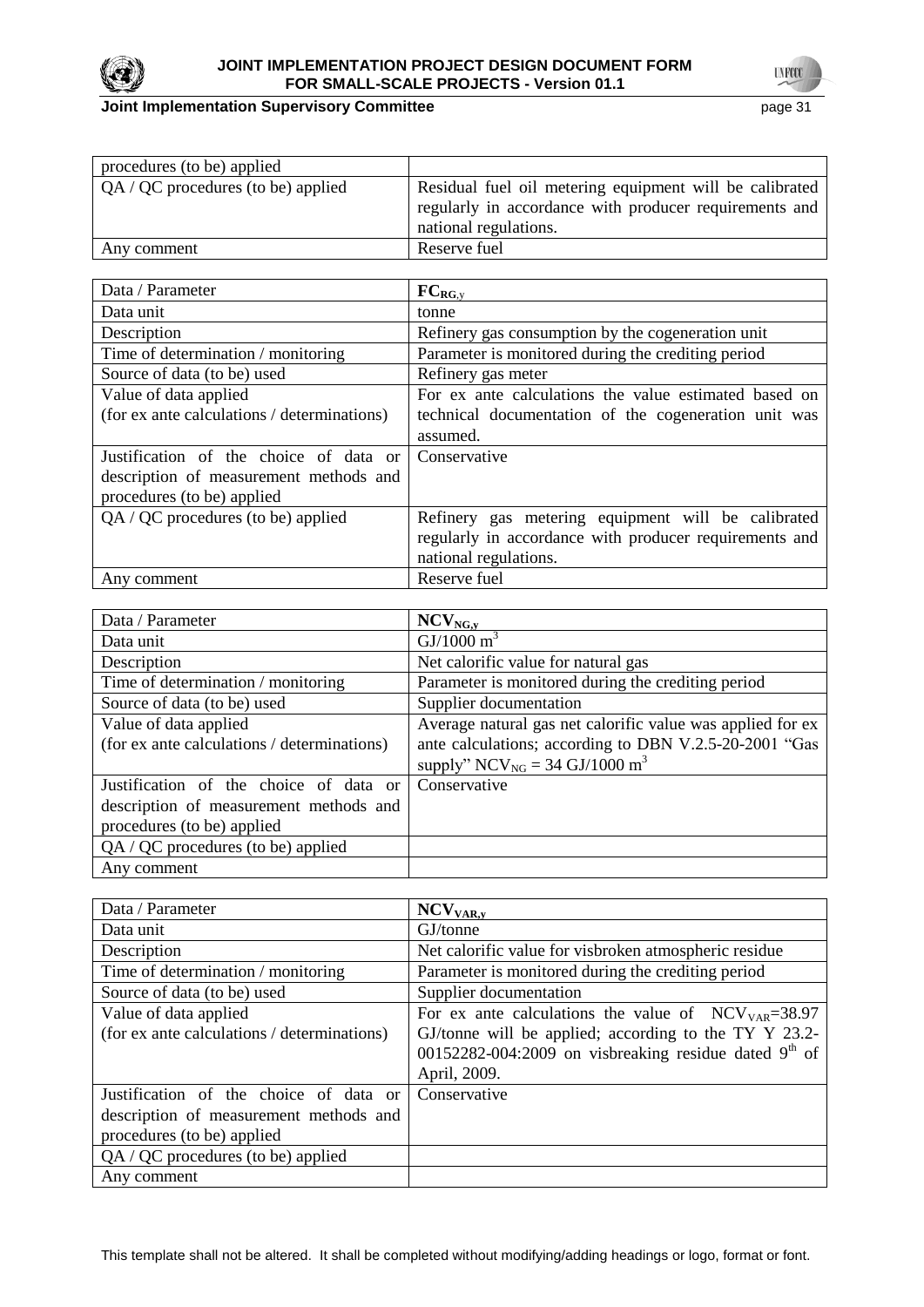

## **JOINT IMPLEMENTATION PROJECT DESIGN DOCUMENT FORM FOR SMALL-SCALE PROJECTS - Version 01.1**

**Joint Implementation Supervisory Committee** page 32

| Data / Parameter                            | $NCV_{DF,y}$                                             |  |  |
|---------------------------------------------|----------------------------------------------------------|--|--|
| Data unit                                   | GJ/tonne                                                 |  |  |
| Description                                 | Net calorific value for diesel fuel                      |  |  |
| Time of determination / monitoring          | Parameter is monitored during the crediting period       |  |  |
| Source of data (to be) used                 | Supplier documentation                                   |  |  |
| Value of data applied                       | For ex ante calculations the value of $NCV_{DF} = 43.33$ |  |  |
| (for ex ante calculations / determinations) | GJ/tonne will be applied; according to Revised 1996      |  |  |
|                                             | IPCC Guidelines for National Greenhouse<br>Gas           |  |  |
|                                             | Inventories: Workbook, Table 1-3.                        |  |  |
| Justification of the choice of data or      | Conservative                                             |  |  |
| description of measurement methods and      |                                                          |  |  |
| procedures (to be) applied                  |                                                          |  |  |
| QA / QC procedures (to be) applied          |                                                          |  |  |
| Any comment                                 |                                                          |  |  |

| Data / Parameter                            | $\rm NCV_{\rm RFO, y}$                                                  |  |  |
|---------------------------------------------|-------------------------------------------------------------------------|--|--|
| Data unit                                   | GJ/tonne                                                                |  |  |
| Description                                 | Net calorific value for residual fuel oil                               |  |  |
| Time of determination / monitoring          | Parameter is monitored during the crediting period                      |  |  |
| Source of data (to be) used                 | Supplier documentation                                                  |  |  |
| Value of data applied                       | For ex ante calculations the value of $\text{NCV}_{\text{RFO}} = 40.19$ |  |  |
| (for ex ante calculations / determinations) | GJ/tonne will be applied; according to Revised 1996                     |  |  |
|                                             | Guidelines for National Greenhouse<br><b>IPCC</b><br>Gas                |  |  |
|                                             | Inventories: Workbook, Table 1-3.                                       |  |  |
| Justification of the choice of data or      | Conservative                                                            |  |  |
| description of measurement methods and      |                                                                         |  |  |
| procedures (to be) applied                  |                                                                         |  |  |
| $QA / QC$ procedures (to be) applied        |                                                                         |  |  |
| Any comment                                 |                                                                         |  |  |

| Data / Parameter                            | $NCV_{RG,y}$                                             |  |  |
|---------------------------------------------|----------------------------------------------------------|--|--|
| Data unit                                   | GJ/tonne                                                 |  |  |
| Description                                 | Net calorific value for refinery gas                     |  |  |
| Time of determination / monitoring          | Parameter is monitored during the crediting period       |  |  |
| Source of data (to be) used                 | Supplier documentation                                   |  |  |
| Value of data applied                       | For ex ante calculations the value of $NCV_{RG} = 48.15$ |  |  |
| (for ex ante calculations / determinations) | GJ/tonne will be applied; according to Revised 1996      |  |  |
|                                             | IPCC Guidelines for National Greenhouse<br>Gas           |  |  |
|                                             | Inventories: Workbook, Table 1-3.                        |  |  |
| Justification of the choice of data or      | Conservative                                             |  |  |
| description of measurement methods and      |                                                          |  |  |
| procedures (to be) applied                  |                                                          |  |  |
| $QA / QC$ procedures (to be) applied        |                                                          |  |  |
| Any comment                                 |                                                          |  |  |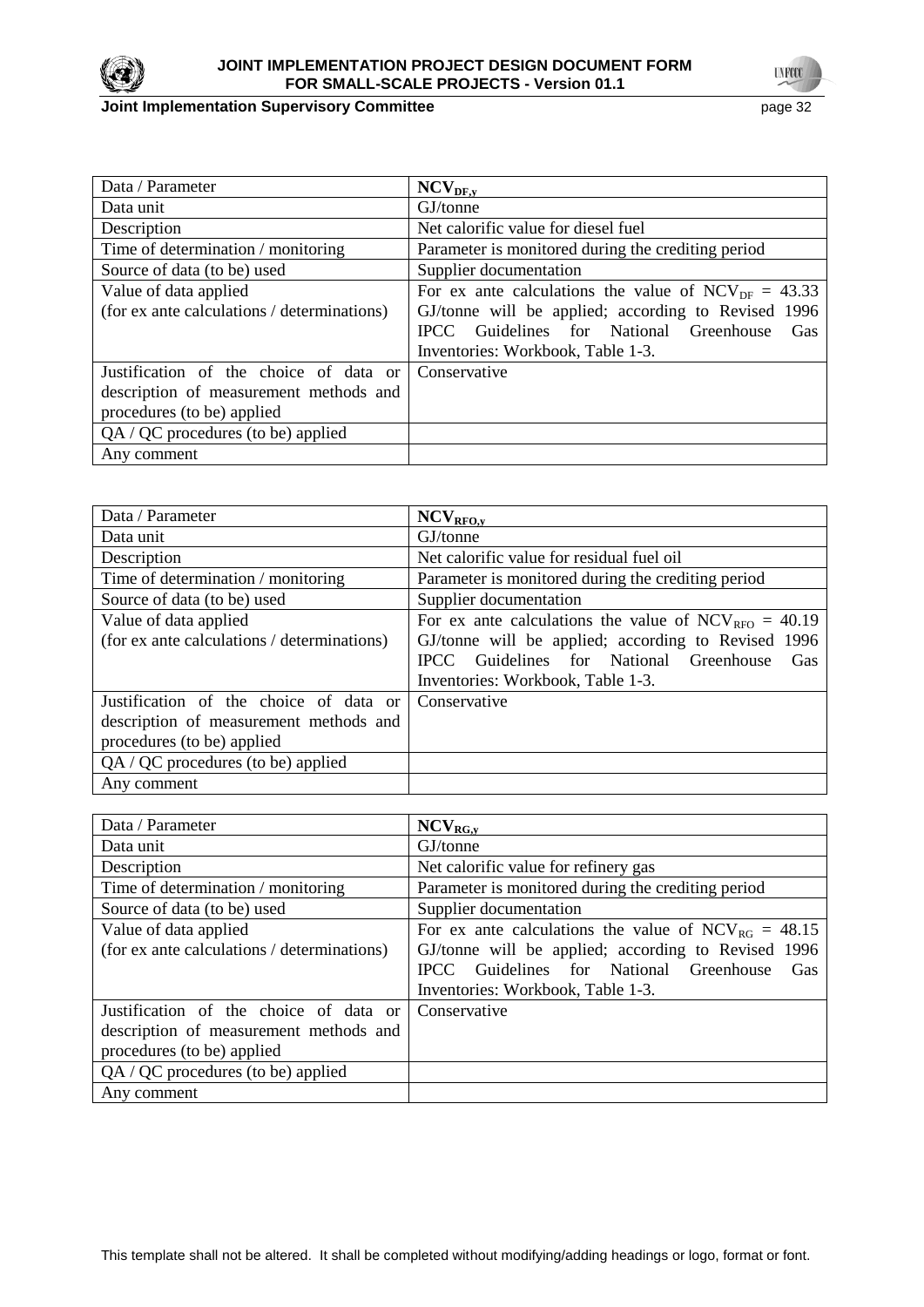

#### **Joint Implementation Supervisory Committee** page 33

| Data / Parameter                       | $EF_{CO2, \text{ national grid, prod.}}$                    |  |
|----------------------------------------|-------------------------------------------------------------|--|
| Data unit                              | tonne $CO_{2e}/MWh$                                         |  |
| Description                            | Emission factor for electricity of Ukrainian grid for JI    |  |
|                                        | projects producing electricity to the grid                  |  |
| Time of determination / monitoring     | Parameter is monitored during the crediting period          |  |
| Source of data (to be) used            | Development of the electricity carbon emission factors for  |  |
|                                        | Ukraine: Baseline Study for Ukraine, Final Report/EBRD,     |  |
|                                        | 14.10.2010                                                  |  |
| Value of data applied (for ex<br>ante  | See Table E.4-2.                                            |  |
| calculations / determinations)         |                                                             |  |
| Justification of the choice of data or | Conservative                                                |  |
| description of measurement methods and |                                                             |  |
| procedures (to be) applied             |                                                             |  |
| QA / QC procedures (to be) applied     |                                                             |  |
| Any comment                            | The value of the parameter could be changed in case of      |  |
|                                        | new emission factors for electricity of Ukrainian grid will |  |
|                                        | be properly approved.                                       |  |

# **D.3. Quality control (QC) and quality assurance (QA) procedures undertaken for data monitored:**

| Data                                     | Uncertainty<br>level of data | Explain QA/QC procedures planned for these data, or why such                                                               |  |
|------------------------------------------|------------------------------|----------------------------------------------------------------------------------------------------------------------------|--|
|                                          | (high/medium/                | procedures are not necessary.                                                                                              |  |
|                                          | low)                         |                                                                                                                            |  |
| $FC_{NG, y}$                             | low                          | Devices used: Gas flow meter. Quality of measurement is ensured                                                            |  |
| Natural gas                              |                              | by Ukrainian standards applied for                                                                                         |  |
| consumption by                           |                              | commercial metering of NG consumption and payment for it:                                                                  |  |
| cogeneration unit                        |                              | - accuracy of gas flow meter is 0.45%;                                                                                     |  |
|                                          |                              | - once every two years gas flow meter is certified by state                                                                |  |
|                                          |                              | authorized laboratory.                                                                                                     |  |
| $FC_{VAR,y}$                             | low                          | Devices used: Visbroken atmospheric residue consumption meter.                                                             |  |
| Visbroken                                |                              | Quality of measurement is ensured by Ukrainian standards applied                                                           |  |
| atmospheric                              |                              | for                                                                                                                        |  |
| residue                                  |                              | commercial metering of VAR consumption and payment for it:                                                                 |  |
| consumption<br>by                        |                              | - accuracy of VAR meter is 0.15%;                                                                                          |  |
| cogeneration unit                        |                              | - once every two years visbroken atmospheric residue consumption                                                           |  |
|                                          |                              | meter is certified by state authorized laboratory.                                                                         |  |
| $FC_{DF,y}$                              | low                          | Devices used: Diesel fuel consumption meter. Quality of                                                                    |  |
| Diesel<br>fuel                           |                              | measurement is ensured by Ukrainian standards applied for                                                                  |  |
| consumption<br>by                        |                              | commercial metering of DF consumption and payment for it:                                                                  |  |
| cogeneration unit                        |                              | - accuracy of diesel fuel meter is 0.2%;                                                                                   |  |
|                                          |                              | - once every five years diesel fuel consumption meter is certified by                                                      |  |
|                                          | low                          | state authorized laboratory.                                                                                               |  |
| FC <sub>RFO,y</sub><br>Residual fuel oil |                              | Devices used: Residual fuel oil consumption meter. Quality of<br>measurement is ensured by Ukrainian standards applied for |  |
| consumption<br>by                        |                              | commercial metering of RFO consumption and payment for it:                                                                 |  |
| cogeneration unit                        |                              | - accuracy of RFO meter is 0.15%;                                                                                          |  |
|                                          |                              | - once every two years residual fuel oil consumption meter is                                                              |  |
|                                          |                              | certified by state authorized laboratory.                                                                                  |  |
|                                          |                              |                                                                                                                            |  |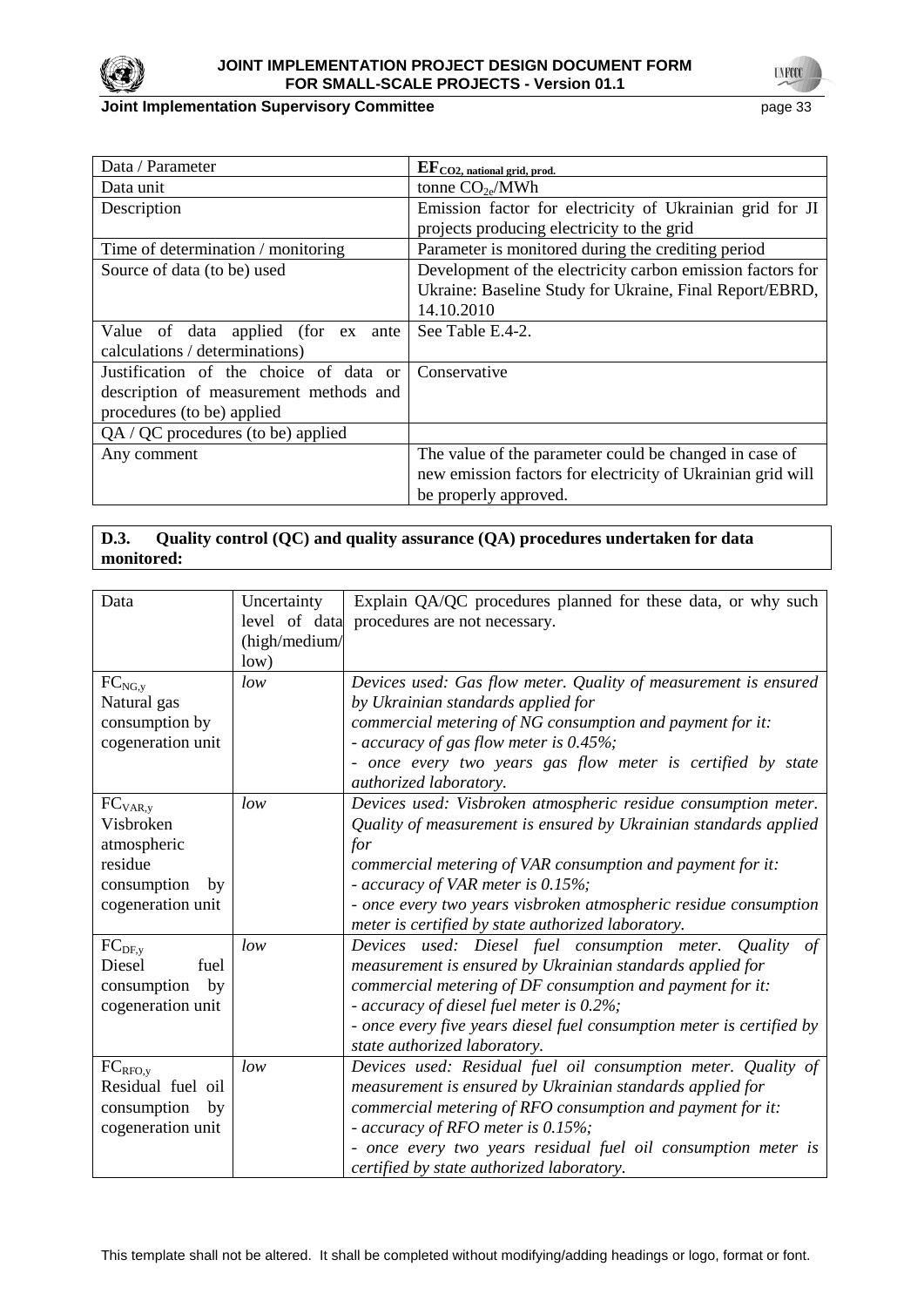

### **JOINT IMPLEMENTATION PROJECT DESIGN DOCUMENT FORM FOR SMALL-SCALE PROJECTS - Version 01.1**

### **Joint Implementation Supervisory Committee** page 34

**TNFOT** 

| $FC_{RG,y}$<br>Refinery<br>gas<br>consumption<br>by<br>cogeneration unit                           | low | Devices used: Refinery gas consumption meter. Quality of<br>measurement is ensured by Ukrainian standards applied for<br>commercial metering of refinery gas consumption and payment for<br>it:<br>- accuracy of gas flow meter is 0.5%;<br>- once every three years refinery gas consumption meter is certified<br>by state authorized laboratory. |
|----------------------------------------------------------------------------------------------------|-----|-----------------------------------------------------------------------------------------------------------------------------------------------------------------------------------------------------------------------------------------------------------------------------------------------------------------------------------------------------|
| $NCV_{NG}$<br>Natural gas net<br>calorific value                                                   | low | Supplier's data                                                                                                                                                                                                                                                                                                                                     |
| NCV <sub>VAR</sub><br>Visbroken<br>atmospheric<br>residue<br>net<br>calorific value                | low | Supplier's data                                                                                                                                                                                                                                                                                                                                     |
| $NCV_{DF}$<br>Diesel fuel net<br>calorific value                                                   | low | Supplier's data                                                                                                                                                                                                                                                                                                                                     |
| <b>NCV<sub>RFO</sub></b><br>Residual fuel oil<br>calorific<br>net<br>value                         | low | Supplier's data                                                                                                                                                                                                                                                                                                                                     |
| $NCV_{RG}$<br>Refinery gas net<br>calorific value                                                  | low | Supplier's data                                                                                                                                                                                                                                                                                                                                     |
| <b>CAHO</b><br>Heat<br>energy<br>supply<br>by<br>cogeneration unit                                 | low | Devices used: Heat energy meter. Quality of measurement is<br>ensured by Ukrainian standards applied for commercial metering<br>of heat energy flow:<br>- accuracy of heat energy flow meter is 0.02%;<br>- once a year heat energy flow meter is certified by state authorized<br>laboratory.                                                      |
| CEO <sub>grid</sub><br>Electricity supply<br>by cogeneration<br>unit<br>to<br>the<br>national grid | low | Devices used: Electricity meter. Quality of measurement is ensured<br>by Ukrainian standards applied for commercial metering of<br>electricity flow:<br>- accuracy of electricity flow meter is 0.5%;<br>- once every six years electricity flow meter is certified by state<br>authorized laboratory.                                              |

Monitoring data on fuel consumption and heat and electricity supply is daily recorded and saved by specially developed electronic programmes. Besides, monitoring data will be saved in the form of electronic reports as due to the Monitoring Procedure. Monitoring data on net calorific value of fuels used will be collected monthly according to the Certificates of quality of fuels, which are provided by fuel suppliers. Thus, double archiving of all monitoring data will be provided.

On the basis of daily reports Environmental Protection Engineer will perform monthly reports to the LLC "KT-Energy". Daily data as well as monthly reports will be kept for two years after the last transfer of ERUs for the project.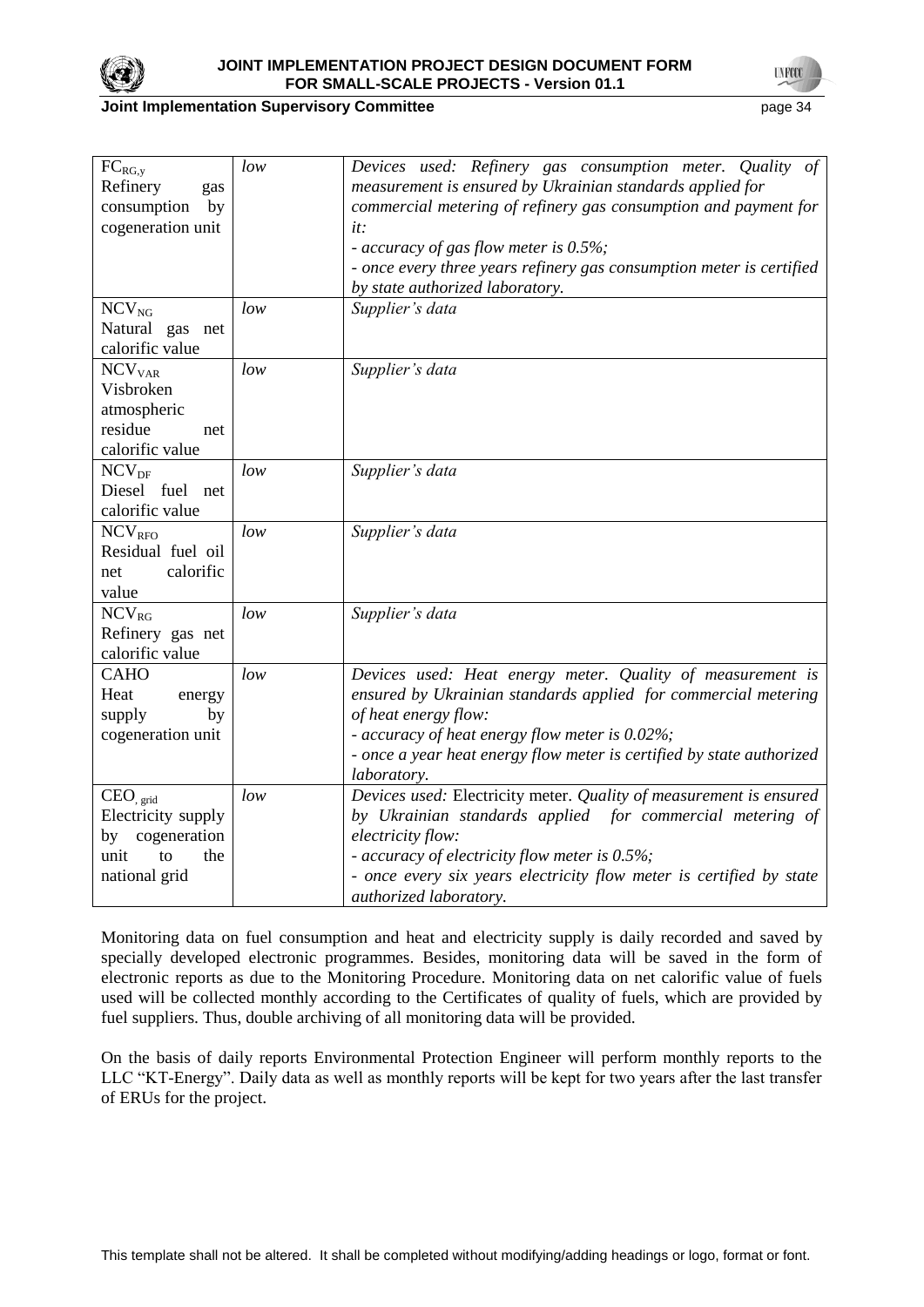

#### **Joint Implementation Supervisory Committee page 15** page 35

**TYFOO** 

## **D.4. Brief description of the operational and management structure that will be applied in implementing the monitoring plan:**

In order to ensure accurate recording of the monitoring data the special Monitoring Procedure was introduced at the Enterprise. Initial data will be submitted by the Enterprise. Calculations of reduction of emissions will be prepared by LLC 'KT-Energy'.



## **Fig. D-4.1 Monitoring system scheme**

Before beginning of the project extensive initial trainings of the personnel were conducted to ensure proper operating and maintenance of the cogeneration unit. The trainings have been provided by Wartsila Land and Sea Academy during the period of 2008- 2009. Power Plant Introduction course, Power Plant Operation and Maintenance course and Power Plant Electrification course have been attended by the specialists of LEGU. Besides, electrical engineers and cogeneration units' operators have successfully passed the training course on general principles of functioning and the rules of operation of the installed equipment as well as were acquainted with the specific characteristics of the CHPs and safety regulation.

### **D.5. Name of person(s)/entity(ies) establishing the monitoring plan:**

Date: 9<sup>th</sup> of December, 2010 Kyryl Tomlyak, LLC ‗KT-Energy' 15 B/22 Biloruska st., Kiev, 04119, Ukraine Tel/Fax. + (38 044) 493 83 32 ktomlyak@kt-energy.com.ua LLC ‗KT-Energy' is not a participant of this Project.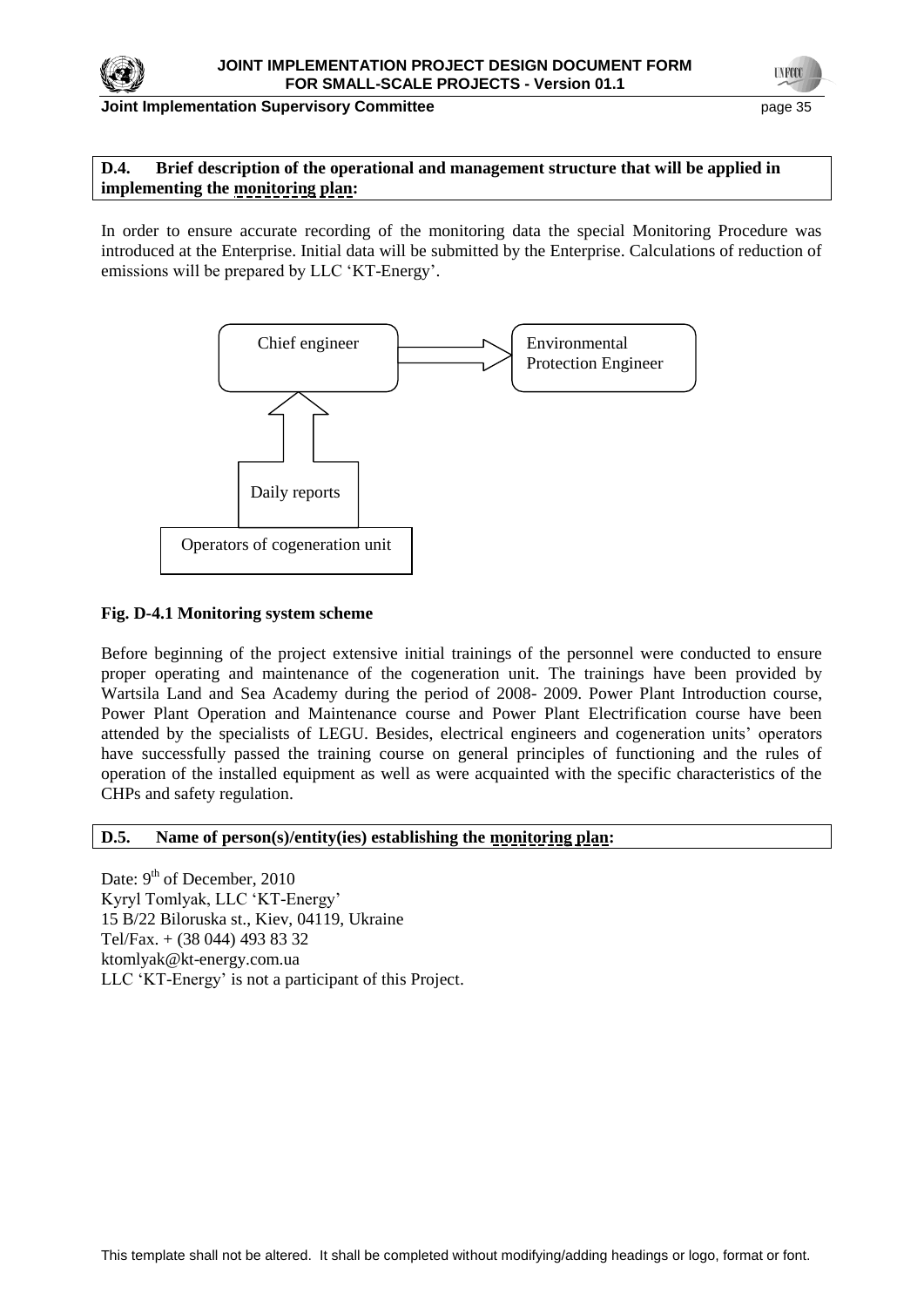

**Joint Implementation Supervisory Committee Access 26 and 20 and 20 and 20 and 20 and 20 and 36 and 36 and 36 and 36 and 36 and 36 and 36 and 36 and 36 and 36 and 36 and 36 and 36 and 36 and 36 and 36 and 36 and 36 and 36** 

#### **SECTION E. Estimation of greenhouse gas emission reductions**

#### **E.1. Estimated project emissions and formulae used in the estimation:**

The following assumptions were taken into account while estimation project emissions:

- fuel consumption for combined heat and power generation in 2010-2012 is estimated based on  $\bullet$ cogeneration unit fuel consumption rates and the assumptions of annual operation during 4290 hours in 2010 and 8580 hours in 2011-2024,
- residual fuel oil and gas refinery consumption were not taken into account while project  $\bullet$ emissions estimation as these types of fuel are reserve fuels and will be used only in the absence of VAR and natural gas respectively;
- emission factor for VAR is considered as 73.3 kg  $CO<sub>2e</sub>/GI$  (Revised 1996 IPCC Guidelines for  $\bullet$ National Greenhouse Gas Inventories: Workbook, Module 1: Energy, Table 1-2 Carbon emission factors (CEF). CEF has been converted to  $CO<sub>2</sub>$  emission factor through multiplying CEF by 44/12 and carbon oxidation factor 1, the value for other oil); emissions factors for other fuel types (natural gas, diesel) were also considered as default carbon emission factors according to Revised 1996 IPCC Guidelines for National Greenhouse Gas Inventories;
- fuel consumption was estimated on the basis of fuel consumption rates for the cogeneration unit, electricity generation was estimated on the basis on the electricity output rate for the cogeneration unit under 100% load;
- heat energy generation amount is assumed based on the data about forecasted heat energy  $\bullet$ demand obtained from the Enterprise. Heat energy generation is equal both in the project and baseline scenario. Natural gas consumption was calculated based on its consumption rates and forecasted heat energy demand.

Project GHGs include emissions due to organic fuel combustion by the cogeneration unit. Greenhouse gases emissions are calculated using formula presented below:

$$
PE = PENG + PEVAR + PEDF, (1)
$$

where

*PE*<sub>*NG,y*</sub> – project emissions due to natural gas consumption by the cogeneration unit,

 $PE_{VAR, y}$  – project emissions due to VAR consumption by the cogeneration unit, tonnes  $CO_{2e}/year$ .

 $PE_{DE, y}$  – project emissions due to diesel fuel consumption by the cogeneration unit, tonnes  $CO_{2e}/year$ .

$$
PE_{NG, y} = FC_{NG} \cdot NCV_{NG} \cdot EF_{CO2, NG} \cdot 10^{-6} \quad (1.1)
$$

where

*PE*<sub>*NG,y*</sub> – project emissions due to natural gas consumption by the cogeneration unit,

**FC**<sub>NG</sub>, is the quantity of natural gas used for combined heat and power generation by the cogeneration unit during the year y,  $m^3$ .

 $NCV_{NG}$  is the net calorific value of natural gas, GJ/thousand  $m^3$ . Average statistical data was used, *NCV*<sub>*NG*</sub>= 34 GJ/1000 m<sup>3</sup> (DBN V.2.5-20-2001 "Gas supply").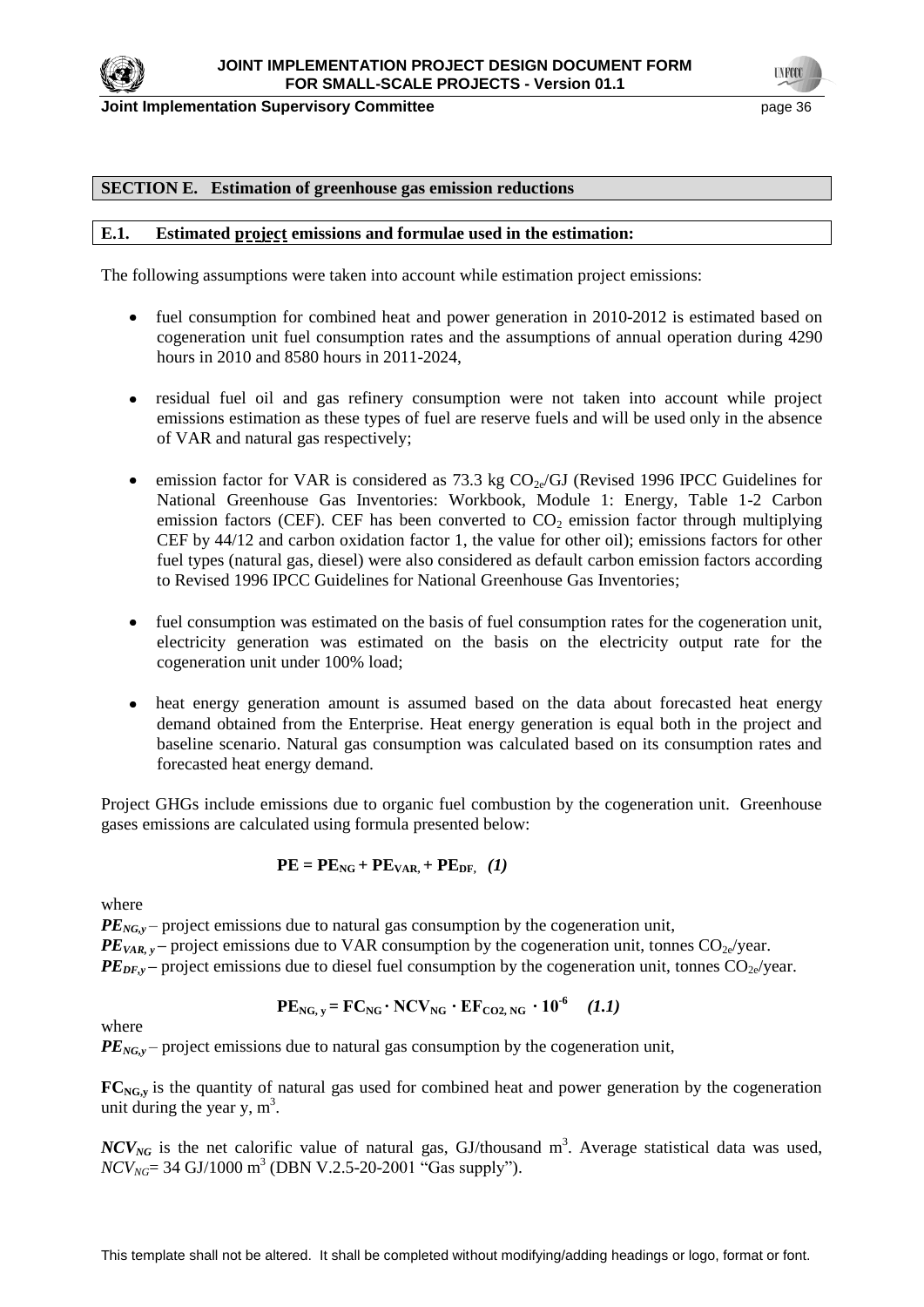

#### **Joint Implementation Supervisory Committee and Committee of the Committee of the Committee of the Committee of the Committee of the Committee of the Committee of the Committee of the Committee of the Committee of the Comm**

 $EF_{CO2, NG}$  is the emission factor for natural gas, kg CO<sub>2</sub>/GJ. According to the data of IPCC, and with allowance for full oxidation of carbon fraction this factor is assumed constant and equal to  $EF_{CO2, NG}$ *56.1 kg CO2/GJ* (Revised 1996 IPCC Guidelines for National Greenhouse Gas Inventories: Workbook, Module 1: Energy, Table 1-2 Carbon emission factors (CEF))*.* 

**PEVAR, CU= FCVAR · NCVVAR · EFCO2, VAR · 10-3**  *(1.2)*

where

 $PE_{VAR, v}$  – project emissions due to VAR consumption by the cogeneration unit, tonnes  $CO_{2e}/year$ . *FCVAR* is the quantity of visbroken atmospheric residue used for combined heat and power generation by the cogeneration unit during the year y, tonne.

*NCVVAR* is the net calorific value of visbroken atmospheric residue, GJ/tonne. *NCVVAR=* 38.97 GJ/tonne was used according to the Technical conditions TY Y 23.2-00152282-004:2009 on visbreaking residue dated  $9<sup>th</sup>$  of April, 2009.

 $EF_{CO2, VAR}$  is the emission factor for other oil products, kg CO<sub>2</sub>/GJ. According to the data of IPCC, and with allowance for full oxidation of carbon fraction this factor is assumed constant and equal to  $EF_{CO2}$ .  $V_{\text{AR}}$  = 73.3 kg  $CO_2/GJ$  (Revised 1996 IPCC Guidelines for National Greenhouse Gas Inventories: Workbook, Module 1: Energy, Table 1-2 Carbon emission factors (CEF))*.*

where

$$
PE_{DF, CU} = FC_{DF} \cdot NCV_{DF} \cdot EF_{CO2, DF} \cdot 10^{-3} \qquad (1.3)
$$

 $PE_{DF,y}$  – project emissions due to diesel fuel consumption by the cogeneration unit, tonnes  $CO_{2e}/year$ .

**FC**<sub>DF</sub> is the quantity of diesel fuel used for combined heat and power generation by the cogeneration unit during the year y, tonnes.

 $NCV_{DF}$  is the net calorific value of diesel fuel, GJ/tonne. IPCC default value  $NCV_{DF}$ = 43.33 GJ/tonne was used (Revised 1996 IPCC Guidelines for National Greenhouse Gas Inventories: Workbook, Table 1- 3).

 $EF_{CQ2\mu\bar{F}}$  is the emission factor for diesel fuel, kg CO<sub>2</sub>/GJ. According to the data of IPCC, and with allowance for full oxidation of carbon fraction this factor is assumed constant and equal to  $EF_{CO2, DF}$  = *74.1 kg CO2/GJ* (Revised 1996 IPCC Guidelines for National Greenhouse Gas Inventories: Workbook, Module 1: Energy, Table 1-2 Carbon emission factors (CEF))*.*

Overall, the following data were used in calculation of project emissions for the proposed joint implementation project using formulae described above:

| Year | VAR consumption, | Natural gas                     | Diesel fuel         |
|------|------------------|---------------------------------|---------------------|
|      | tonnes           | consumption, $1000 \text{ m}^3$ | consumption, tonnes |
| 2010 | 15822            | 10487                           | 72                  |
| 2011 | 31643            | 20 974                          | 141                 |
| 2012 | 31643            | 20 974                          | 141                 |
| 2013 | 31643            | 20 974                          | 141                 |
| 2014 | 31643            | 20 974                          | 141                 |
| 2015 | 31643            | 20 974                          | 141                 |
| 2016 | 31643            | 20 974                          | 141                 |
| 2017 | 31643            | 20 974                          | 141                 |
| 2018 | 31643            | 20 974                          | 141                 |

**Table E.1-1. Fuel consumption by the cogeneration unit**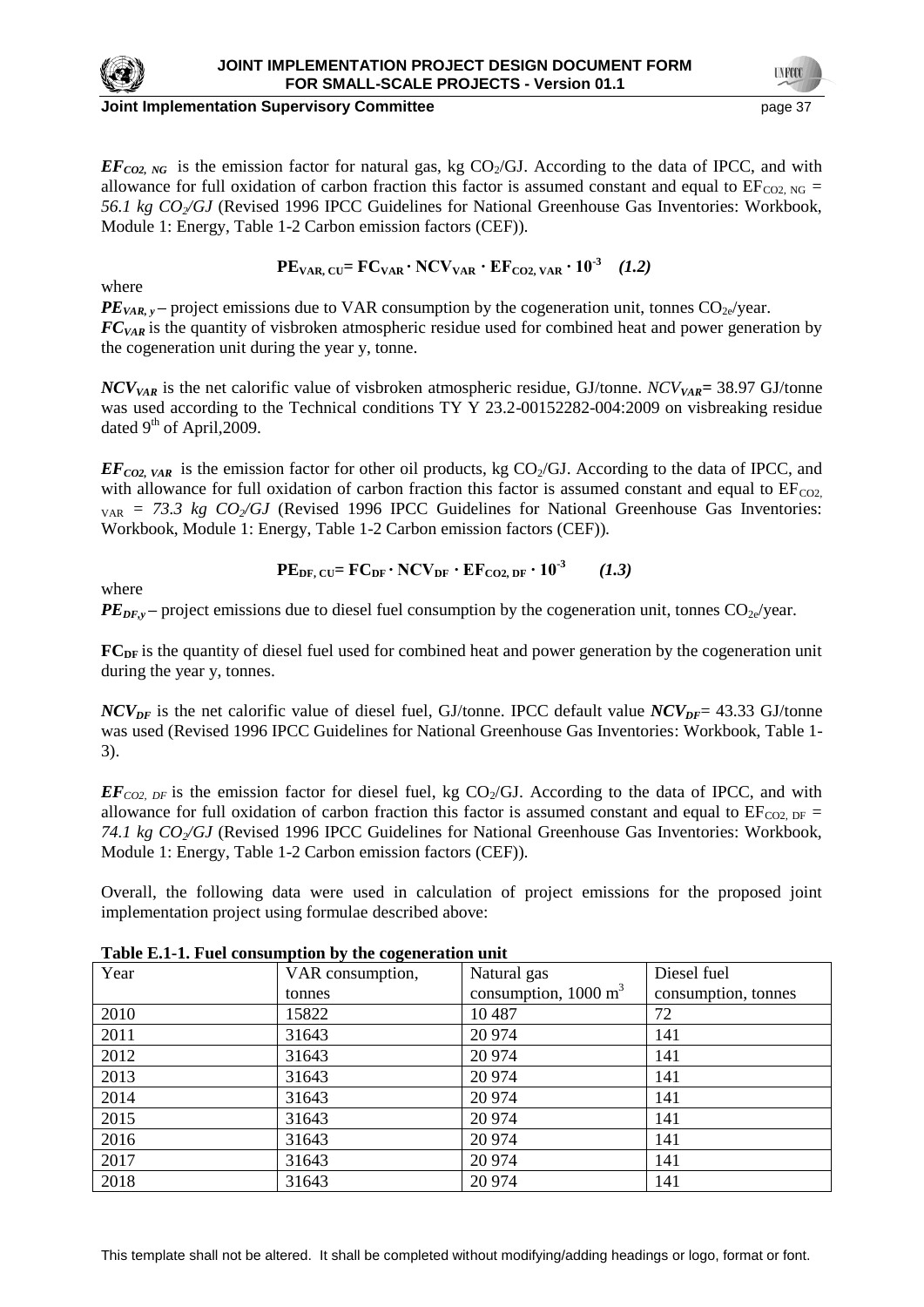

### **Joint Implementation Supervisory Committee Access 28 page 38 page 38**

**UNFOCO** 

| 2019  | 31643   | 20 974 | 141  |
|-------|---------|--------|------|
| 2020  | 31643   | 20 974 | 141  |
| 2021  | 31643   | 20 974 | 141  |
| 2022  | 31643   | 20 974 | 141  |
| 2023  | 31643   | 20 974 | 141  |
| 2024  | 31643   | 20 974 | 141  |
| Total | 458 824 | 304120 | 2045 |

# **Table E.1-2. Heat energy and electricity generation**

| Year  | Heat energy  | Heat energy      | Heat energy  | Electricity   | Electricity  | Electricity |
|-------|--------------|------------------|--------------|---------------|--------------|-------------|
|       | generation   | consumption for  | supply, Gkal | generation by | consumptio   | supply,     |
|       | by the       | own needs of     |              | the           | n for own    | <b>MWh</b>  |
|       | cogeneration | the cogeneration |              | cogeneration  | needs of the |             |
|       | unit, Gkal   | unit, Gkal       |              | unit, MWh     | cogeneratio  |             |
|       |              |                  |              |               | n unit,      |             |
|       |              |                  |              |               | <b>MWH</b>   |             |
| 2010  | 125393       | 17008            | 108385       | 76568         | 7389         | 69179       |
| 2011  | 250785       | 34017            | 216768       | 153136        | 14778        | 138358      |
| 2012  | 250785       | 34017            | 216768       | 153136        | 14778        | 138358      |
| 2013  | 250785       | 34017            | 216768       | 153136        | 14778        | 138358      |
| 2014  | 250785       | 34017            | 216768       | 153136        | 14778        | 138358      |
| 2015  | 250785       | 34017            | 216768       | 153136        | 14778        | 138358      |
| 2016  | 250785       | 34017            | 216768       | 153136        | 14778        | 138358      |
| 2017  | 250785       | 34017            | 216768       | 153136        | 14778        | 138358      |
| 2018  | 250785       | 34017            | 216768       | 153136        | 14778        | 138358      |
| 2019  | 250785       | 34017            | 216768       | 153136        | 14778        | 138358      |
| 2020  | 250785       | 34017            | 216768       | 153136        | 14778        | 138358      |
| 2021  | 250785       | 34017            | 216768       | 153136        | 14778        | 138358      |
| 2022  | 250785       | 34017            | 216768       | 153136        | 14778        | 138358      |
| 2023  | 250785       | 34017            | 216768       | 153136        | 14778        | 138358      |
| 2024  | 250785       | 34017            | 216768       | 153136        | 14778        | 138358      |
| Total | 3636383      | 493246           | 3143137      | 2220472       | 214281       | 2006191     |

30 573city supply, MWhhe nationaeeds of the cogeneration unit, MWHовании КГУ. ()

Estimated project emissions within the project boundary for the period 2010-2024 are presented in table below.

| Year | Project emissions | Project emissions  | Project emissions  | Total project |
|------|-------------------|--------------------|--------------------|---------------|
|      | due to VAR        | due to natural gas | due to diesel fuel | emissions     |
|      | consumption,      | consumption,       | consumption,       |               |
|      | tonnes $CO2e$     | tonnes $CO2e$      | tonnes $CO2e$      |               |
| 2010 | 45196             | 20 003             | 228                | 65 427        |
| 2011 | 90388             | 40 006             | 453                | 130 847       |
| 2012 | 90388             | 40 006             | 453                | 130 847       |
| 2013 | 90388             | 40 006             | 453                | 130 847       |
| 2014 | 90388             | 40 006             | 453                | 130 847       |
| 2015 | 90388             | 40 006             | 453                | 130 847       |
| 2016 | 90388             | 40 006             | 453                | 130 847       |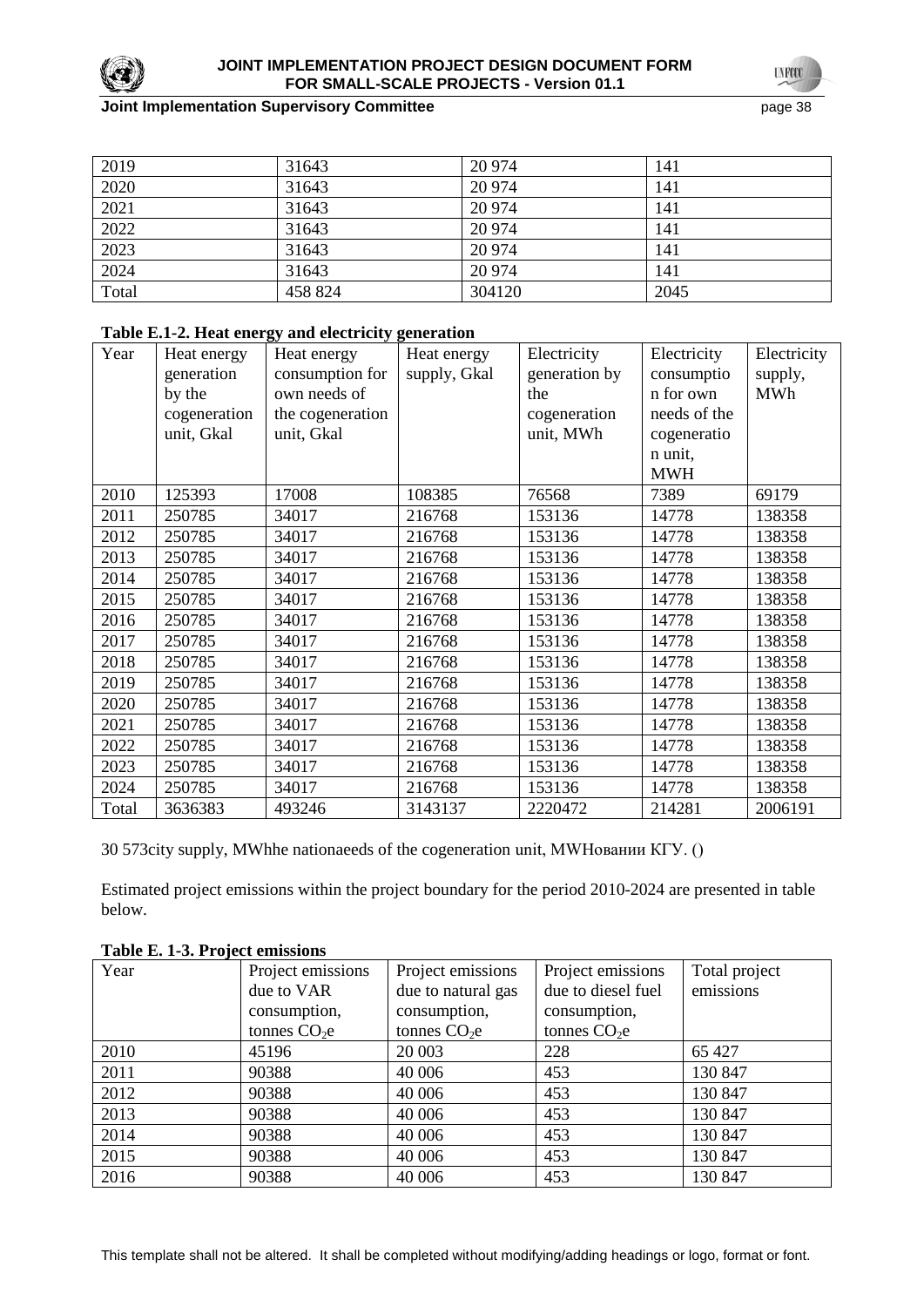

### **JOINT IMPLEMENTATION PROJECT DESIGN DOCUMENT FORM FOR SMALL-SCALE PROJECTS - Version 01.1**

#### **Joint Implementation Supervisory Committee Access 20 and 20 and 20 and 20 and 20 and 20 and 20 and 20 and 39 and 39 and 39 and 39 and 39 and 39 and 39 and 39 and 39 and 39 and 39 and 39 and 39 and 39 and 39 and 39 and 39**

**TNECC** 

| 2017  | 90388     | 40 006  | 453     | 130 847 |
|-------|-----------|---------|---------|---------|
| 2018  | 90388     | 40 006  | 453     | 130 847 |
| 2019  | 90388     | 40 006  | 453     | 130 847 |
| 2020  | 90388     | 40 006  | 453     | 130 847 |
| 2021  | 90388     | 40 006  | 453     | 130 847 |
| 2022  | 90388     | 40 006  | 453     | 130 847 |
| 2023  | 90388     | 40 006  | 453     | 130 847 |
| 2024  | 90388     | 40 006  | 453     | 130 847 |
| Total | 1 310 626 | 580 087 | 6 5 6 8 | 1897285 |

Thus, total amount of project emissions for the crediting period 2010-2024 within the project boundaries is 1 897 285 tonnes  $CO<sub>2e</sub>$ .

#### **E.2. Estimated leakage and formulae used in the estimation, if applicable:**

No leakage is expected during the project activity.

#### **E.3. Sum of E.1. and E.2.:**

Due to the fact that no leakage is expected during the project activity the sum of E.1 and E.2 equals E.1.

#### **E.4. Estimated baseline emissions and formulae used in the estimation:**

The following assumptions were taken into account while estimation of the baseline emissions:

- the amount of electricity and heat energy generation in the baseline scenario is the same as in the project scenario (electricity in the baseline is produced by the power plants united in the Ukrainian electricity grid);
- $\bullet$ heat energy would be generated by the boilers operated on residual fuel oil, natural and refinery gas in the absence of project activity;
- electricity would be generated by power plants of national grid in the absence of project activity.

Baseline Emissions were estimated by the following formulas:

$$
BE = BE_{th} + BE_{elec} (2)
$$

where:

**BE**<sup>th–</sup> baseline emissions due to heat energy supply by boilers using residual fuel oil, natural and refinery gas under the baseline scenario in the amount which will be substituted with heat energy supplied by the cogeneration unit under the project scenario.

**BE**<sub>elec</sub>– baseline emissions due to electricity consumption from the national grid under the baseline scenario in the amount which will be substituted with electricity supplied by the cogeneration unit under the project scenario.

$$
BE_{\text{th}} = ((CAHO/e_{b}) \cdot EF_{CO2, BFM}) \cdot 10^{-3} (2.1)
$$

where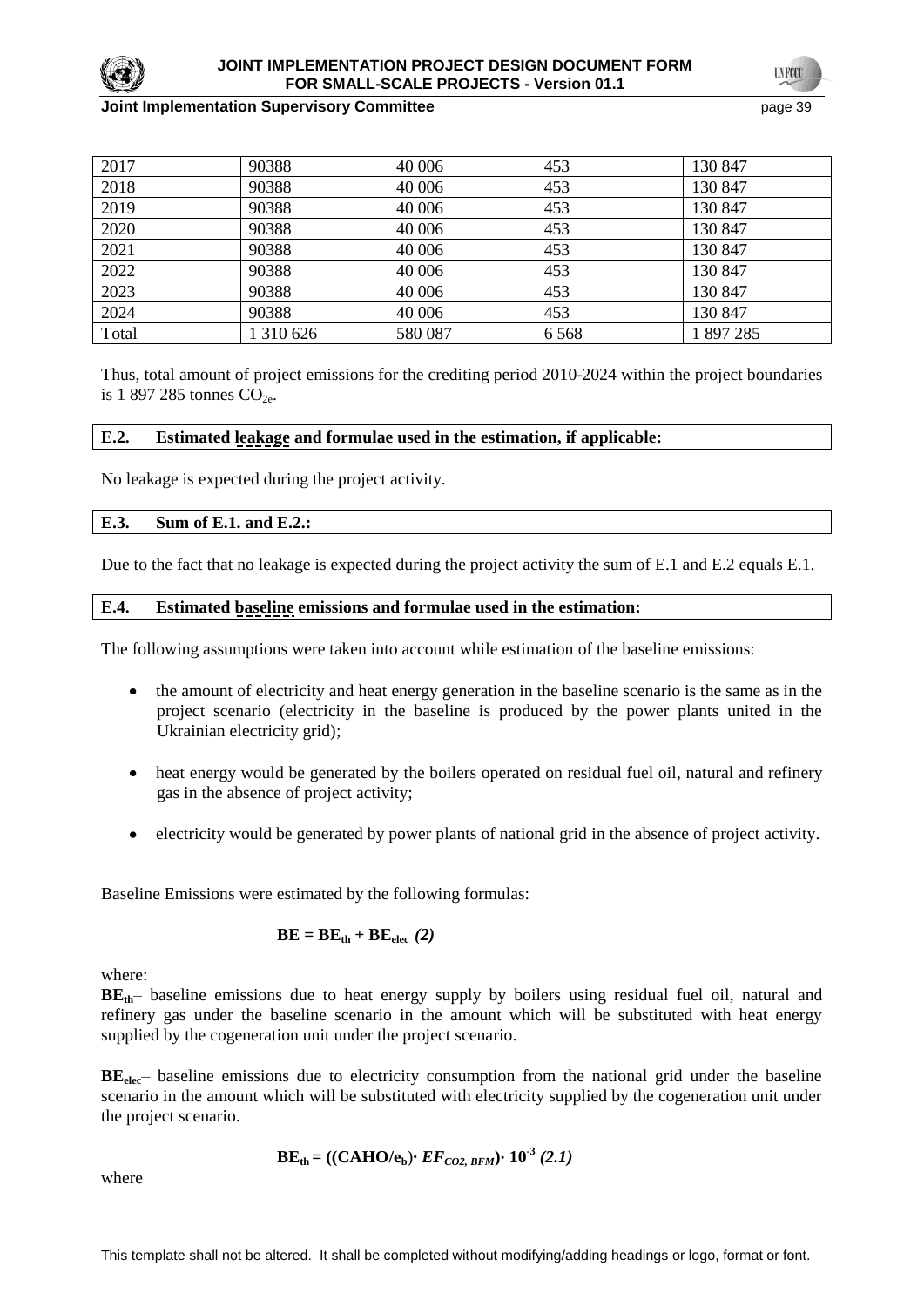

**Joint Implementation Supervisory Committee Committee** *page 40* **page 40</u> page 40** 

**BE**<sup>th–</sup> baseline emissions due to heat energy supply by the boilers operated on the residual fuel oil, natural and refinery gas under the baseline scenario in the amount which will be substituted with heat energy supplied by the cogeneration unit under the project scenario during the year y, tonnes  $CO<sub>2</sub>e$ .

 $EF_{CO2, BFM}$  – weighted average emission factor for baseline fuel mix, tonnes CO<sub>2</sub>e.  $EF_{CO2, BFM}$  was calculated on the basis of average fuel mix consumption over the period of 2000-2009, when heat energy was generated by boilers installed before the proposed project implementation, and  $CO<sub>2</sub>$  emission factor for each type of fuel. Weighted emission factor for baseline fuel mix is equal to  $EF_{CO2, WEF}$  =68.45 tonnes of  $CO<sub>2</sub>e/GJ$ .

**CAHO** – annual heat output from the cogeneration unit that is supplied to the consumer and is assumed to be equal to heat energy that would be generated in the baseline scenario, GJ.

 $e_b$  – average efficiency of residual fuel oil/gas fired boilers under the baseline scenario estimated according to operational tests of the boilers indicated in parameter charts of the boiler installed at JSC ‗Lukoil-Odessa oil refining plant'. Parameter is not monitored throughout the crediting period. According to parameter charts of the boilers the average efficiency of installed boilers  $\dot{\eta}$  *boilers* = 90%.

where

$$
BEelec = CEOgrid · EFCO2, national grid, prod. (2.4)
$$

**BE**<sub>elec</sub> – baseline emissions due to electricity generation by power plants of the national grid under the baseline scenario in the amount which will be substituted with electricity supplied by the cogeneration unit under the project scenario.

**CEO,grid** – cogeneration electricity supplied to the national grid during the year y, MWh.

**EF***CO2, national grid, prod* – Emission factor for electricity of Ukrainian grid, tonnes  $CO_{2e}/MWh$ ; for each year throughout crediting period an appropriate carbon emission factor as due to the *Development of the electricity carbon emission factors for Ukraine: Baseline Study for Ukraine, Final Report/EBRD, 14.10.2010* will be used. See Table E.4-2. For years 2020-2024 emission factor is assumed constant and equal to 0.941 tonnes  $CO<sub>2</sub>e/MWh$ . Parameter is monitored throughout the crediting period.

|      | Table E. 4-1. Elici gy consumption and electricity generation in the baseline scenario |                                              |
|------|----------------------------------------------------------------------------------------|----------------------------------------------|
| Year | Energy consumption in the baseline                                                     | Electricity generation by the national grid  |
|      | scenario that is substituted by heat                                                   | power stations that will be substituted by   |
|      | energy supply from the cogeneration                                                    | electricity generation of cogeneration unit, |
|      | unit, Gkal                                                                             | MWh                                          |
| 2010 | 108 385                                                                                | 69 179                                       |
| 2011 | 216 768                                                                                | 138 358                                      |
| 2012 | 216 768                                                                                | 138 358                                      |
| 2013 | 216 768                                                                                | 138 358                                      |
| 2014 | 216 768                                                                                | 138 358                                      |
| 2015 | 216 768                                                                                | 138 358                                      |
| 2016 | 216768                                                                                 | 138 358                                      |
| 2017 | 216 768                                                                                | 138 358                                      |
| 2018 | 216 768                                                                                | 138 358                                      |
| 2019 | 216768                                                                                 | 138 358                                      |
| 2020 | 216 768                                                                                | 138 358                                      |
| 2021 | 216 768                                                                                | 138 358                                      |
| 2022 | 216 768                                                                                | 138 358                                      |
| 2023 | 216 768                                                                                | 138 358                                      |

| Table E. 4-1. Energy consumption and electricity generation in the baseline scenario |  |
|--------------------------------------------------------------------------------------|--|
|--------------------------------------------------------------------------------------|--|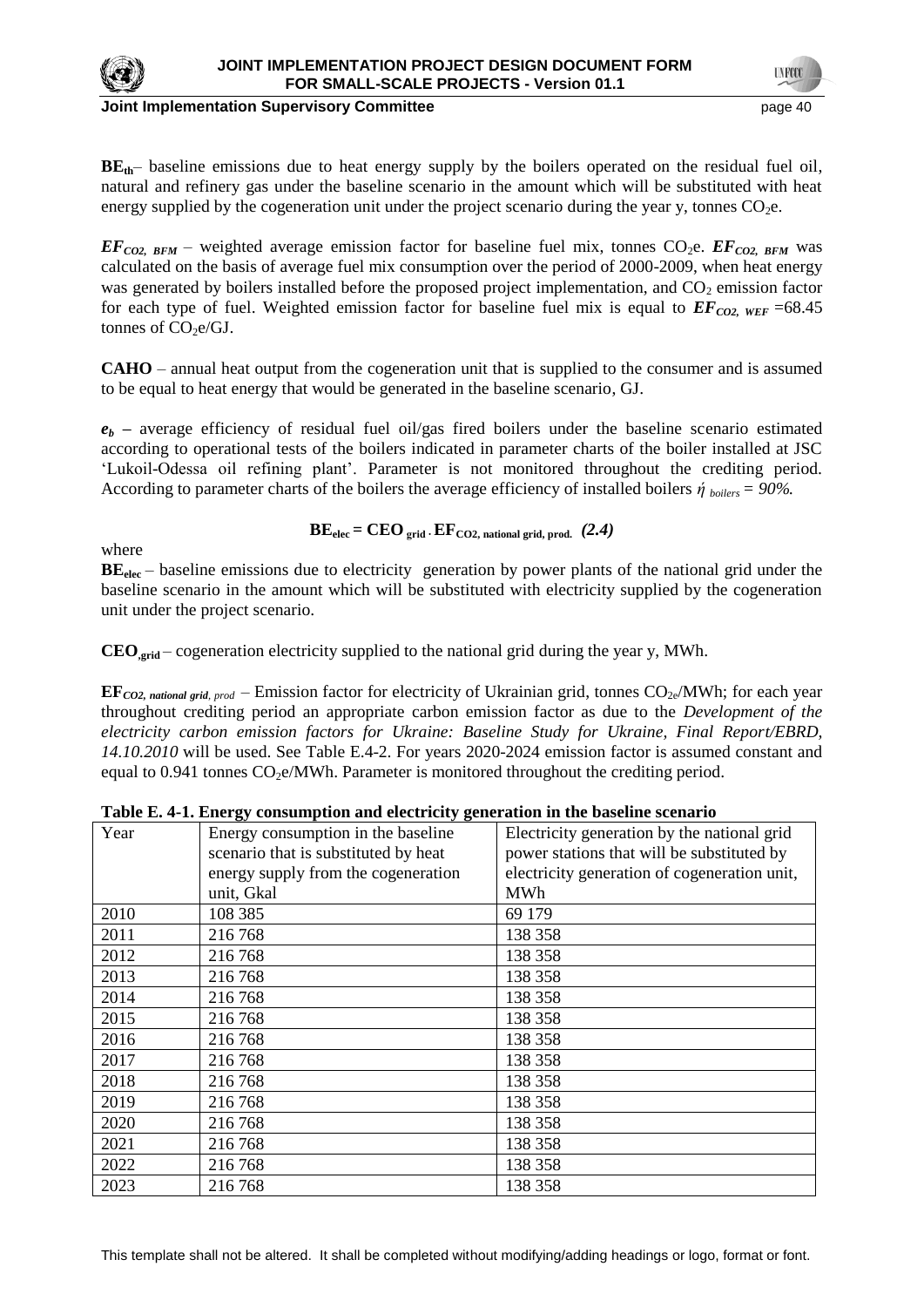

### **JOINT IMPLEMENTATION PROJECT DESIGN DOCUMENT FORM FOR SMALL-SCALE PROJECTS - Version 01.1**

#### **Joint Implementation Supervisory Committee According the Common Committee According to the Constantine Committee According to the Constantine According to the Page 41 of the Constantine According to the Constantine Accord**

**TNFOT** 

| 2024  | 768<br>$\sim$ 1 $\prime$<br>$\angle 10$ ' | 250<br>ററ<br>138 338 |
|-------|-------------------------------------------|----------------------|
| Total | $\sqrt{2}$<br>1 J 4<br>້<br>. .<br>_____  | 189<br>006<br>-      |

Emission factors for electricity of Ukrainian grid according to the *Development of the electricity carbon emission factors for Ukraine: Baseline Study for Ukraine, Final Report/EBRD, 14.10.2010,* are presented in the table below. For the years 2021-2024 the emission factor is assumed to be equal to the emission factor for the year 2020.

| Table E.4-2. Carbon Emission Factors for Ukrainian electricity system for 2009-2020 |  |
|-------------------------------------------------------------------------------------|--|
|-------------------------------------------------------------------------------------|--|

| Year                                         | 2010  | 2011 | 2012  | 2013  | 2014  | 2015  | 2016  | 2017  | 2018  | 2019  | 2020  |
|----------------------------------------------|-------|------|-------|-------|-------|-------|-------|-------|-------|-------|-------|
| Emission<br>Factor,<br>tCO <sub>2</sub> /MWh | 1.055 | .063 | 1.063 | 1.058 | 1.059 | 1.059 | 1.059 | 1.043 | 1.026 | 1.022 | 0.941 |

Estimated baseline emissions within project boundaries for the period 2010-2024 are presented in table below.

| Year  | Greenhouse gases emissions    | Greenhouse gases emissions    | Total baseline emissions, |  |
|-------|-------------------------------|-------------------------------|---------------------------|--|
|       | due to heat energy supply in  | from electricity generation   | tonnes $CO2e$             |  |
|       | the baseline scenario, tonnes | by power plants of the        |                           |  |
|       | CO <sub>2</sub> e             | Ukrainian grid, tonnes $CO2e$ |                           |  |
| 2010  | 34 5 12                       | 72 984                        | 107496                    |  |
| 2011  | 69 023                        | 147 075                       | 216 098                   |  |
| 2012  | 69 023                        | 147 075                       | 216 098                   |  |
| 2013  | 69 023                        | 146 383                       | 215 406                   |  |
| 2014  | 69 023                        | 146 521                       | 215 544                   |  |
| 2015  | 69 023                        | 146 521                       | 215 544                   |  |
| 2016  | 69 023                        | 146 521                       | 215 544                   |  |
| 2017  | 69 023                        | 144 307                       | 213 330                   |  |
| 2018  | 69 023                        | 141 955                       | 210 978                   |  |
| 2019  | 69 023                        | 141 402                       | 210 425                   |  |
| 2020  | 69 023                        | 130 195                       | 199 218                   |  |
| 2021  | 69 023                        | 130 195                       | 199 218                   |  |
| 2022  | 69 023                        | 130 195                       | 199 218                   |  |
| 2023  | 69 023                        | 130 195                       | 199 218                   |  |
| 2024  | 69 023                        | 130 195                       | 199 218                   |  |
| Total | 1 000 834                     | 2 031 719                     | 3 0 3 2 5 5 3             |  |

### **Table E. 4-3. Baseline emissions**

Thus, total amount of baseline emissions for the crediting period of 2010-2024 within the project boundaries is 3 032 553 tonnes  $CO<sub>2e</sub>$ .

### **E.5. Difference between E.4. and E.3. representing the emission reductions of the project:**

Reductions of anthropogenic emissions by sources of greenhouse gases (GHGs) generated by joint implementation (JI) projects are estimated/calculated by comparing the quantified anthropogenic emissions by sources within the project boundary in the baseline scenario with those in the project scenario and adjusting for leakage.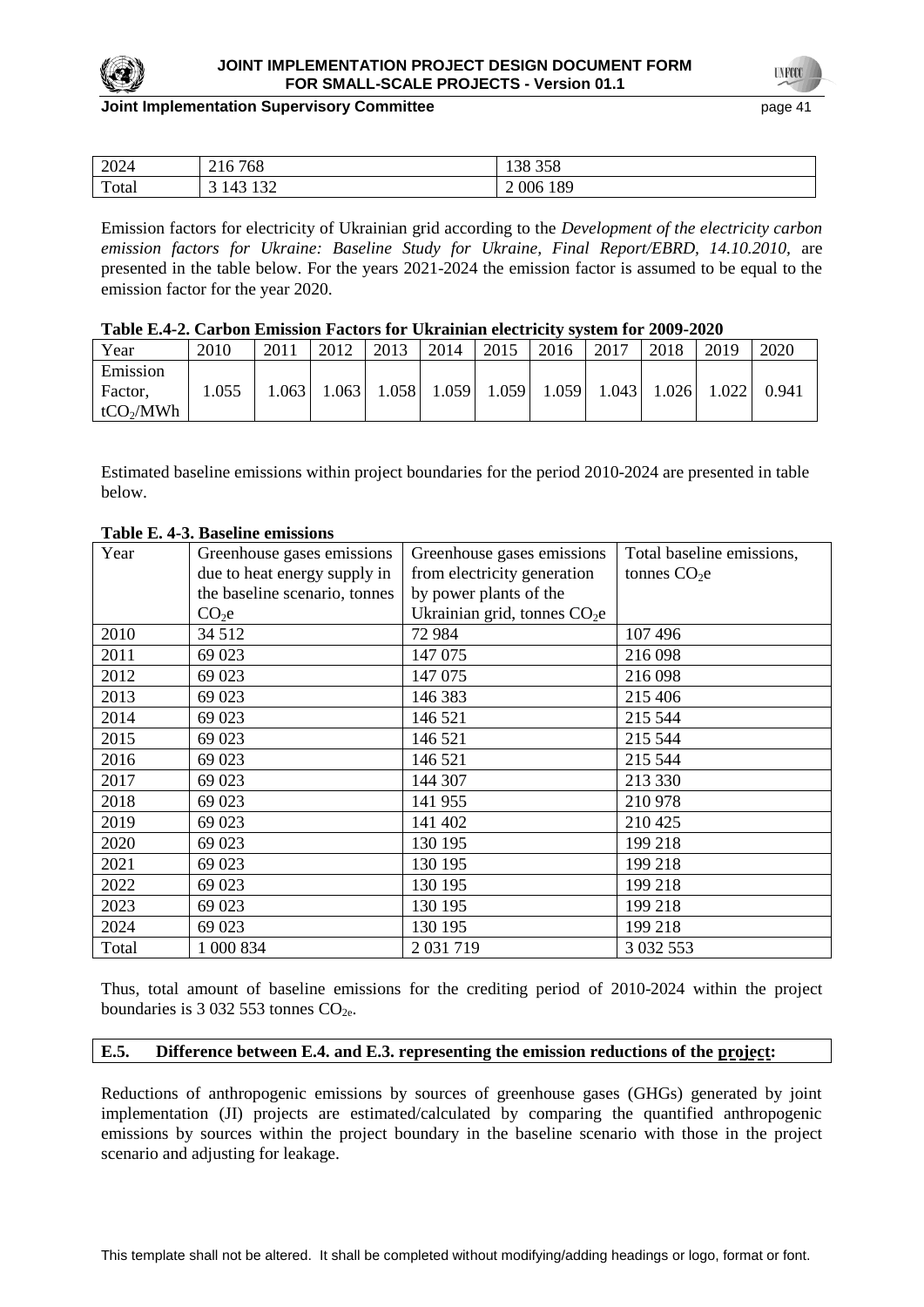

**Joint Implementation Supervisory Committee** page 42

**UNFOCO** 

| Year  | Emission reductions, tonnes $CO2e$ |
|-------|------------------------------------|
| 2010  | 42 069                             |
| 2011  | 85 251                             |
| 2012  | 85 251                             |
| 2013  | 84 5 5 9                           |
| 2014  | 84 697                             |
| 2015  | 84 697                             |
| 2016  | 84 697                             |
| 2017  | 82 4 83                            |
| 2018  | 80 131                             |
| 2019  | 79 578                             |
| 2020  | 68 371                             |
| 2021  | 68 371                             |
| 2022  | 68 371                             |
| 2023  | 68 371                             |
| 2024  | 68 371                             |
| Total | 1 135 268                          |

## **E.6. Table providing values obtained when applying formulae above:**

### **Table E.6-1. Emission reductions**

| Year              | <b>Estimated project</b> | <b>Estimated leakage</b> | <b>Estimated baseline</b> | Estimated        |
|-------------------|--------------------------|--------------------------|---------------------------|------------------|
|                   | emissions                | (tonnes of $CO2$         | emissions                 | emission         |
|                   | (tonnes of $CO2$         | equivalent)              | (tonnes of $CO2$          | reductions       |
|                   | equivalent)              |                          | equivalent)               | (tonnes of $CO2$ |
|                   |                          |                          |                           | equivalent)      |
| 2010              | 65 427                   | $\overline{0}$           | 107 496                   | 42 069           |
| 2011              | 130 847                  | $\overline{0}$           | 216 098                   | 85 25 1          |
| 2012              | 130 847                  | $\overline{0}$           | 216 098                   | 85 25 1          |
| Subtotal over the |                          |                          | 539 692                   | 212 571          |
| period of 2010-   | 327 121                  | $\mathbf{0}$             |                           |                  |
| 2012              |                          |                          |                           |                  |
| 2013              | 130 847                  | $\overline{0}$           | 215 406                   | 84 5 5 9         |
| 2014              | 130 847                  | $\overline{0}$           | 215 544                   | 84 697           |
| 2015              | 130 847                  | $\mathbf{0}$             | 215 544                   | 84 697           |
| 2016              | 130 847                  | $\overline{0}$           | 215 544                   | 84 697           |
| 2017              | 130 847                  | $\mathbf{0}$             | 213 330                   | 82 4 83          |
| 2018              | 130 847                  | $\overline{0}$           | 210 978                   | 80 131           |
| 2019              | 130 847                  | $\boldsymbol{0}$         | 210 425                   | 79 578           |
| 2020              | 130 847                  | $\overline{0}$           | 199 218                   | 68 371           |
| 2021              | 130 847                  | $\mathbf{0}$             | 199 218                   | 68 371           |
| 2022              | 130 847                  | $\mathbf{0}$             | 199 218                   | 68 371           |
| 2023              | 130 847                  | $\overline{0}$           | 199 218                   | 68 371           |
| 2024              | 130 847                  | $\mathbf{0}$             | 199 218                   | 68 371           |
| Subtotal over the |                          |                          |                           |                  |
| period of 2013-   | 1 570 164                | $\boldsymbol{0}$         | 2 492 861                 | 922 697          |
| 2024              |                          |                          |                           |                  |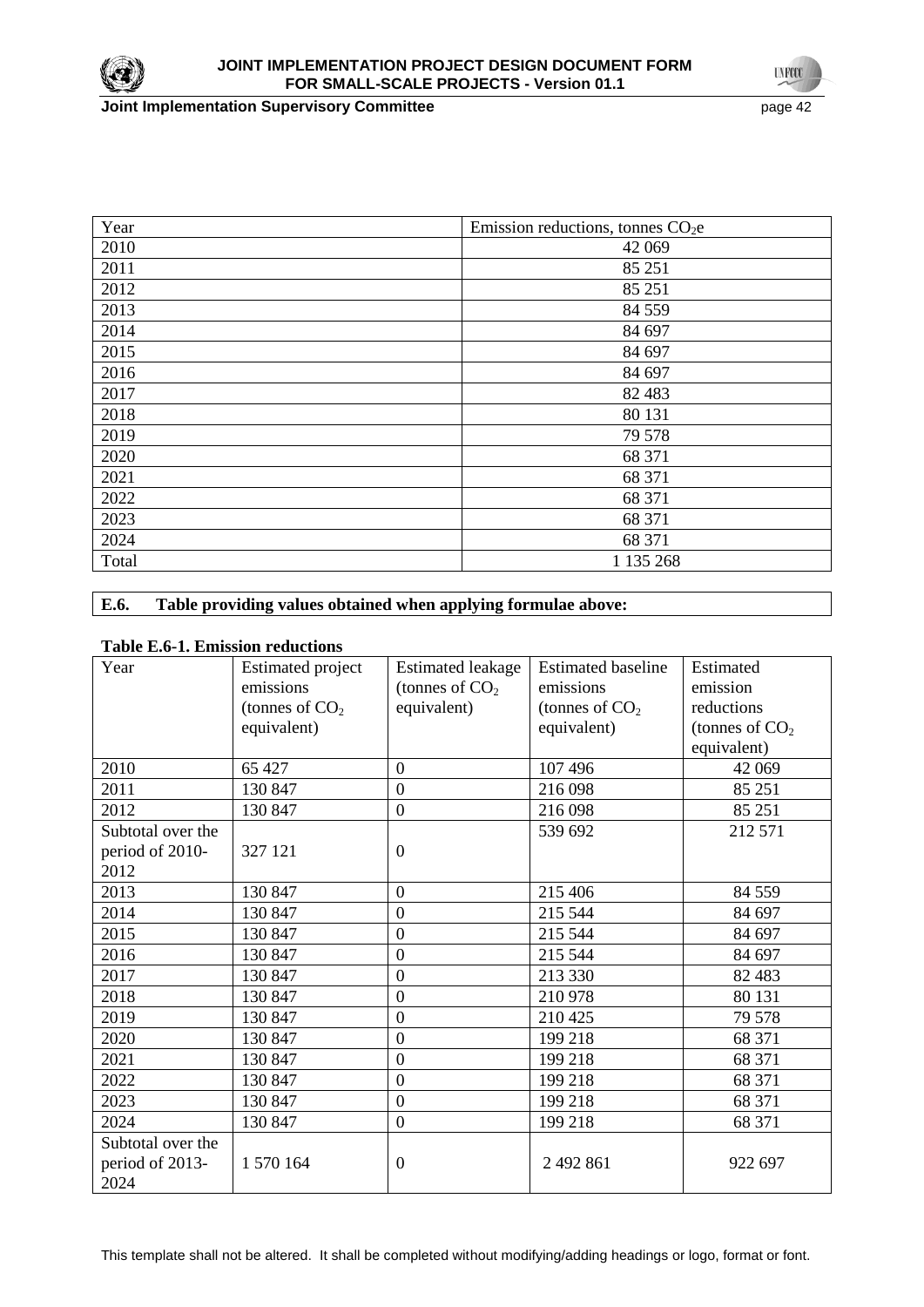

## **JOINT IMPLEMENTATION PROJECT DESIGN DOCUMENT FORM FOR SMALL-SCALE PROJECTS - Version 01.1**

## **Joint Implementation Supervisory Committee** page 43

**UNFOCO** 

| Total over the<br>period of 2010-<br>2024 | l 897 285 |  | 3 0 3 2 5 5 3 | 135 268 |
|-------------------------------------------|-----------|--|---------------|---------|
|-------------------------------------------|-----------|--|---------------|---------|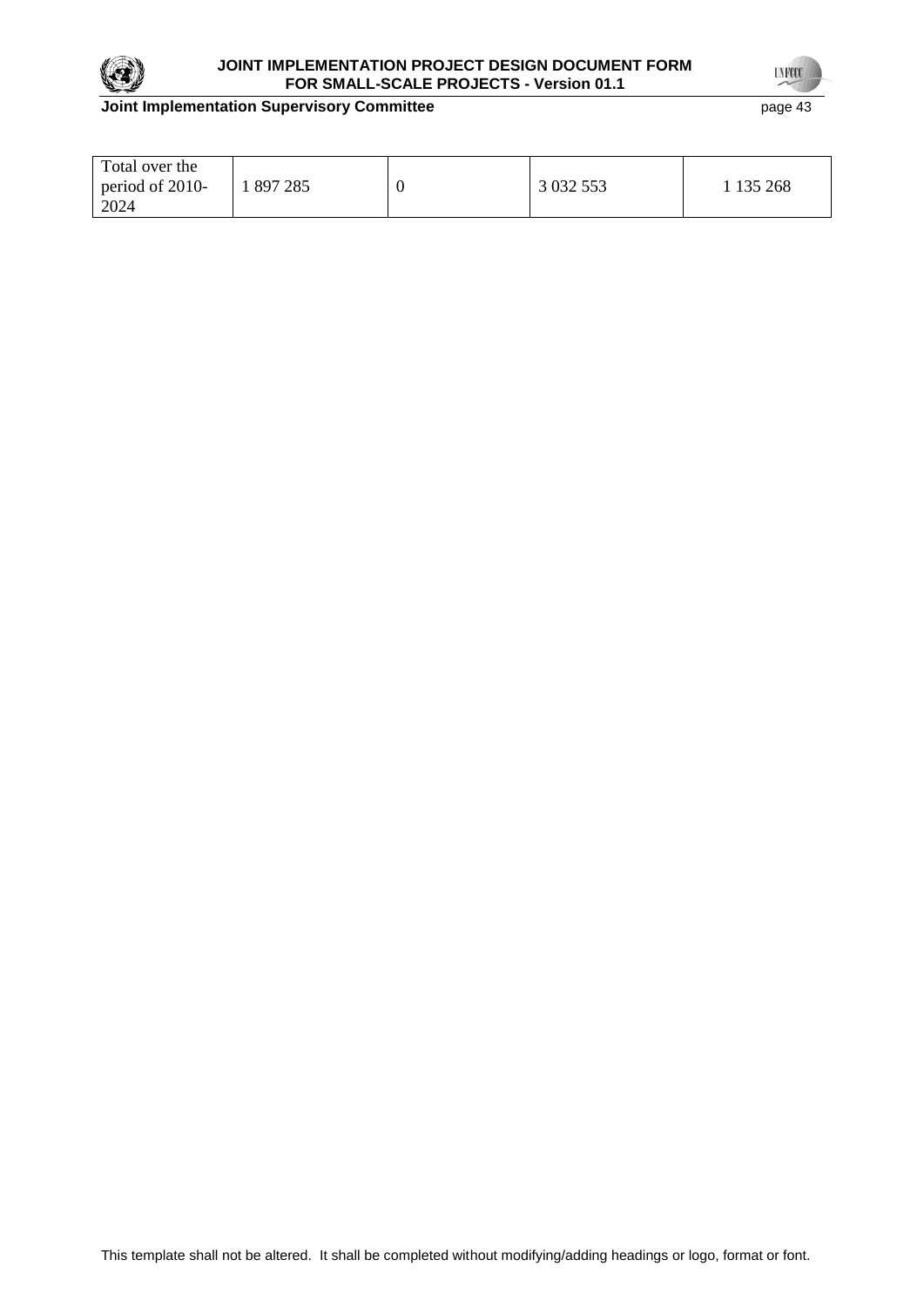

**Joint Implementation Supervisory Committee According the Common Committee According to the Constantine Committee According to the Constantine According to the Page 44 and Taracaster and Taracaster and Taracaster and Tarac** 

**TYFOO** 

#### **SECTION F. Environmental impacts**

## **F.1. Documentation on the analysis of the environmental impacts of the project, including transboundary impacts, in accordance with procedures as determined by the host Party:**

Power generation has local impact on environment. In accordance to Ukrainian legislation, an Environmental Impact Assessment (EIA), as a part of the project design documents, has been completed for the proposed project and approved by local authority. The statement about emissions from the cogeneration unit operation has been published in the newspaper "Dobryj Vecher"  $#45$  (257) on November  $13<sup>th</sup>$ , 2008.

Implementation of the project has positive environmental effects in local and global scopes due to the more efficient fossil fuel consumption and greenhouse gases emission reductions. Modern cogeneration technology will be employed within the project and the produced power will substitute electricity from national grid (which have high carbon emission factor) and, in addition, produced heat will particular substitute heat energy currently being produced by boilers that combust residual fuel oil and refinery gas mainly.

Local air pollution could be slightly increased within project boundary due to the larger organic fuel consumption by cogeneration equipment in comparison with the amount of fuel needed for production of the same amount of heat energy by boilers. Although the fuel with high sulphur content will be combusted within project activities, efficient system of gas purification will be implemented. Using wet limestone method,  $SO_x$  emissions will significantly decrease, as they will be bound in calcium sulphates and sulphites prior to be released into the atmosphere. The by-product of sulphur purification will be utilized on Odesskyi Cement Plant. Besides, low-emission burning chambers will be used to decrease  $NO<sub>x</sub>$  emissions.

Noise pollution and vibration will be decreased due to use of efficient silencers, installed on the engines and ventilation. Dampers will also eliminate vibration.

Expected concentrations of pollutants will be in compliance with the requirements of the plant's operational license and local environmental regulations. Additionally to greenhouse gases emissions, the substitution of electricity from national grid will lead to nitrous and sulphur oxide emission reductions.

According to EIA, only local environmental impact can be stated, thus no transboundary environmental effects are expected.

The waste heat produced during electricity generation process will be utilised by exhaust boilers to produce heat power. All equipment has appropriate isolation in accordance to the technical requirements and state standards.

The social impact of the project is positive because its implementation will bring new working places at the Enterprise.

Assuming reasons described above, we can determine the influence of implementation of the project activity as positive and in accordance to current legislation.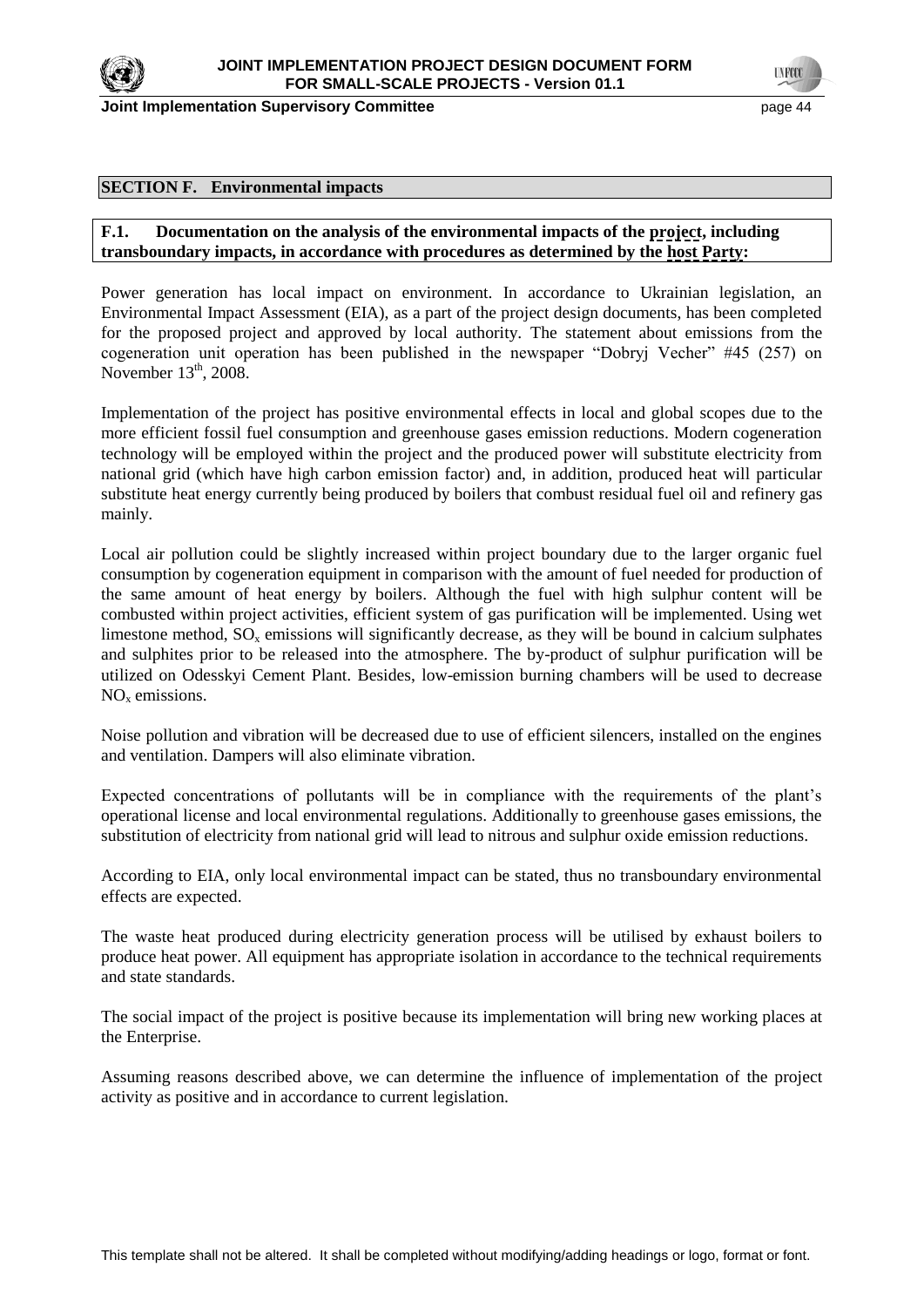

#### **Joint Implementation Supervisory Committee According to the Control of the Control of the Control of the Control of the Page 45**

**TNFOT** 

## **F.2. If environmental impacts are considered significant by the project participants or the host Party, provision of conclusions and all references to supporting documentation of an environmental impact assessment undertaken in accordance with the procedures as required by the host Party:**

Environmental protection activities of the plant aim at the reduction of emissions into the atmospheric air, surface and underground water and land as well as improvements of environmental safety management system.

Proposed joint implementation project lead to more efficient use of organic fuel for heat and power generation and lowering atmospheric air pollution.

The project has been subject to a formal environmental impact assessment (EIA) undertaken in accordance with the applicable legislation and regulations of Ukraine. Permit #5110137600-148 on Polluting Substances' Emissions into the Atmospheric Air by Stationary Sources has been issued to Lukoil Energy and Gas Ukraine by State Department for Environmental Protection in Odesska Oblast. It is valid from June  $1<sup>st</sup>$ , 2009, until June  $1<sup>st</sup>$ , 2014. According to the Report on the influence of the project's activity on the atmospheric air of Ekotechnika dated 03.02.2009, all concentrations of polluting substances are below the maximum permissible concentrations. No considerable impact on the air is foreseen.

Project does not have significant impact on biotic and water mediums. In general, project realization has positive environmental impact.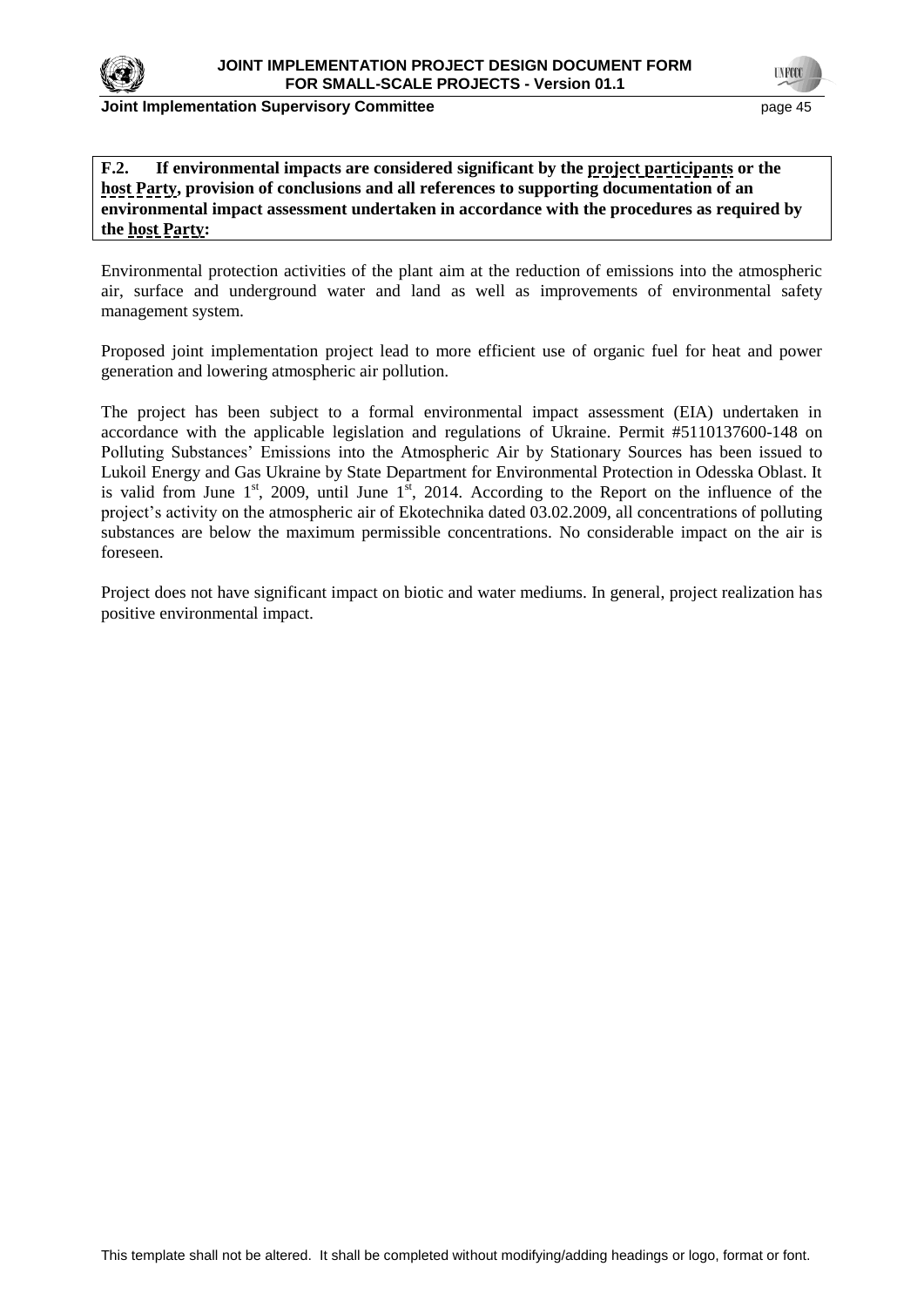

**Joint Implementation Supervisory Committee** *page 46* **page 46** 

### **SECTION G. Stakeholders' comments**

### **G.1. Information on stakeholders' comments on the project, as appropriate:**

Ukrainian legislation on conducting the environmental impact assessment stipulates that for every EIA, a public stakeholder consultation process, during which the affected public is informed of the proposed project activity and invited to provide comments.

The statement about emissions from the cogeneration unit operation has been published in the newspaper "Dobryj Vecher" #45 (257) on November 13<sup>th</sup>, 2008. No negative comments were received.

No stakeholder consultation process for the JI projects is required by the Host Party. Stakeholder comments will be collected during the time of PDD publication during the determination procedure.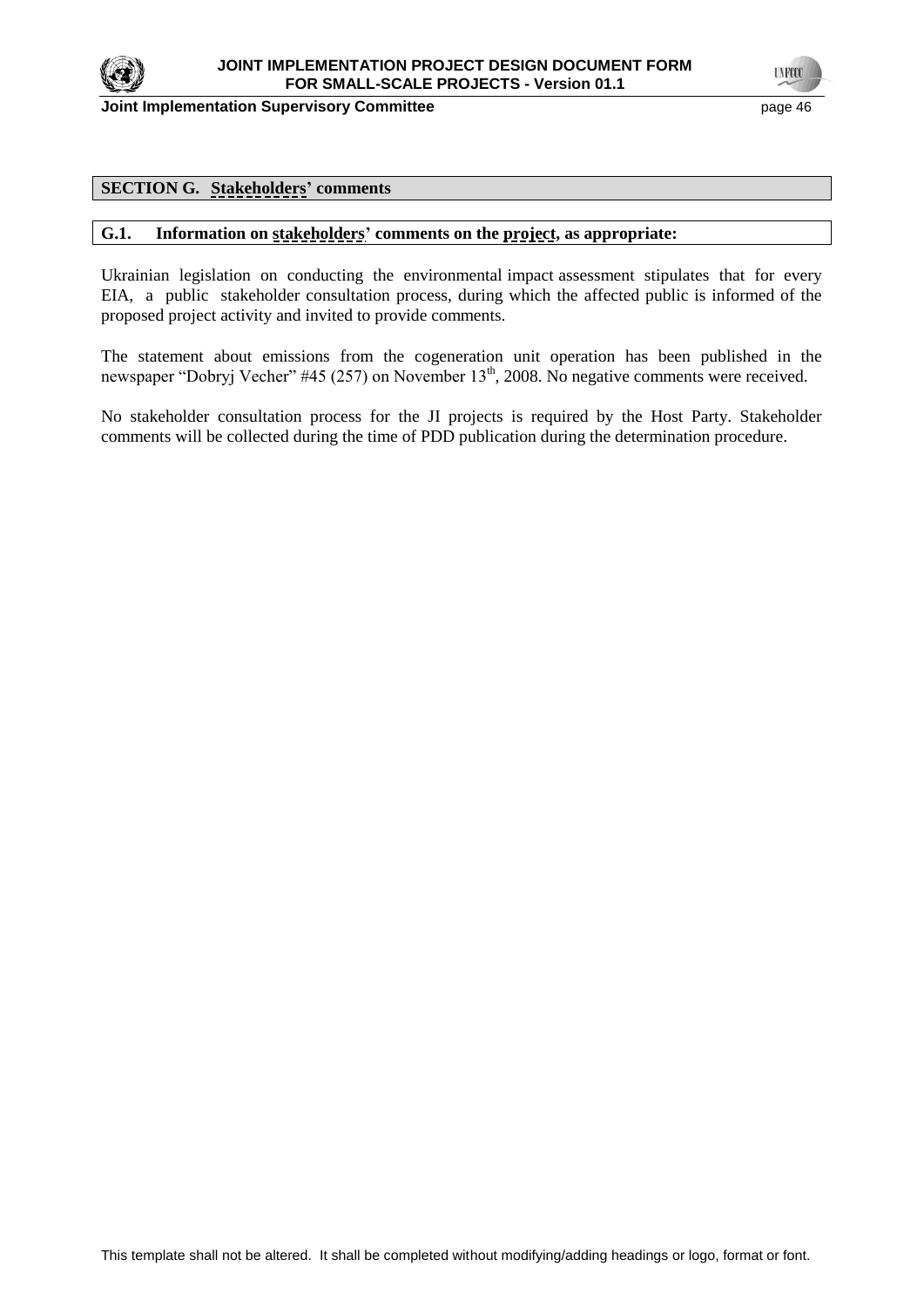

**Joint Implementation Supervisory Committee** *page 47* **page 47** 

**UNFOCO** 

## Annex 1

# **CONTACT INFORMATION ON PROJECT PARTICIPANTS**

| Organisation:   | LLC "Lukoil Energy and Gas Ukraine" |
|-----------------|-------------------------------------|
| Street/P.O.Box: | Shkodova Gora st.                   |
| Building:       | 1/1                                 |
| City:           | Odessa                              |
| State/Region:   |                                     |
| Postal code:    | 65041                               |
| Country:        | Ukraine                             |
| Phone:          | +38 0482 366 135                    |
| Fax:            | +38 0482 366 321                    |
| E-mail:         |                                     |
| URL:            |                                     |
| Represented by: |                                     |
| Title:          | Environmental protection engineer   |
| Salutation:     |                                     |
| Last name:      | Prokopenko                          |
| Middle name:    | Mykolaivna                          |
| First name:     | Arina                               |
| Department:     |                                     |
| Phone (direct): | +38 0482 366 383                    |
| Fax (direct):   | +38 0482 366 321                    |
| Mobile:         |                                     |
| Direct e-mail:  | ANProkopenko@LUK-odnpz.com          |

| Organization:      | <b>RWE Power Aktiongesellschaft</b> |
|--------------------|-------------------------------------|
| Street/P.O.Box:    | Huyssenallee 2                      |
| Building:          |                                     |
| City:              | Essen                               |
| State/Region:      |                                     |
| Postfix/ZIP:       | 45128                               |
| Country:           | Germany                             |
| Telephone:         | +49 (0)201 12-24770                 |
| FAX:               | $+49(0)20112-20216$                 |
| E-Mail:            | antonio.aguilera@rwe.com            |
| URL:               | http://www.rwe.com                  |
| Represented by:    | Antonio Aguilera Lagos              |
| Title:             | Head of Carbon Credit Purchase      |
| Salutation:        |                                     |
| Last Name:         | Aguilera Lagos                      |
| Middle Name:       |                                     |
| <b>First Name:</b> | Antonio                             |
| Department:        | <b>Climate Protection</b>           |
| Mobile:            |                                     |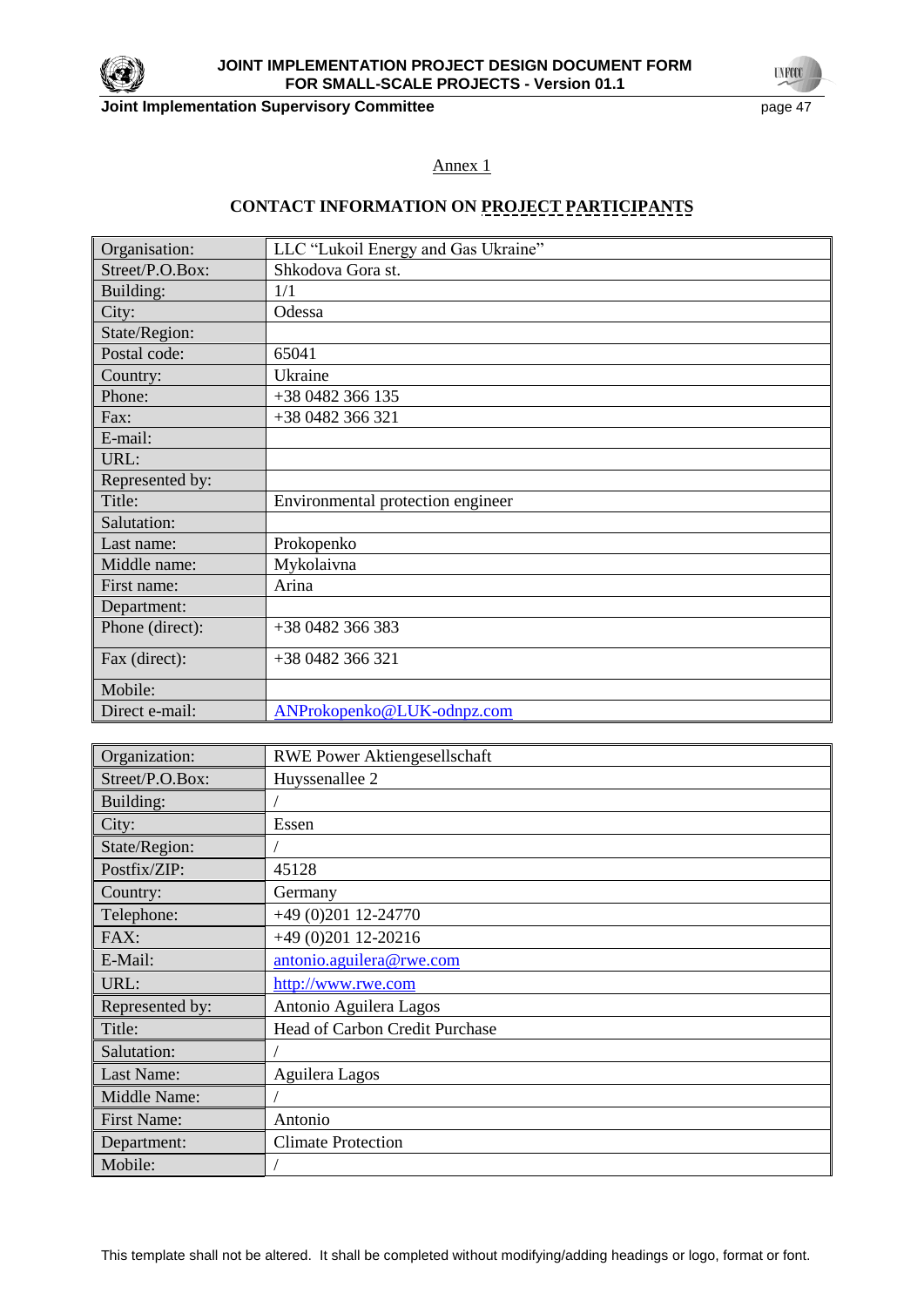

## **JOINT IMPLEMENTATION PROJECT DESIGN DOCUMENT FORM FOR SMALL-SCALE PROJECTS - Version 01.1**

## **Joint Implementation Supervisory Committee** page 48

| Direct FAX:      | $+49(0)20112-20216$      |
|------------------|--------------------------|
| Direct tel:      | $+49(0)20112-24770$      |
| Personal E-Mail: | antonio.aguilera@rwe.com |

## **CONTACT INFORMATION ON PROJECT DESIGN DOCUMENT DEVELOPER**

| Organization:      | LLC 'KT-Energy'            |
|--------------------|----------------------------|
| Street/P.O.Box:    | Biloruska str.             |
| Building:          | $15 - B/22$                |
| City:              | Kyiv                       |
| State/Region:      |                            |
| Postfix/ZIP:       | 04119                      |
| Country:           | Ukraine                    |
| Telephone:         | +38 (044) 493 83 32        |
| FAX:               | +38 (044) 493 83 32        |
| E-Mail:            | info@kt-energy.com.ua      |
| URL:               |                            |
| Represented by:    |                            |
| Title:             | Director                   |
| Salutation:        | Mr.                        |
| Last Name:         | Tomlyak                    |
| Middle Name:       | Oleksadrovych              |
| <b>First Name:</b> | <b>Kyryl</b>               |
| Department:        |                            |
| Mobile:            |                            |
| Direct FAX:        |                            |
| Direct tel:        |                            |
| Personal E-Mail:   | ktomlyak@ kt-energy.com.ua |